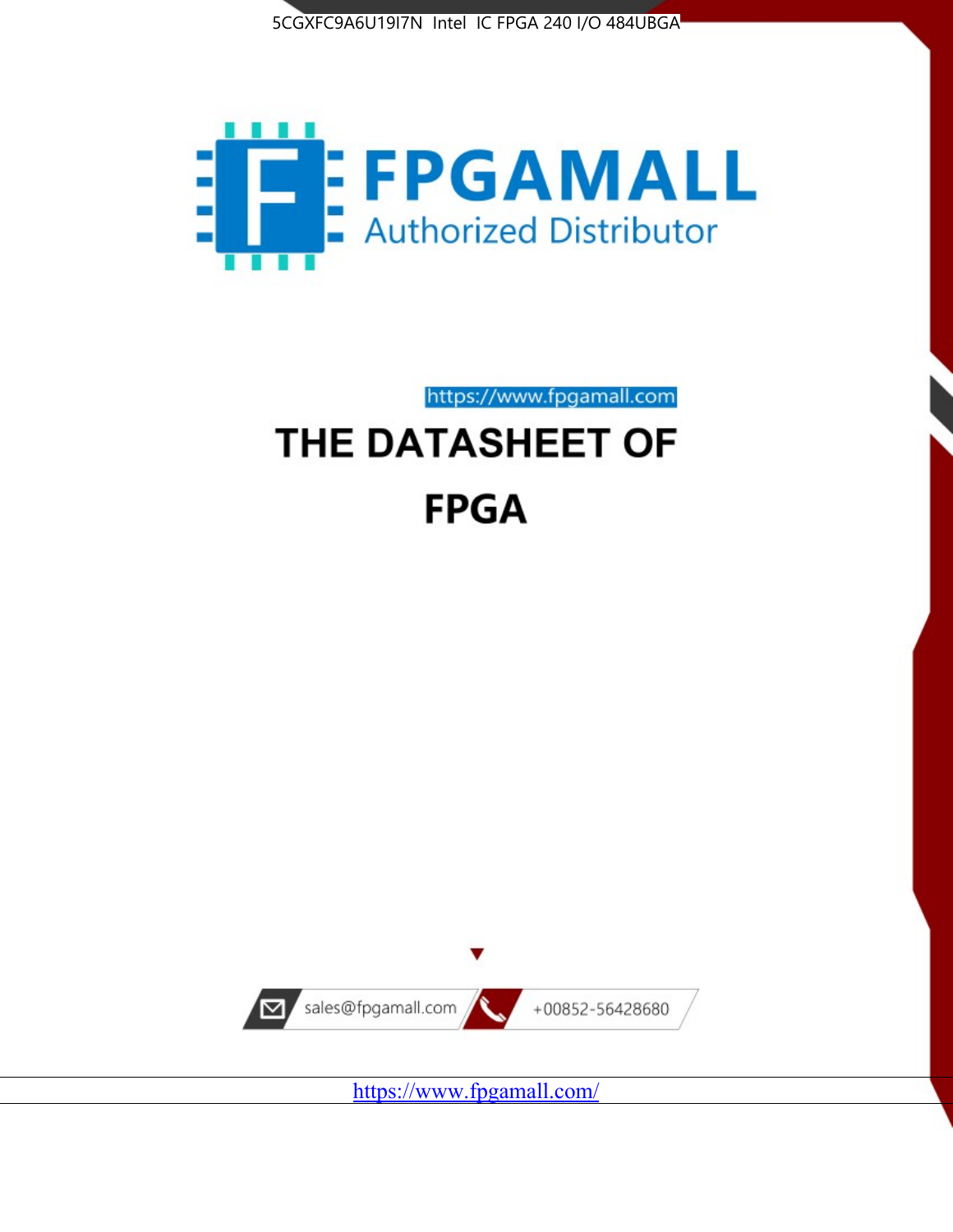5CGXFC9A6U19I7N Intel IC FPGA 240 I/O 484UBGA



# **Cyclone V Device Overview**



**CV-51001 | 2018.05.07** Latest document on the web: **[PDF](https://www.altera.com/en_US/pdfs/literature/hb/cyclone-v/cv_51001.pdf)** | **[HTML](https://www.altera.com/documentation/sam1403480548153.html)**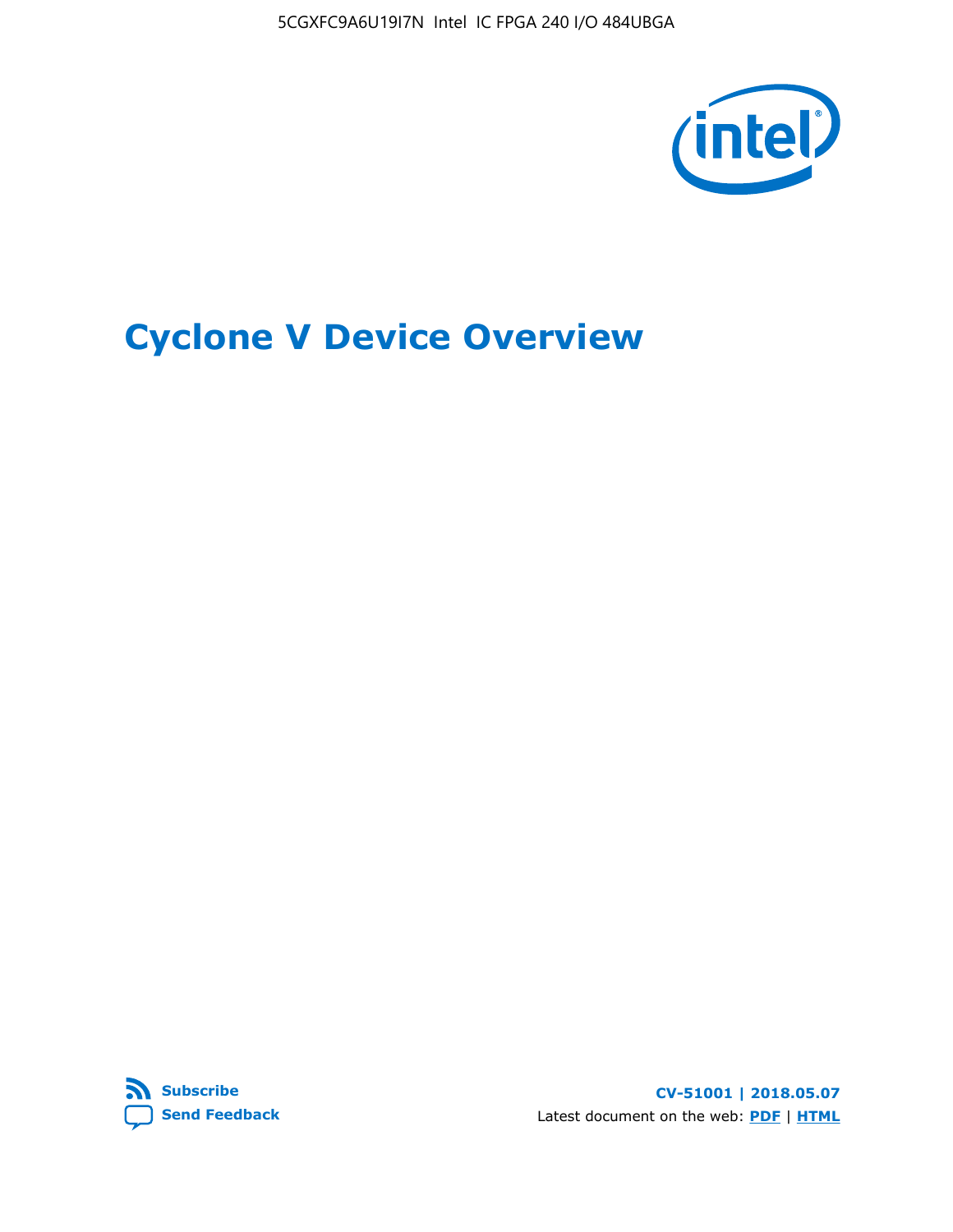

**Contents** 

# **Contents**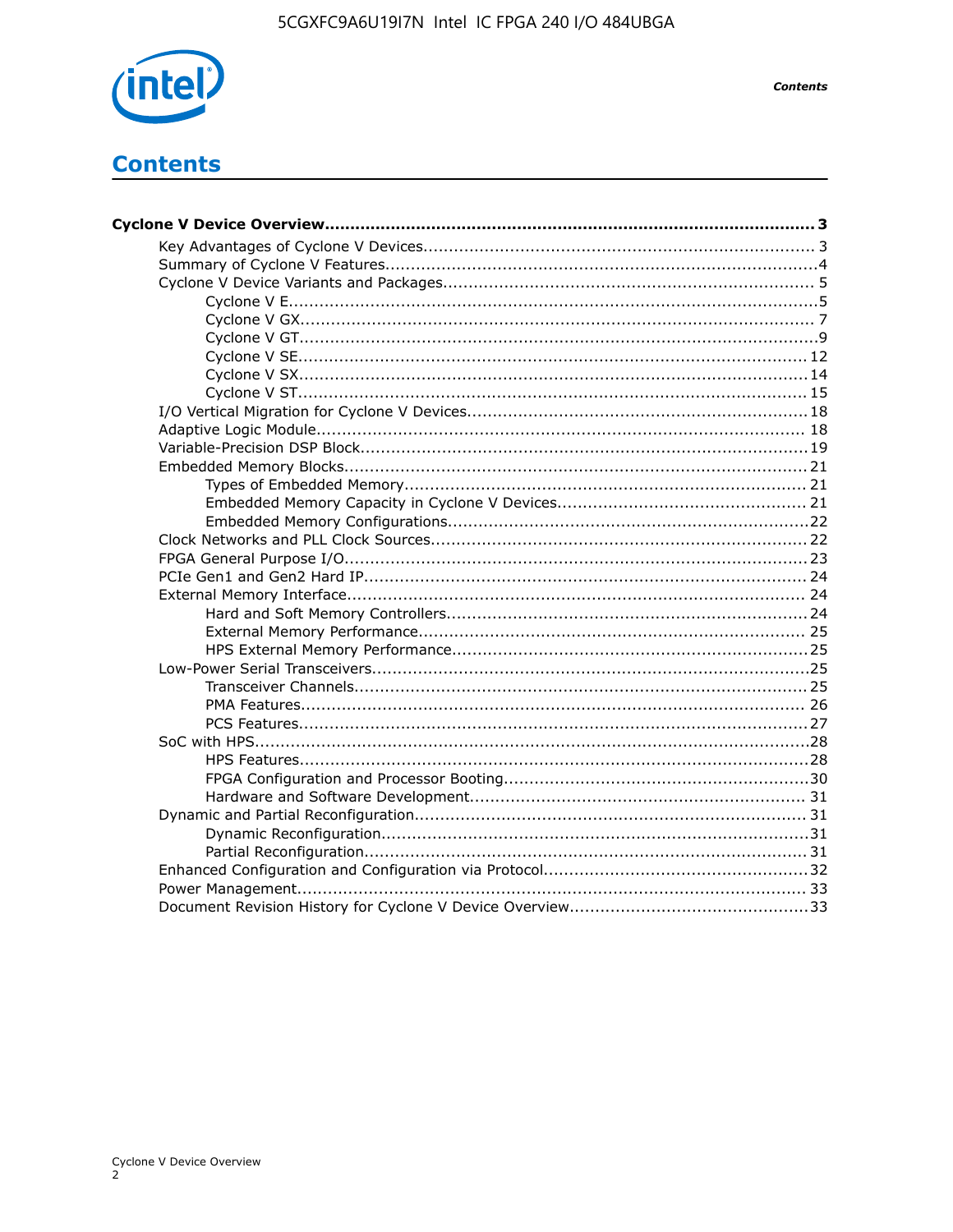

# **Cyclone V Device Overview**

The Cyclone® V devices are designed to simultaneously accommodate the shrinking power consumption, cost, and time-to-market requirements; and the increasing bandwidth requirements for high-volume and cost-sensitive applications.

Enhanced with integrated transceivers and hard memory controllers, the Cyclone V devices are suitable for applications in the industrial, wireless and wireline, military, and automotive markets.

#### **Related Information**

[Cyclone V Device Handbook: Known Issues](https://www.altera.com/support/support-resources/knowledge-base/solutions/rd12152011_347.html) Lists the planned updates to the Cyclone V Device Handbook chapters.

# **Key Advantages of Cyclone V Devices**

#### **Table 1. Key Advantages of the Cyclone V Device Family**

| <b>Advantage</b>                                                                    | <b>Supporting Feature</b>                                                                                                                                                                                                                                                    |
|-------------------------------------------------------------------------------------|------------------------------------------------------------------------------------------------------------------------------------------------------------------------------------------------------------------------------------------------------------------------------|
| Lower power consumption                                                             | Built on TSMC's 28 nm low-power (28LP) process technology and includes an<br>٠<br>abundance of hard intellectual property (IP) blocks<br>Up to 40% lower power consumption than the previous generation device<br>٠                                                          |
| Improved logic integration and<br>differentiation capabilities                      | 8-input adaptive logic module (ALM)<br>٠<br>Up to 13.59 megabits (Mb) of embedded memory<br>٠<br>Variable-precision digital signal processing (DSP) blocks<br>٠                                                                                                              |
| Increased bandwidth capacity                                                        | 3.125 gigabits per second (Gbps) and 6.144 Gbps transceivers<br>٠<br>Hard memory controllers<br>٠                                                                                                                                                                            |
| Hard processor system (HPS)<br>with integrated Arm* Cortex*-A9<br>MPCore* processor | Tight integration of a dual-core Arm Cortex-A9 MPCore processor, hard IP, and an<br>$\bullet$<br>FPGA in a single Cyclone V system-on-a-chip (SoC)<br>Supports over 128 Gbps peak bandwidth with integrated data coherency between<br>٠<br>the processor and the FPGA fabric |
| Lowest system cost                                                                  | Requires only two core voltages to operate<br>٠<br>Available in low-cost wirebond packaging<br>٠<br>Includes innovative features such as Configuration via Protocol (CvP) and partial<br>٠<br>reconfiguration                                                                |

Intel Corporation. All rights reserved. Intel, the Intel logo, Altera, Arria, Cyclone, Enpirion, MAX, Nios, Quartus and Stratix words and logos are trademarks of Intel Corporation or its subsidiaries in the U.S. and/or other countries. Intel warrants performance of its FPGA and semiconductor products to current specifications in accordance with Intel's standard warranty, but reserves the right to make changes to any products and services at any time without notice. Intel assumes no responsibility or liability arising out of the application or use of any information, product, or service described herein except as expressly agreed to in writing by Intel. Intel customers are advised to obtain the latest version of device specifications before relying on any published information and before placing orders for products or services. \*Other names and brands may be claimed as the property of others.

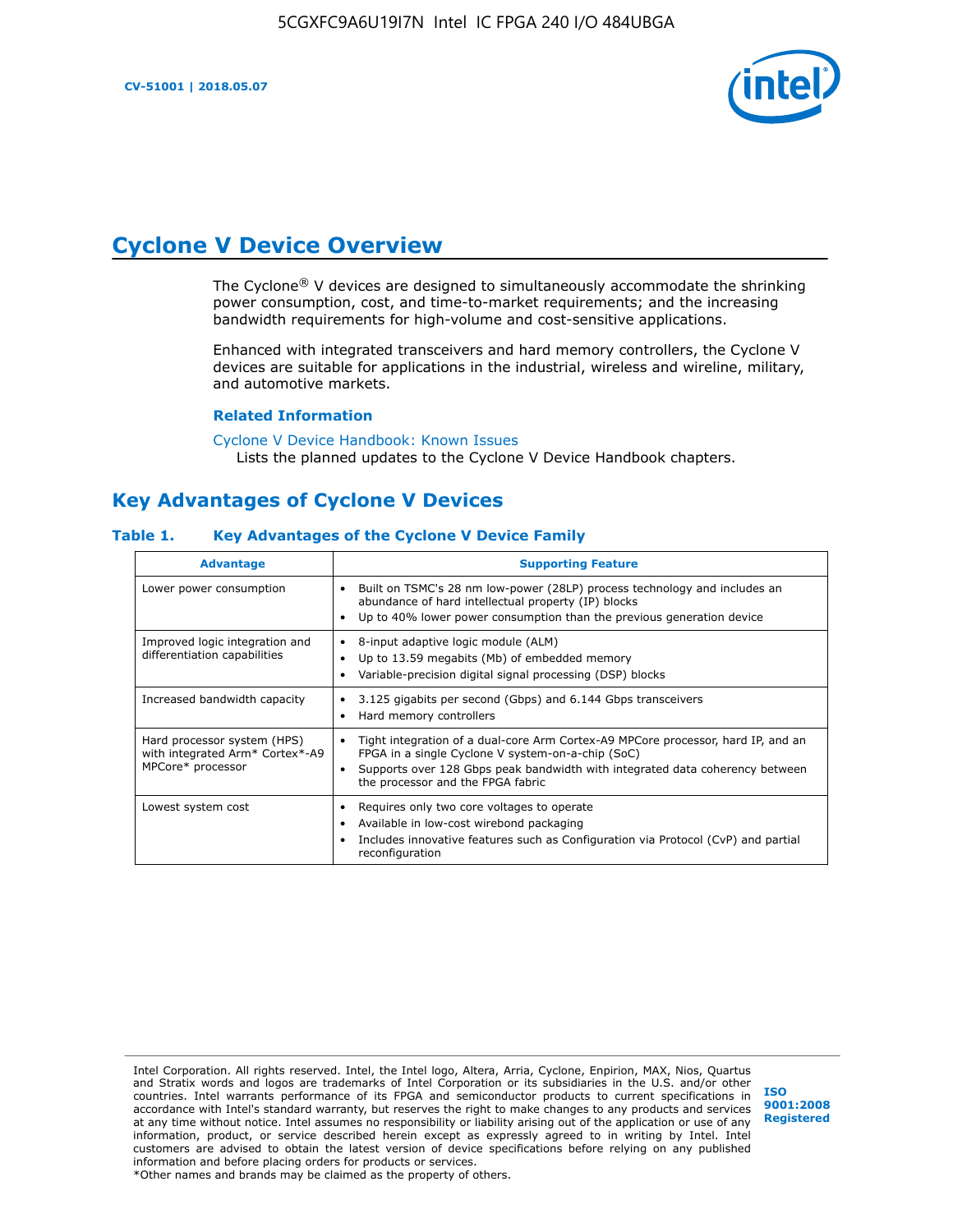

# **Summary of Cyclone V Features**

# **Table 2. Summary of Features for Cyclone V Devices**

| <b>Feature</b>                                           | <b>Description</b>                                                                                                                                                                                                                                                                                                                        |                                                                                                                                                                                                                                                                                                                                                                                                                                                                                                                                                                                                                                                                                                         |  |  |  |  |  |  |
|----------------------------------------------------------|-------------------------------------------------------------------------------------------------------------------------------------------------------------------------------------------------------------------------------------------------------------------------------------------------------------------------------------------|---------------------------------------------------------------------------------------------------------------------------------------------------------------------------------------------------------------------------------------------------------------------------------------------------------------------------------------------------------------------------------------------------------------------------------------------------------------------------------------------------------------------------------------------------------------------------------------------------------------------------------------------------------------------------------------------------------|--|--|--|--|--|--|
| Technology                                               | $\bullet$<br>1.1 V core voltage<br>$\bullet$                                                                                                                                                                                                                                                                                              | TSMC's 28-nm low-power (28LP) process technology                                                                                                                                                                                                                                                                                                                                                                                                                                                                                                                                                                                                                                                        |  |  |  |  |  |  |
| Packaging                                                | $\bullet$                                                                                                                                                                                                                                                                                                                                 | Wirebond low-halogen packages<br>Multiple device densities with compatible package footprints for seamless migration between<br>different device densities<br>RoHS-compliant and leaded $(1)$ options                                                                                                                                                                                                                                                                                                                                                                                                                                                                                                   |  |  |  |  |  |  |
| High-performance<br>FPGA fabric                          | Enhanced 8-input ALM with four registers                                                                                                                                                                                                                                                                                                  |                                                                                                                                                                                                                                                                                                                                                                                                                                                                                                                                                                                                                                                                                                         |  |  |  |  |  |  |
| Internal memory<br>blocks                                | of the ALMs as MLAB memory                                                                                                                                                                                                                                                                                                                | M10K-10-kilobits (Kb) memory blocks with soft error correction code (ECC)<br>Memory logic array block (MLAB)-640-bit distributed LUTRAM where you can use up to 25%                                                                                                                                                                                                                                                                                                                                                                                                                                                                                                                                     |  |  |  |  |  |  |
| Embedded Hard IP<br>blocks                               | Variable-precision DSP<br>Native support for up to three signal processing precision levels<br>(three $9 \times 9$ , two $18 \times 18$ , or one 27 x 27 multiplier) in the same<br>variable-precision DSP block<br>64-bit accumulator and cascade<br>Embedded internal coefficient memory<br>Preadder/subtractor for improved efficiency |                                                                                                                                                                                                                                                                                                                                                                                                                                                                                                                                                                                                                                                                                                         |  |  |  |  |  |  |
|                                                          | Memory controller                                                                                                                                                                                                                                                                                                                         | DDR3, DDR2, and LPDDR2 with 16 and 32 bit ECC support                                                                                                                                                                                                                                                                                                                                                                                                                                                                                                                                                                                                                                                   |  |  |  |  |  |  |
|                                                          | Embedded transceiver<br>I/O                                                                                                                                                                                                                                                                                                               | PCI Express* (PCIe*) Gen2 and Gen1 (x1, x2, or x4) hard IP with<br>multifunction support, endpoint, and root port                                                                                                                                                                                                                                                                                                                                                                                                                                                                                                                                                                                       |  |  |  |  |  |  |
| Clock networks                                           | Up to 550 MHz global clock network<br>$\bullet$<br>$\bullet$                                                                                                                                                                                                                                                                              | Global, quadrant, and peripheral clock networks<br>Clock networks that are not used can be powered down to reduce dynamic power                                                                                                                                                                                                                                                                                                                                                                                                                                                                                                                                                                         |  |  |  |  |  |  |
| Phase-locked loops<br>(PLLs)                             | $\bullet$<br>Integer mode and fractional mode<br>$\bullet$                                                                                                                                                                                                                                                                                | Precision clock synthesis, clock delay compensation, and zero delay buffering (ZDB)                                                                                                                                                                                                                                                                                                                                                                                                                                                                                                                                                                                                                     |  |  |  |  |  |  |
| FPGA General-purpose<br>$I/Os$ (GPIOs)                   | $\bullet$<br>$\bullet$<br>On-chip termination (OCT)<br>$\bullet$                                                                                                                                                                                                                                                                          | 875 megabits per second (Mbps) LVDS receiver and 840 Mbps LVDS transmitter<br>400 MHz/800 Mbps external memory interface<br>3.3 V support with up to 16 mA drive strength                                                                                                                                                                                                                                                                                                                                                                                                                                                                                                                               |  |  |  |  |  |  |
| Low-power high-speed<br>serial interface                 | 614 Mbps to 6.144 Gbps integrated transceiver speed<br>$\bullet$<br>Transmit pre-emphasis and receiver equalization<br>$\bullet$<br>Dynamic partial reconfiguration of individual channels<br>$\bullet$                                                                                                                                   |                                                                                                                                                                                                                                                                                                                                                                                                                                                                                                                                                                                                                                                                                                         |  |  |  |  |  |  |
| <b>HPS</b><br>(Cyclone V SE, SX,<br>and ST devices only) | $\bullet$<br>$\bullet$<br>interfaces<br>On-chip RAM and boot ROM                                                                                                                                                                                                                                                                          | Single or dual-core Arm Cortex-A9 MPCore processor-up to 925 MHz maximum frequency with<br>support for symmetric and asymmetric multiprocessing<br>Interface peripherals-10/100/1000 Ethernet media access control (EMAC), USB 2.0<br>On-The-GO (OTG) controller, quad serial peripheral interface (QSPI) flash controller, NAND<br>flash controller, Secure Digital/MultiMediaCard (SD/MMC) controller, UART, controller area<br>network (CAN), serial peripheral interface (SPI), I <sup>2</sup> C interface, and up to 85 HPS GPIO<br>System peripherals—general-purpose timers, watchdog timers, direct memory access (DMA)<br>controller, FPGA configuration manager, and clock and reset managers |  |  |  |  |  |  |
|                                                          |                                                                                                                                                                                                                                                                                                                                           | continued                                                                                                                                                                                                                                                                                                                                                                                                                                                                                                                                                                                                                                                                                               |  |  |  |  |  |  |

<sup>(1)</sup> Contact Intel for availability.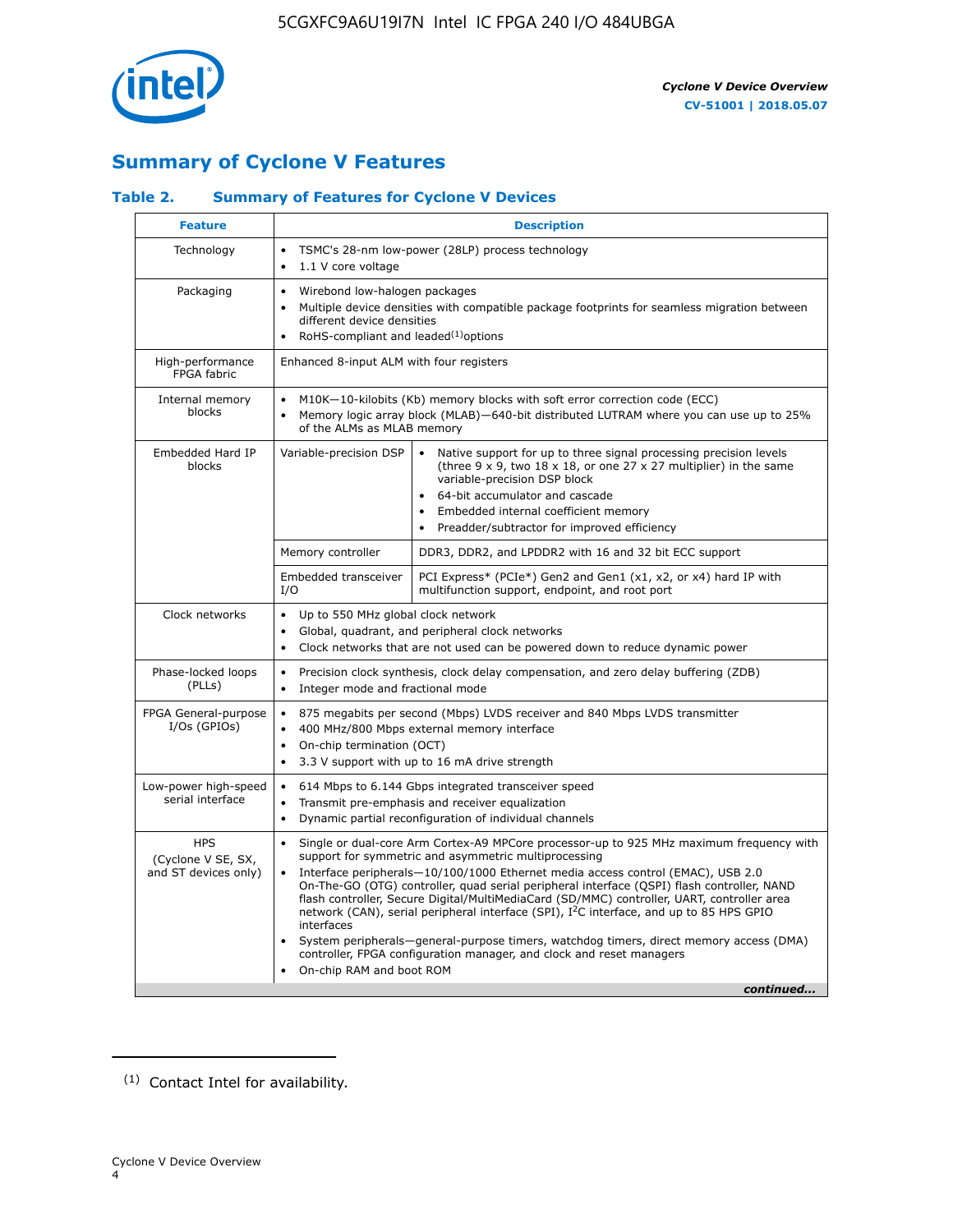

| <b>Feature</b> | <b>Description</b>                                                                                                                                                                                                                                                                                                                                                                                                           |
|----------------|------------------------------------------------------------------------------------------------------------------------------------------------------------------------------------------------------------------------------------------------------------------------------------------------------------------------------------------------------------------------------------------------------------------------------|
|                | HPS-FPGA bridges—include the FPGA-to-HPS, HPS-to-FPGA, and lightweight HPS-to-FPGA<br>bridges that allow the FPGA fabric to issue transactions to slaves in the HPS, and vice versa<br>FPGA-to-HPS SDRAM controller subsystem—provides a configurable interface to the multiport<br>front end (MPFE) of the HPS SDRAM controller<br>Arm CoreSight <sup>™</sup> JTAG debug access port, trace port, and on-chip trace storage |
| Configuration  | Tamper protection—comprehensive design protection to protect your valuable IP investments<br>Enhanced advanced encryption standard (AES) design security features<br>CvP<br>Dynamic reconfiguration of the FPGA<br>Active serial (AS) x1 and x4, passive serial (PS), JTAG, and fast passive parallel (FPP) x8 and<br>x16 configuration options<br>Internal scrubbing (2)<br>Partial reconfiguration (3)                     |

# **Cyclone V Device Variants and Packages**

### **Table 3. Device Variants for the Cyclone V Device Family**

| <b>Variant</b> | <b>Description</b>                                                                                                      |
|----------------|-------------------------------------------------------------------------------------------------------------------------|
| Cyclone V E    | Optimized for the lowest system cost and power requirement for a wide spectrum of general logic<br>and DSP applications |
| Cyclone V GX   | Optimized for the lowest cost and power requirement for 614 Mbps to 3.125 Gbps transceiver<br>applications              |
| Cyclone V GT   | The FPGA industry's lowest cost and lowest power requirement for 6.144 Gbps transceiver<br>applications                 |
| Cyclone V SE   | SoC with integrated Arm-based HPS                                                                                       |
| Cyclone V SX   | SoC with integrated Arm-based HPS and 3.125 Gbps transceivers                                                           |
| Cyclone V ST   | SoC with integrated Arm-based HPS and 6.144 Gbps transceivers                                                           |

# **Cyclone V E**

This section provides the available options, maximum resource counts, and package plan for the Cyclone V E devices.

The information in this section is correct at the time of publication. For the latest information and to get more details, refer to the Product Selector Guide.

#### **Related Information**

[Product Selector Guide](https://www.altera.com/products/product-selector-guide.html)

Provides the latest information about Intel products.

<sup>(2)</sup> The SEU internal scrubbing feature is available for Cyclone V E, GX, SE, and SX devices with the "SC" suffix in the part number. For device availability and ordering, contact your local Intel sales representatives.

 $(3)$  The partial reconfiguration feature is available for Cyclone V E, GX, SE, and SX devices with the "SC" suffix in the part number. For device availability and ordering, contact your local Intel® sales representatives.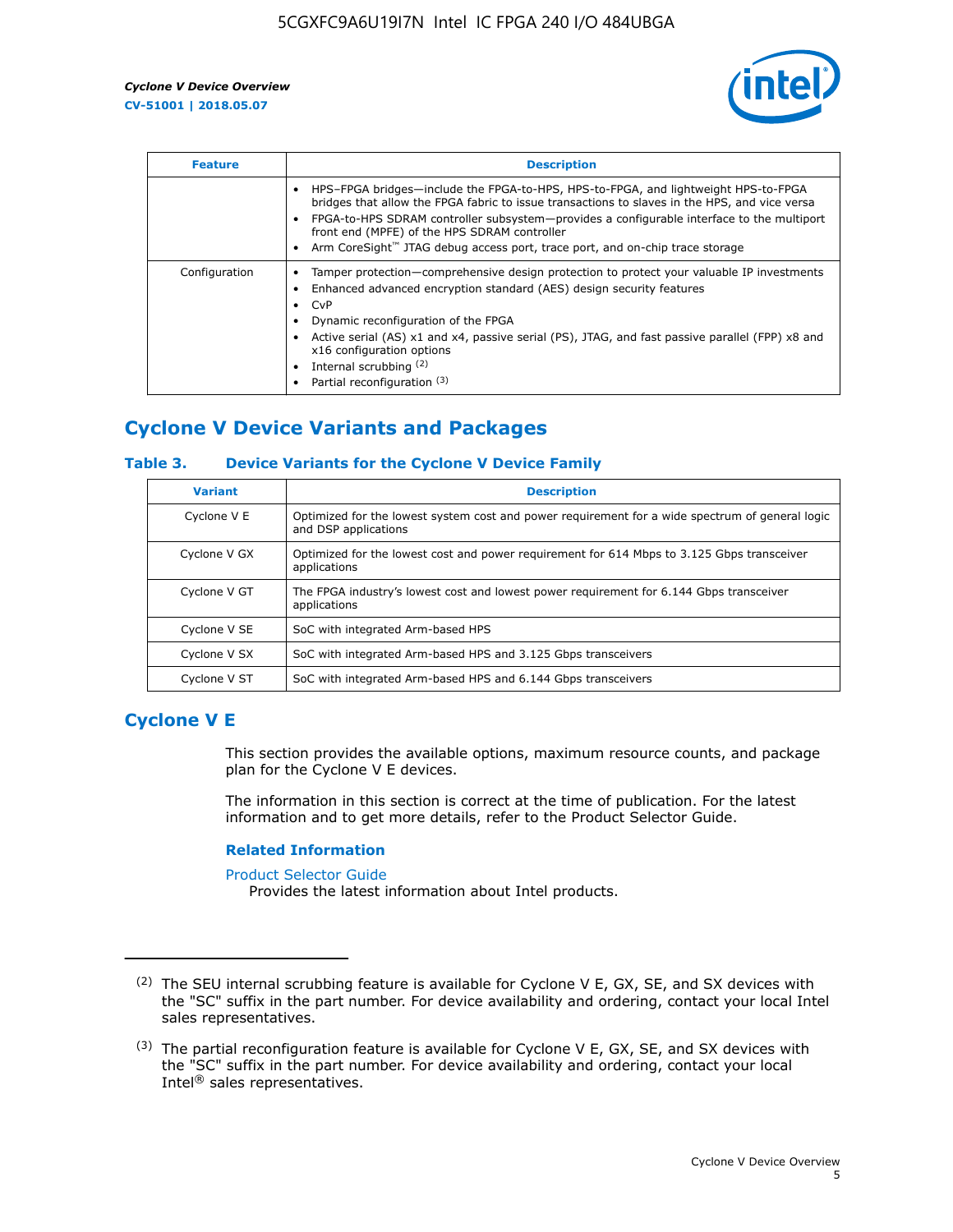



# **Available Options**

### **Figure 1. Sample Ordering Code and Available Options for Cyclone V E Devices**

The SEU internal scrubbing feature is available for Cyclone V E, GX, SE, and SX devices with the "SC" suffix in the part number. For device availability and ordering, contact your local Intel sales representatives.



### **Maximum Resources**

### **Table 4. Maximum Resource Counts for Cyclone V E Devices**

| <b>Resource</b>              |             | <b>Member Code</b> |                |                |                |         |  |  |
|------------------------------|-------------|--------------------|----------------|----------------|----------------|---------|--|--|
|                              |             | A2                 | A4             | <b>A5</b>      | <b>A7</b>      | A9      |  |  |
| Logic Elements (LE) (K)      |             | 25                 | 49             | 77             | 150            | 301     |  |  |
| <b>ALM</b>                   |             | 9,430              | 18,480         | 29,080         | 56,480         | 113,560 |  |  |
| Register                     |             | 37,736             | 73,920         | 116,320        | 225,920        | 454,240 |  |  |
| Memory (Kb)                  | M10K        | 1,760              | 3,080          | 4,460          | 6,860          | 12,200  |  |  |
|                              | <b>MLAB</b> | 196                | 303            | 424            | 836            | 1,717   |  |  |
| Variable-precision DSP Block |             | 25                 | 66             | 150            | 156            | 342     |  |  |
| 18 x 18 Multiplier           |             | 50                 | 132            | 300            | 312            | 684     |  |  |
| <b>PLL</b>                   |             | 4                  | $\overline{4}$ | 6              | $\overline{7}$ | 8       |  |  |
| GPIO                         |             | 224                | 224<br>240     |                | 480            | 480     |  |  |
| <b>LVDS</b>                  | Transmitter | 56                 | 56             | 60             | 120            | 120     |  |  |
|                              | Receiver    | 56                 | 56             | 60             | 120            | 120     |  |  |
| Hard Memory Controller       |             | $\mathbf{1}$       | $\mathbf{1}$   | $\overline{2}$ | $\overline{2}$ | 2       |  |  |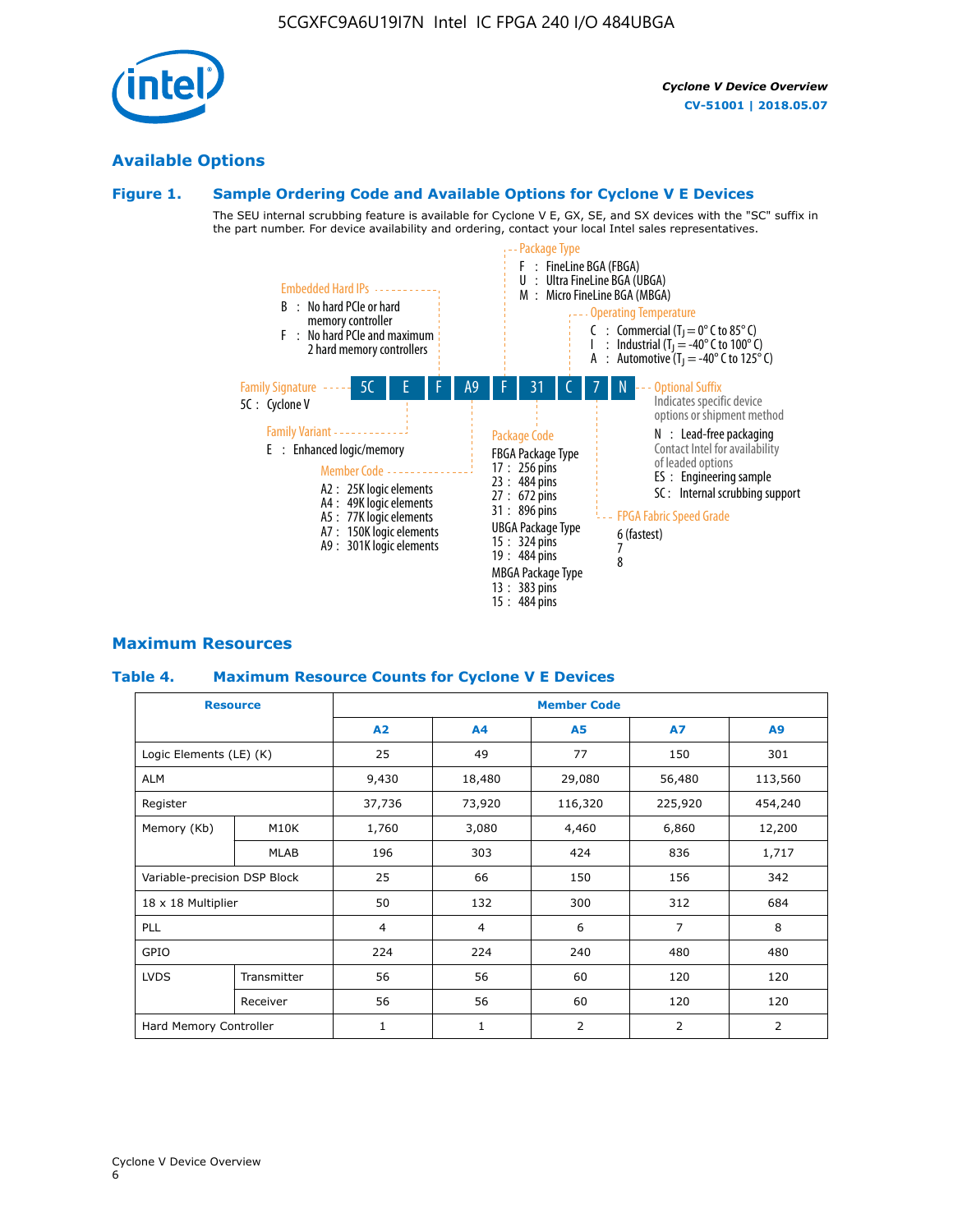

### **Related Information**

[True LVDS Buffers in Devices, I/O Features in Cyclone V Devices](https://www.altera.com/documentation/sam1403481100977.html#sam1403480885395) Provides the number of LVDS channels in each device package.

### **Package Plan**

#### **Table 5. Package Plan for Cyclone V E Devices**

| <b>Member</b><br><b>Code</b> | <b>M383</b><br>$(13 \text{ mm})$ | M484<br>$(15 \text{ mm})$ | <b>U324</b><br>$(15 \text{ mm})$ | <b>F256</b><br>$(17 \text{ mm})$ | <b>U484</b><br>$(19$ mm) | <b>F484</b><br>$(23$ mm $)$ | <b>F672</b><br>$(27 \, \text{mm})$ | <b>F896</b><br>$(31$ mm $)$ |
|------------------------------|----------------------------------|---------------------------|----------------------------------|----------------------------------|--------------------------|-----------------------------|------------------------------------|-----------------------------|
|                              | <b>GPIO</b>                      | <b>GPIO</b>               | <b>GPIO</b>                      | <b>GPIO</b>                      | <b>GPIO</b>              | <b>GPIO</b>                 | <b>GPIO</b>                        | <b>GPIO</b>                 |
| A2                           | 223                              |                           | 176                              | 128                              | 224                      | 224                         | –                                  |                             |
| A4                           | 223                              |                           | 176                              | 128                              | 224                      | 224                         | –                                  |                             |
| A5                           | 175                              |                           |                                  |                                  | 224                      | 240                         |                                    |                             |
| A7                           |                                  | 240                       |                                  |                                  | 240                      | 240                         | 336                                | 480                         |
| A9                           |                                  |                           |                                  |                                  | 240                      | 224                         | 336                                | 480                         |

# **Cyclone V GX**

This section provides the available options, maximum resource counts, and package plan for the Cyclone V GX devices.

The information in this section is correct at the time of publication. For the latest information and to get more details, refer to the *Product Selector Guide*.

### **Related Information**

[Product Selector Guide](https://www.altera.com/products/product-selector-guide.html)

Provides the latest information about Intel products.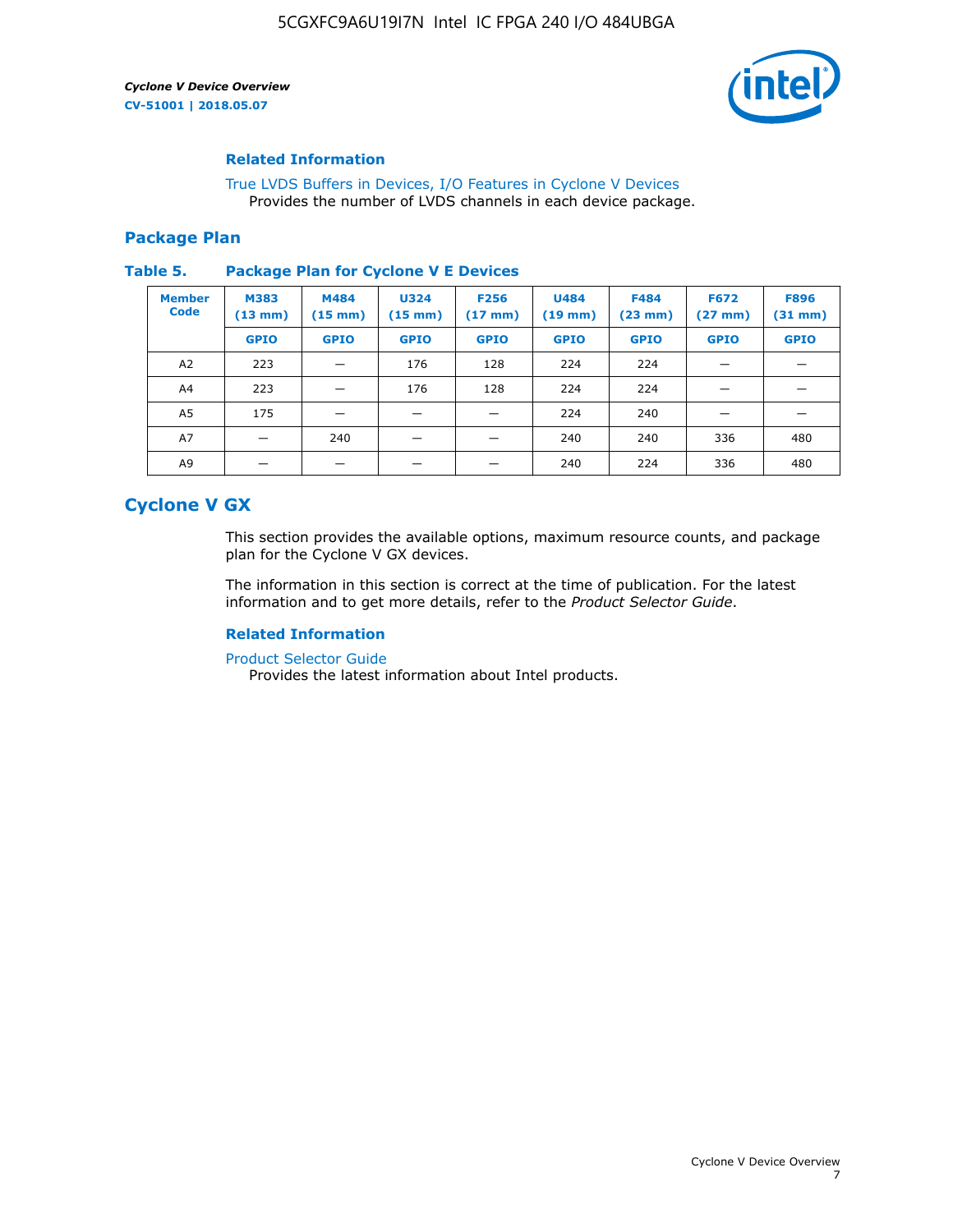

# **Available Options**

### **Figure 2. Sample Ordering Code and Available Options for Cyclone V GX Devices**

The SEU internal scrubbing feature is available for Cyclone V E, GX, SE, and SX devices with the "SC" suffix in the part number. For device availability and ordering, contact your local Intel sales representatives.



### **Maximum Resources**

### **Table 6. Maximum Resource Counts for Cyclone V GX Devices**

| <b>Resource</b>              |             | <b>Member Code</b> |                |                |                |           |  |  |
|------------------------------|-------------|--------------------|----------------|----------------|----------------|-----------|--|--|
|                              |             | C <sub>3</sub>     | C <sub>4</sub> | C <sub>5</sub> | C7             | C9        |  |  |
| Logic Elements (LE) (K)      |             | 36                 | 50             | 77             | 150            | 301       |  |  |
| <b>ALM</b>                   |             | 13,460             | 18,860         | 29,080         | 56,480         | 113,560   |  |  |
| Register                     |             | 53,840             | 75,440         | 116,320        | 225,920        | 454,240   |  |  |
| Memory (Kb)                  | M10K        | 1,350              | 2,500          | 4,460          | 6,860          | 12,200    |  |  |
|                              | <b>MLAB</b> | 182                | 424            | 424            | 836            | 1,717     |  |  |
| Variable-precision DSP Block |             | 57                 | 70             | 150            | 156            | 342       |  |  |
| 18 x 18 Multiplier           |             | 114                | 140            | 300            | 312            | 684       |  |  |
| PLL                          |             |                    | 6              | 6              | $\overline{7}$ | 8         |  |  |
| 3 Gbps Transceiver           |             | 3                  | 6              | 6              | 9              | 12        |  |  |
| GPIO <sup>(4)</sup>          |             | 208                | 336            | 336            | 480            | 560       |  |  |
|                              |             |                    |                |                |                | continued |  |  |

 $(4)$  The number of GPIOs does not include transceiver I/Os. In the Intel Quartus® Prime software, the number of user I/Os includes transceiver I/Os.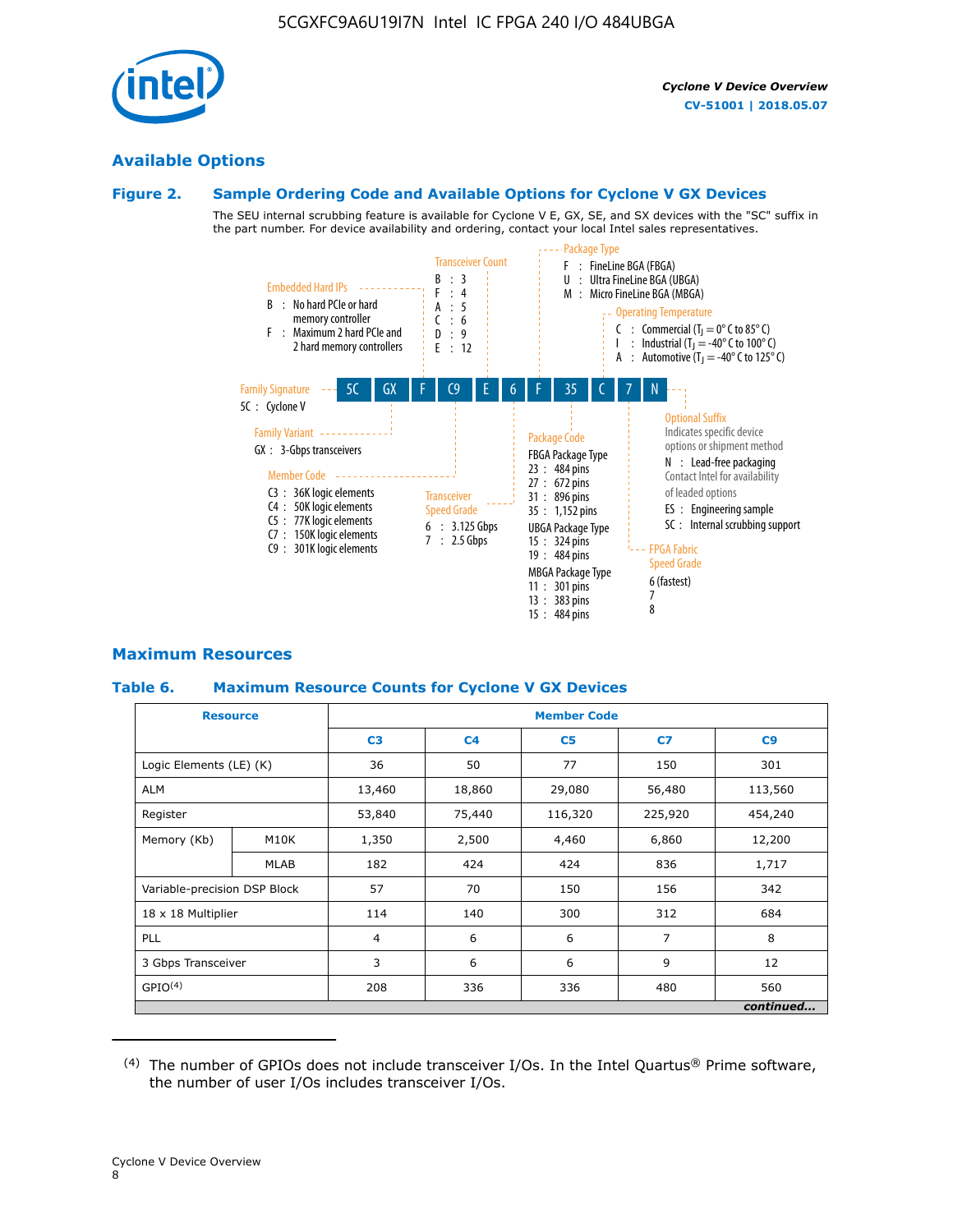

| <b>Resource</b>        |             | <b>Member Code</b> |                |                |     |                |  |  |
|------------------------|-------------|--------------------|----------------|----------------|-----|----------------|--|--|
|                        |             | C <sub>3</sub>     | C <sub>4</sub> | C <sub>5</sub> | C7  | C <sub>9</sub> |  |  |
| <b>LVDS</b>            | Transmitter | 52                 | 84             | 84             | 120 | 140            |  |  |
|                        | Receiver    | 52                 | 84             | 84             | 120 | 140            |  |  |
| PCIe Hard IP Block     |             |                    |                |                |     |                |  |  |
| Hard Memory Controller |             |                    |                |                |     |                |  |  |

### **Related Information**

[True LVDS Buffers in Devices, I/O Features in Cyclone V Devices](https://www.altera.com/documentation/sam1403481100977.html#sam1403480885395) Provides the number of LVDS channels in each device package.

### **Package Plan**

### **Table 7. Package Plan for Cyclone V GX Devices**

| <b>Member</b><br><b>Code</b> | <b>M301</b><br>$(11$ mm) |                | <b>M383</b><br>(13 mm) |             | M484<br>$(15 \text{ mm})$ |             | <b>U324</b><br>$(15 \text{ mm})$ |             | <b>U484</b><br>$(19$ mm) |             |
|------------------------------|--------------------------|----------------|------------------------|-------------|---------------------------|-------------|----------------------------------|-------------|--------------------------|-------------|
|                              | <b>GPIO</b>              | <b>XCVR</b>    | <b>GPIO</b>            | <b>XCVR</b> | <b>GPIO</b>               | <b>XCVR</b> | <b>GPIO</b>                      | <b>XCVR</b> | <b>GPIO</b>              | <b>XCVR</b> |
| C <sub>3</sub>               |                          | –              |                        | –           |                           | –           | 144                              | 3           | 208                      | 3           |
| C <sub>4</sub>               | 129                      | 4              | 175                    | 6           |                           |             |                                  |             | 224                      | 6           |
| C5                           | 129                      | $\overline{4}$ | 175                    | 6           |                           |             |                                  |             | 224                      | 6           |
| C7                           |                          |                |                        |             | 240                       | 3           |                                  |             | 240                      | 6           |
| C <sub>9</sub>               |                          |                |                        |             |                           |             |                                  |             | 240                      | 5           |

| <b>Member</b><br><b>Code</b> | <b>F484</b><br>$(23$ mm $)$ |             | <b>F672</b><br>$(27 \, \text{mm})$ |             | <b>F896</b><br>$(31$ mm $)$ |             | F1152<br>$(35 \text{ mm})$ |             |
|------------------------------|-----------------------------|-------------|------------------------------------|-------------|-----------------------------|-------------|----------------------------|-------------|
|                              | <b>GPIO</b>                 | <b>XCVR</b> | <b>GPIO</b>                        | <b>XCVR</b> | <b>GPIO</b>                 | <b>XCVR</b> | <b>GPIO</b>                | <b>XCVR</b> |
| C <sub>3</sub>               | 208                         | 3           |                                    |             |                             |             |                            |             |
| C4                           | 240                         | 6           | 336                                | 6           |                             |             |                            |             |
| C5                           | 240                         | 6           | 336                                | 6           |                             |             |                            |             |
| C7                           | 240                         | 6           | 336                                | 9           | 480                         | 9           |                            |             |
| C9                           | 224                         | 6           | 336                                | 9           | 480                         | 12          | 560                        | 12          |

# **Cyclone V GT**

This section provides the available options, maximum resource counts, and package plan for the Cyclone V GT devices.

The information in this section is correct at the time of publication. For the latest information and to get more details, refer to the *Product Selector Guide*.

### **Related Information**

#### [Product Selector Guide](https://www.altera.com/products/product-selector-guide.html)

Provides the latest information about Intel products.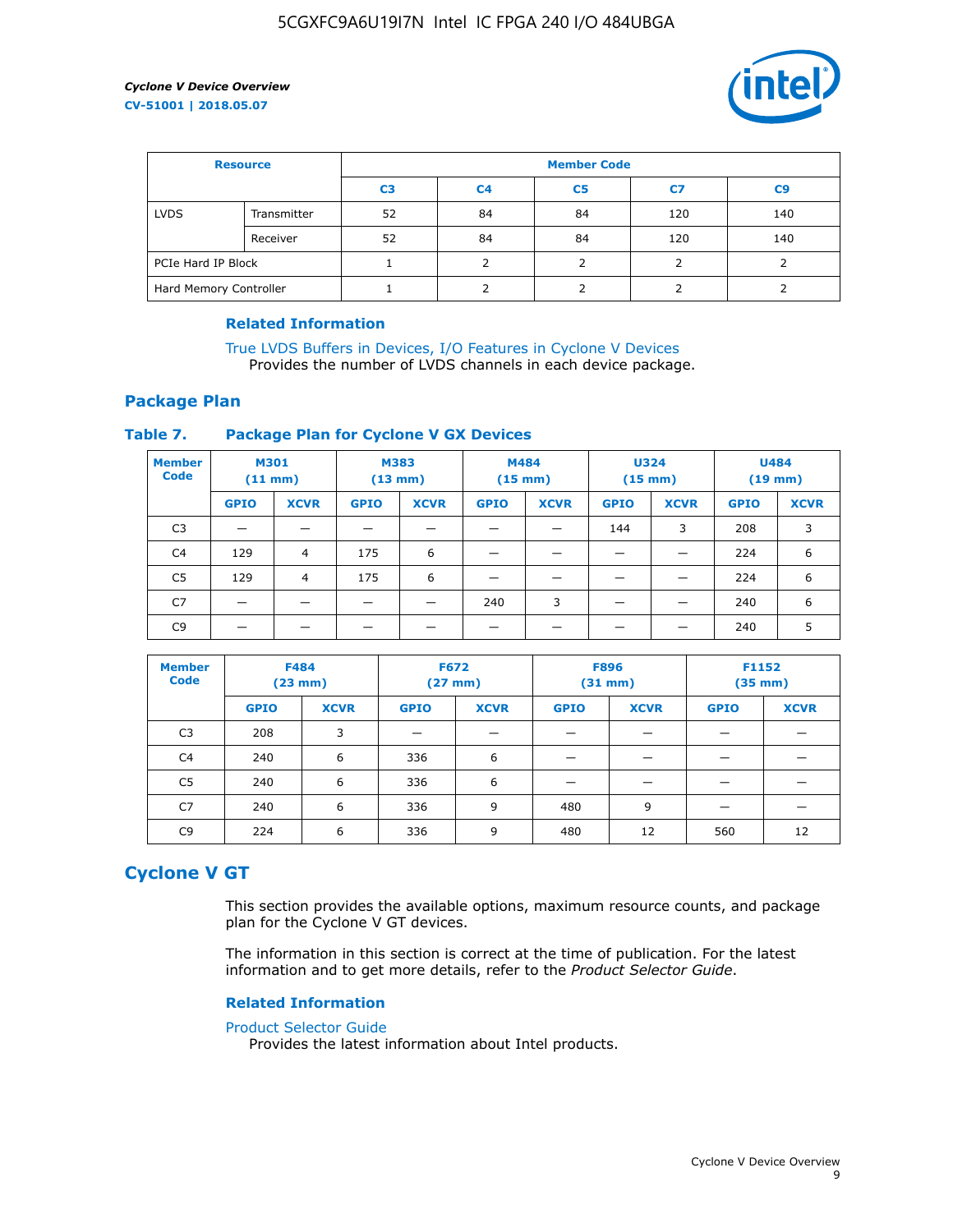

# **Available Options**

### **Figure 3. Sample Ordering Code and Available Options for Cyclone V GT Devices**



### **Maximum Resources**

#### **Table 8. Maximum Resource Counts for Cyclone V GT Devices**

|                              | <b>Resource</b> | <b>Member Code</b> |                |                |  |  |  |
|------------------------------|-----------------|--------------------|----------------|----------------|--|--|--|
|                              |                 | D <sub>5</sub>     | D7             | D <sub>9</sub> |  |  |  |
| Logic Elements (LE) (K)      |                 | 77                 | 150            | 301            |  |  |  |
| <b>ALM</b>                   |                 | 29,080             | 56,480         | 113,560        |  |  |  |
| Register                     |                 | 116,320            | 225,920        | 454,240        |  |  |  |
| Memory (Kb)                  | M10K            | 4,460              | 6,860          | 12,200         |  |  |  |
|                              | MLAB            | 424                | 836            | 1,717          |  |  |  |
| Variable-precision DSP Block |                 | 150                | 156            | 342            |  |  |  |
| 18 x 18 Multiplier           |                 | 300                | 312            | 684            |  |  |  |
| PLL                          |                 | 6                  | $\overline{7}$ | 8              |  |  |  |
| 6 Gbps Transceiver           |                 | 6                  | 9              | 12             |  |  |  |
| GPIO <sup>(5)</sup>          |                 | 336                | 480            | 560            |  |  |  |
| <b>LVDS</b>                  | Transmitter     | 84                 | 120            | 140            |  |  |  |
|                              |                 |                    |                | continued      |  |  |  |

<sup>(5)</sup> The number of GPIOs does not include transceiver I/Os. In the Intel Quartus Prime software, the number of user I/Os includes transceiver I/Os.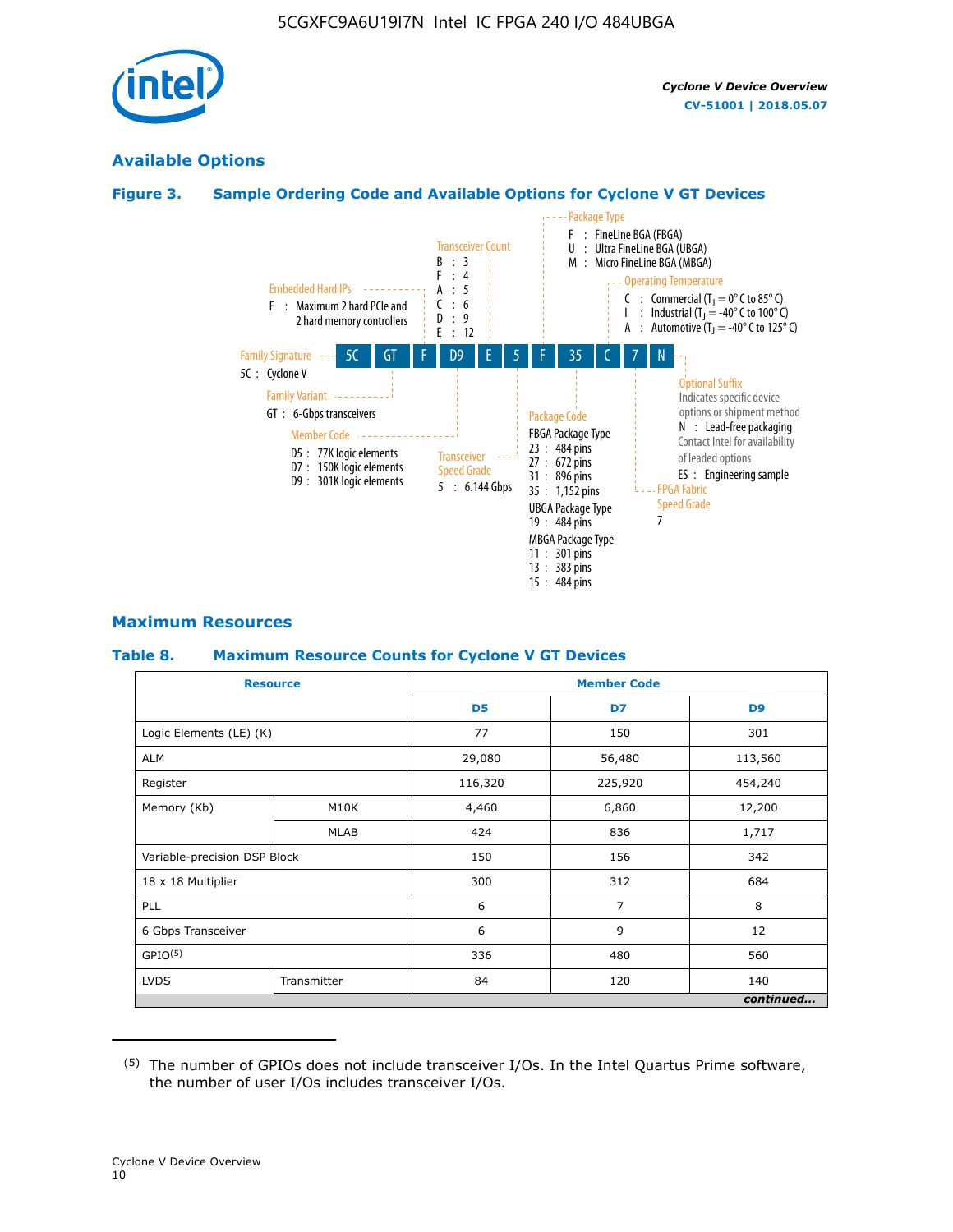

| <b>Resource</b>        |          | <b>Member Code</b> |     |     |  |  |
|------------------------|----------|--------------------|-----|-----|--|--|
|                        |          | D <sub>5</sub>     | D7  | D9  |  |  |
|                        | Receiver | 84                 | 120 | 140 |  |  |
| PCIe Hard IP Block     |          |                    |     |     |  |  |
| Hard Memory Controller |          |                    |     |     |  |  |

### **Related Information**

[True LVDS Buffers in Devices, I/O Features in Cyclone V Devices](https://www.altera.com/documentation/sam1403481100977.html#sam1403480885395) Provides the number of LVDS channels in each device package.

# **Package Plan**

### **Table 9. Package Plan for Cyclone V GT Devices**

Transceiver counts shown are for transceiver ≤5 Gbps . 6 Gbps transceiver channel count support depends on the package and channel usage. For more information about the 6 Gbps transceiver channel count, refer to the *Cyclone V Device Handbook Volume 2: Transceivers*.

| <b>Member</b><br><b>Code</b> | <b>M301</b><br>$(11$ mm) |             | M383<br>$(13 \text{ mm})$ |             | M484<br>(15 mm)          |                          | <b>U484</b><br>$(19$ mm) |             |
|------------------------------|--------------------------|-------------|---------------------------|-------------|--------------------------|--------------------------|--------------------------|-------------|
|                              | <b>GPIO</b>              | <b>XCVR</b> | <b>GPIO</b>               | <b>XCVR</b> | <b>GPIO</b>              | <b>XCVR</b>              | <b>GPIO</b>              | <b>XCVR</b> |
| D <sub>5</sub>               | 129                      | 4           | 175                       | 6           | $\overline{\phantom{0}}$ | $\overline{\phantom{0}}$ | 224                      | 6           |
| D7                           | -                        |             |                           | _           | 240                      | 3                        | 240                      | 6           |
| D <sub>9</sub>               | -                        |             |                           | _           | _                        | –                        | 240                      | 5           |

| <b>Member</b><br><b>Code</b> | <b>F484</b><br>$(23$ mm $)$ |             | <b>F672</b><br>$(27 \text{ mm})$ |             | <b>F896</b><br>$(31$ mm $)$ |             | F1152<br>$(35$ mm $)$ |             |
|------------------------------|-----------------------------|-------------|----------------------------------|-------------|-----------------------------|-------------|-----------------------|-------------|
|                              | <b>GPIO</b>                 | <b>XCVR</b> | <b>GPIO</b>                      | <b>XCVR</b> | <b>GPIO</b>                 | <b>XCVR</b> | <b>GPIO</b>           | <b>XCVR</b> |
| D <sub>5</sub>               | 240                         | 6           | 336                              | 6           | -                           |             |                       |             |
| D7                           | 240                         | 6           | 336                              | q(6)        | 480                         | q(6)        | -                     | _           |
| D <sub>9</sub>               | 224                         | 6           | 336                              | q(6)        | 480                         | 12(7)       | 560                   | 12(7)       |

### **Related Information**

[6.144-Gbps Support Capability in Cyclone V GT Devices, Cyclone V Device Handbook](https://www.altera.com/documentation/nik1409855456781.html#nik1409855410757) [Volume 2: Transceivers](https://www.altera.com/documentation/nik1409855456781.html#nik1409855410757)

Provides more information about 6 Gbps transceiver channel count.

<sup>(6)</sup> If you require CPRI (at 6.144 Gbps) and PCIe Gen2 transmit jitter compliance, Intel recommends that you use only up to three full-duplex transceiver channels for CPRI, and up to six full-duplex channels for PCIe Gen2. The CMU channels are not considered full-duplex channels.

 $(7)$  If you require CPRI (at 6.144 Gbps) and PCIe Gen2 transmit jitter compliance, Intel recommends that you use only up to three full-duplex transceiver channels for CPRI, and up to eight full-duplex channels for PCIe Gen2. The CMU channels are not considered full-duplex channels.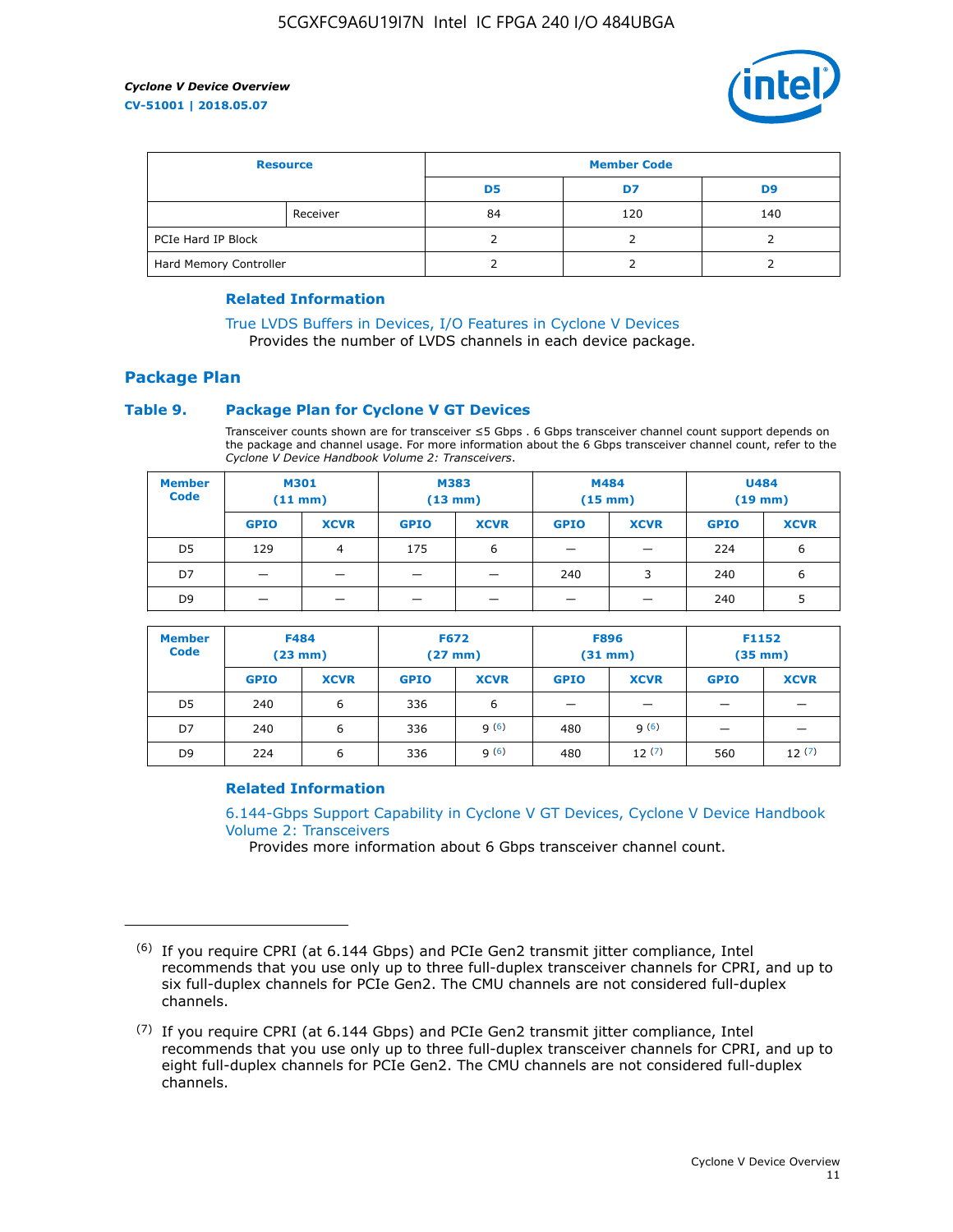

# **Cyclone V SE**

This section provides the available options, maximum resource counts, and package plan for the Cyclone V SE devices.

The information in this section is correct at the time of publication. For the latest information and to get more details, refer to the *Product Selector Guide*.

### **Related Information**

#### [Product Selector Guide](https://www.altera.com/products/product-selector-guide.html)

Provides the latest information about Intel products.

### **Available Options**

### **Figure 4. Sample Ordering Code and Available Options for Cyclone V SE Devices**

The SEU internal scrubbing feature is available for Cyclone V E, GX, SE, and SX devices with the "SC" suffix in the part number. For device availability and ordering, contact your local Intel sales representatives.

Cyclone V SE and SX low-power devices (L power option) offer 30% static power reduction for devices with 25K LE and 40K LE, and 20% static power reduction for devices with 85K LE and 110K LE.

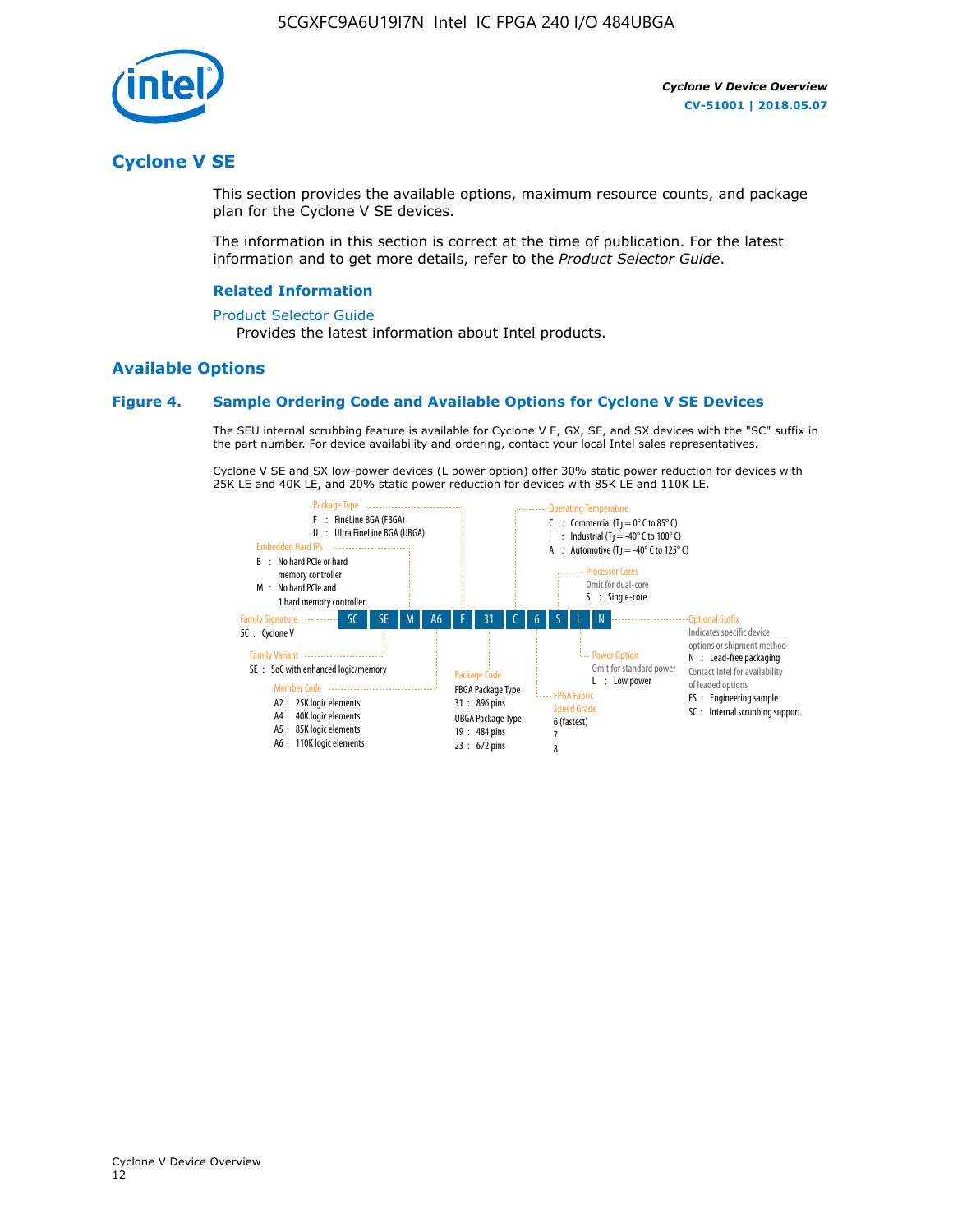

### **Maximum Resources**

### **Table 10. Maximum Resource Counts for Cyclone V SE Devices**

|                                | <b>Resource</b>              | <b>Member Code</b>       |                          |                      |                      |  |
|--------------------------------|------------------------------|--------------------------|--------------------------|----------------------|----------------------|--|
|                                |                              | A <sub>2</sub>           | A <sub>4</sub>           | <b>A5</b>            | A6                   |  |
| Logic Elements (LE) (K)        |                              | 25                       | 40                       | 85                   | 110                  |  |
| <b>ALM</b>                     |                              | 9,430                    | 15,880                   | 32,070               | 41,910               |  |
| Register                       |                              | 37,736                   | 60,376                   | 128,300              | 166,036              |  |
| Memory (Kb)                    | M10K                         | 1,400                    | 2,700                    | 3,970                | 5,570                |  |
|                                | <b>MLAB</b>                  | 138                      | 231                      | 480                  | 621                  |  |
|                                | Variable-precision DSP Block |                          | 84                       | 87                   | 112                  |  |
| 18 x 18 Multiplier             |                              | 72                       | 168                      | 174                  | 224                  |  |
| <b>FPGA PLL</b>                |                              | 5                        | 5                        | 6                    | 6                    |  |
| <b>HPS PLL</b>                 |                              | 3                        | 3                        | 3                    | 3                    |  |
| <b>FPGA GPIO</b>               |                              | 145                      | 145                      | 288                  | 288                  |  |
| HPS I/O                        |                              | 181                      | 181                      | 181                  | 181                  |  |
| <b>LVDS</b>                    | Transmitter                  | 32                       | 32                       | 72                   | 72                   |  |
|                                | Receiver                     | 37                       | 37                       | 72                   | 72                   |  |
| FPGA Hard Memory Controller    |                              | 1                        | $\mathbf{1}$             | $\mathbf{1}$         | $\mathbf{1}$         |  |
| HPS Hard Memory Controller     |                              | $\mathbf{1}$             | $\mathbf{1}$             | $\mathbf{1}$         | $\mathbf{1}$         |  |
| Arm Cortex-A9 MPCore Processor |                              | Single- or dual-<br>core | Single- or dual-<br>core | Single- or dual-core | Single- or dual-core |  |

### **Related Information**

[True LVDS Buffers in Devices, I/O Features in Cyclone V Devices](https://www.altera.com/documentation/sam1403481100977.html#sam1403480885395) Provides the number of LVDS channels in each device package.

## **Package Plan**

### **Table 11. Package Plan for Cyclone V SE Devices**

The HPS I/O counts are the number of I/Os in the HPS and does not correlate with the number of HPS-specific I/O pins in the FPGA. Each HPS-specific pin in the FPGA may be mapped to several HPS I/Os.

| <b>Member Code</b> | <b>U484</b><br>$(19$ mm) |         | <b>U672</b><br>(23 mm) |           | <b>F896</b><br>$(31$ mm $)$ |           |
|--------------------|--------------------------|---------|------------------------|-----------|-----------------------------|-----------|
|                    | <b>FPGA GPIO</b>         | HPS I/O | <b>FPGA GPIO</b>       | HPS $I/O$ | <b>FPGA GPIO</b>            | HPS $I/O$ |
| A2                 | 66                       | 151     | 145                    | 181       |                             |           |
| A <sup>4</sup>     | 66                       | 151     | 145                    | 181       |                             |           |
| A <sub>5</sub>     | 66                       | 151     | 145                    | 181       | 288                         | 181       |
| A6                 | 66                       | 151     | 145                    | 181       | 288                         | 181       |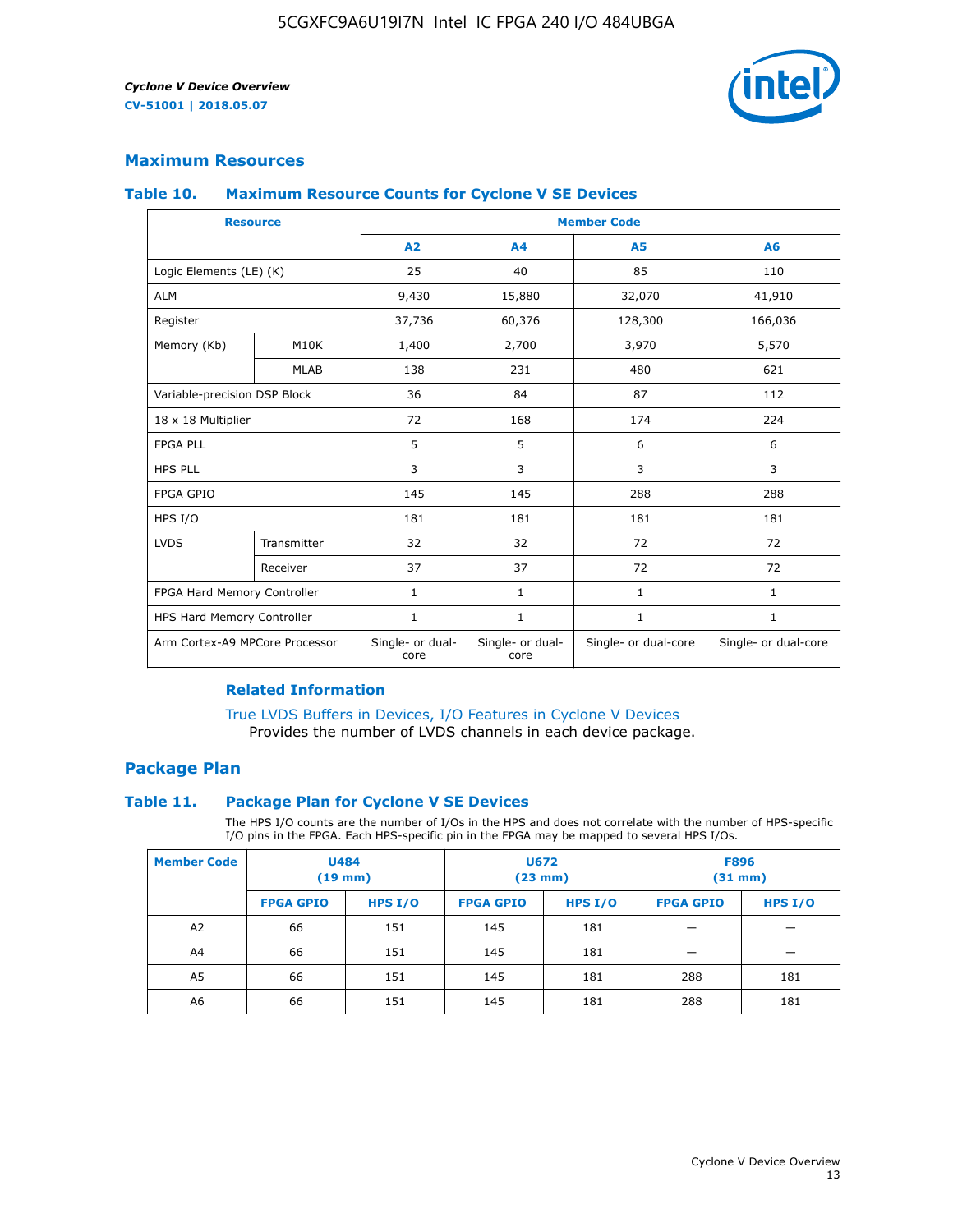

# **Cyclone V SX**

This section provides the available options, maximum resource counts, and package plan for the Cyclone V SX devices.

The information in this section is correct at the time of publication. For the latest information and to get more details, refer to the *Product Selector Guide*.

### **Related Information**

#### [Product Selector Guide](https://www.altera.com/products/product-selector-guide.html)

Provides the latest information about Intel products.

### **Available Options**

### **Figure 5. Sample Ordering Code and Available Options for Cyclone V SX Devices**

The SEU internal scrubbing feature is available for Cyclone V E, GX, SE, and SX devices with the "SC" suffix in the part number. For device availability and ordering, contact your local Intel sales representatives.

Cyclone V SE and SX low-power devices (L power option) offer 30% static power reduction for devices with 25K LE and 40K LE, and 20% static power reduction for devices with 85K LE and 110K LE.



### **Maximum Resources**

### **Table 12. Maximum Resource Counts for Cyclone V SX Devices**

|                              | <b>Resource</b> | <b>Member Code</b> |                |                |           |  |
|------------------------------|-----------------|--------------------|----------------|----------------|-----------|--|
|                              |                 | C <sub>2</sub>     | C <sub>4</sub> | C <sub>5</sub> | C6        |  |
| Logic Elements (LE) (K)      |                 | 25                 | 40             | 85             | 110       |  |
| <b>ALM</b>                   |                 | 9,430              | 15,880         | 32,070         | 41,910    |  |
| Register                     |                 | 37,736             | 60,376         | 128,300        | 166,036   |  |
| Memory (Kb)                  | M10K            | 1,400              | 2,700          | 3,970          | 5,570     |  |
|                              | <b>MLAB</b>     | 138                | 231            | 480            | 621       |  |
| Variable-precision DSP Block |                 | 36                 | 84             | 87             | 112       |  |
| 18 x 18 Multiplier           |                 | 72                 | 168            | 174            | 224       |  |
| <b>FPGA PLL</b>              |                 | 5                  | 5              | 6              | 6         |  |
|                              |                 |                    |                |                | continued |  |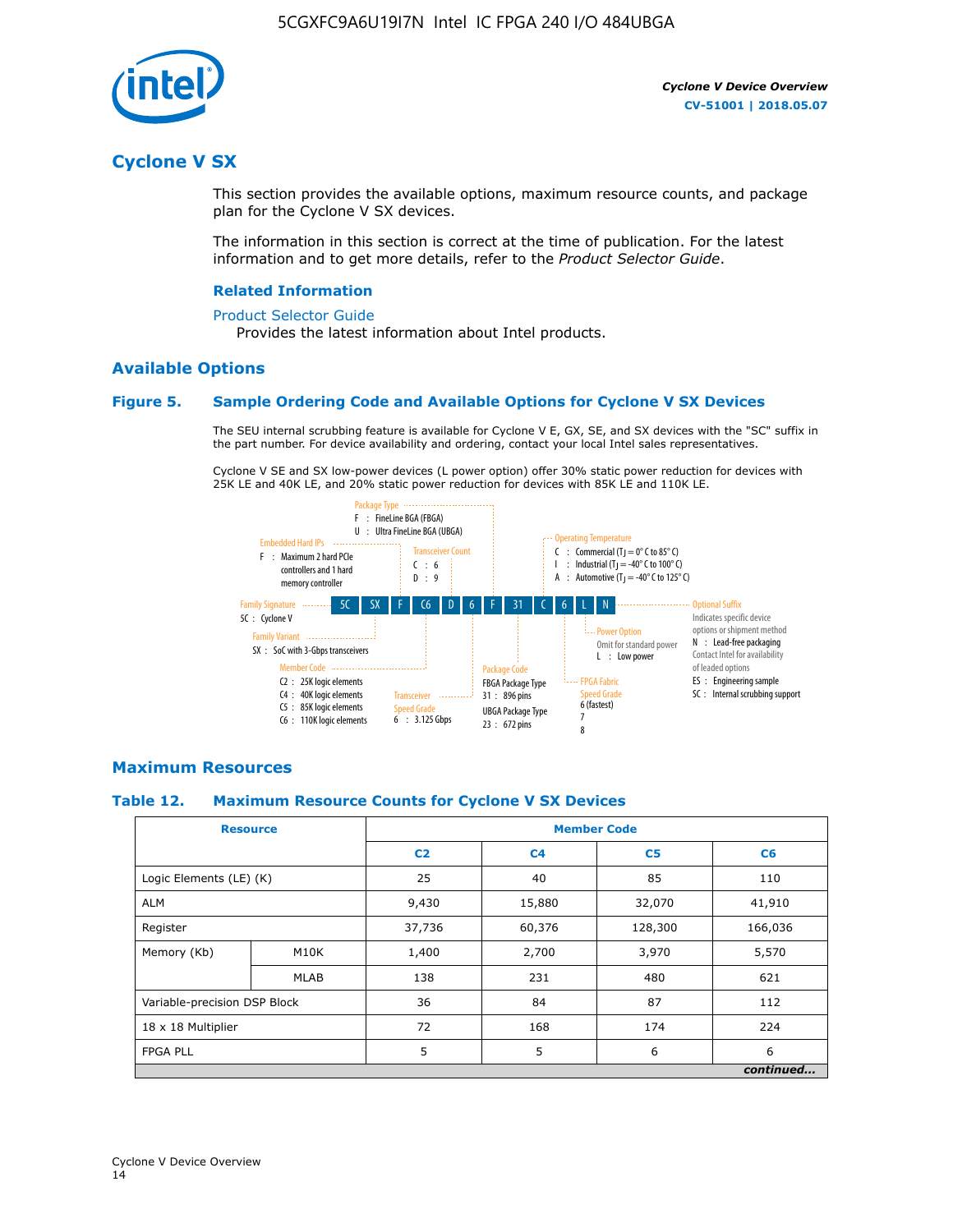

| <b>Resource</b>                |             | <b>Member Code</b> |                |                |              |  |  |
|--------------------------------|-------------|--------------------|----------------|----------------|--------------|--|--|
|                                |             | C <sub>2</sub>     | C <sub>4</sub> | C <sub>5</sub> | C6           |  |  |
| <b>HPS PLL</b>                 |             | 3                  | 3              | 3              | 3            |  |  |
| 3 Gbps Transceiver             |             | 6                  | 6              | 9              | 9            |  |  |
| FPGA GPIO <sup>(8)</sup>       |             | 145                | 145            | 288            | 288          |  |  |
| HPS I/O                        |             | 181                | 181            | 181            | 181          |  |  |
| <b>LVDS</b>                    | Transmitter | 32                 | 32             | 72             | 72           |  |  |
|                                | Receiver    | 37                 | 37             | 72             | 72           |  |  |
| PCIe Hard IP Block             |             | 2                  | $\overline{2}$ | 2(9)           | 2(9)         |  |  |
| FPGA Hard Memory Controller    |             | 1                  | $\mathbf{1}$   | 1              | 1            |  |  |
| HPS Hard Memory Controller     |             | 1                  | $\mathbf{1}$   | 1              | $\mathbf{1}$ |  |  |
| Arm Cortex-A9 MPCore Processor |             | Dual-core          | Dual-core      | Dual-core      | Dual-core    |  |  |

### **Related Information**

[True LVDS Buffers in Devices, I/O Features in Cyclone V Devices](https://www.altera.com/documentation/sam1403481100977.html#sam1403480885395) Provides the number of LVDS channels in each device package.

### **Package Plan**

### **Table 13. Package Plan for Cyclone V SX Devices**

The HPS I/O counts are the number of I/Os in the HPS and does not correlate with the number of HPS-specific I/O pins in the FPGA. Each HPS-specific pin in the FPGA may be mapped to several HPS I/Os.

| <b>Member Code</b> | U672<br>(23 mm)  |           | <b>F896</b><br>$(31$ mm $)$ |                  |           |             |
|--------------------|------------------|-----------|-----------------------------|------------------|-----------|-------------|
|                    | <b>FPGA GPIO</b> | HPS $I/O$ | <b>XCVR</b>                 | <b>FPGA GPIO</b> | HPS $I/O$ | <b>XCVR</b> |
| C <sub>2</sub>     | 145              | 181       | 6                           |                  |           |             |
| C <sub>4</sub>     | 145              | 181       | 6                           |                  |           |             |
| C5                 | 145              | 181       | 6                           | 288              | 181       | 9           |
| C6                 | 145              | 181       | 6                           | 288              | 181       | 9           |

# **Cyclone V ST**

This section provides the available options, maximum resource counts, and package plan for the Cyclone V ST devices.

The information in this section is correct at the time of publication. For the latest information and to get more details, refer to the *Product Selector Guide*.

 $(8)$  The number of GPIOs does not include transceiver I/Os. In the Intel Quartus Prime software, the number of user I/Os includes transceiver I/Os.

<sup>(9)</sup> 1 PCIe Hard IP Block in U672 package.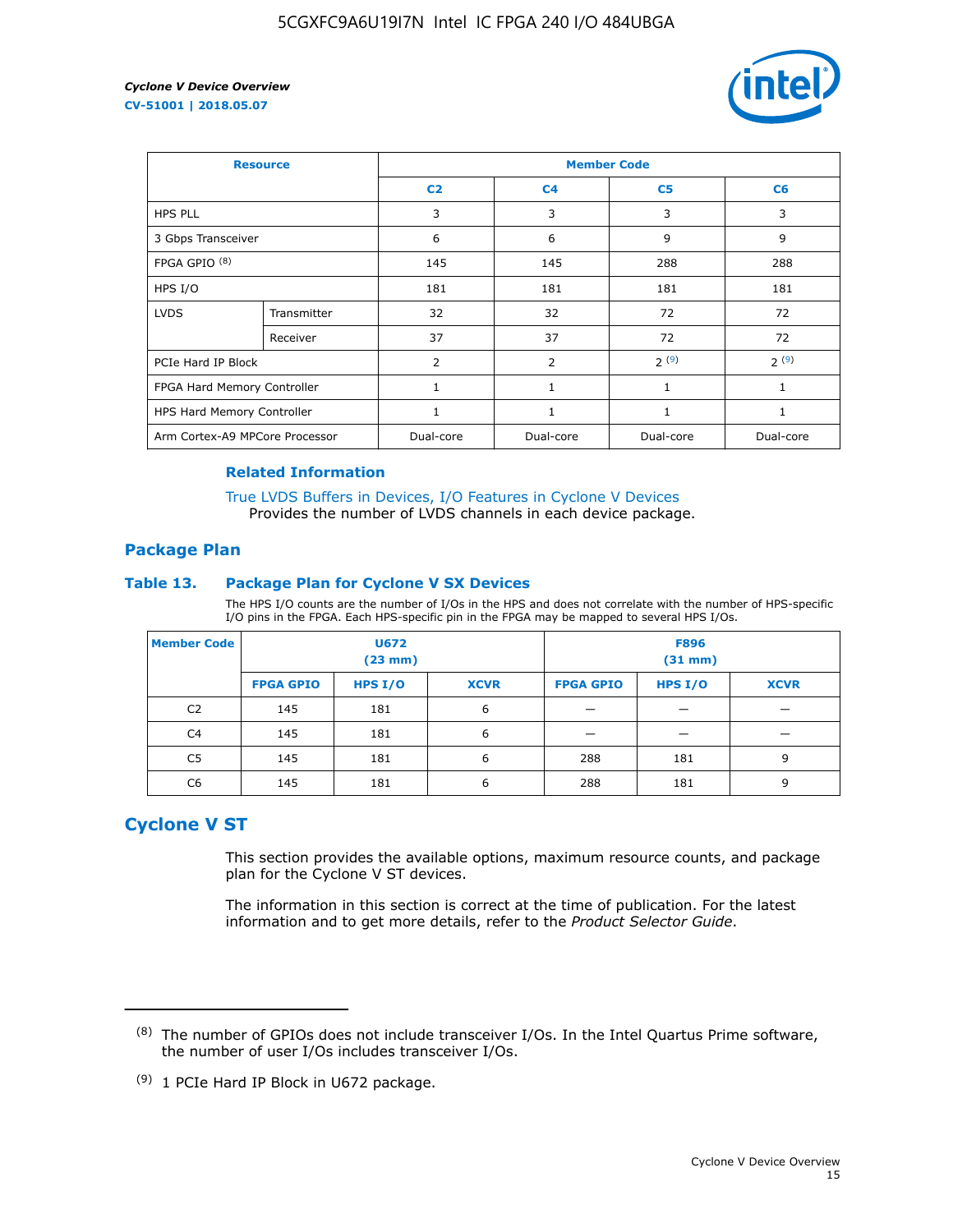

### **Related Information**

[Product Selector Guide](https://www.altera.com/products/product-selector-guide.html) Provides the latest information about Intel products.

### **Available Options**

### **Figure 6. Sample Ordering Code and Available Options for Cyclone V ST Devices**



## **Maximum Resources**

### **Table 14. Maximum Resource Counts for Cyclone V ST Devices**

| <b>Resource</b>              |             |                | <b>Member Code</b> |
|------------------------------|-------------|----------------|--------------------|
|                              |             | D <sub>5</sub> | D <sub>6</sub>     |
| Logic Elements (LE) (K)      |             | 85             | 110                |
| <b>ALM</b>                   |             | 32,070         | 41,910             |
| Register                     |             | 128,300        | 166,036            |
| Memory (Kb)                  | M10K        | 3,970          | 5,570              |
|                              | <b>MLAB</b> | 480            | 621                |
| Variable-precision DSP Block |             | 87             | 112                |
| 18 x 18 Multiplier           |             | 174            | 224                |
| <b>FPGA PLL</b>              |             | 6              | 6                  |
| <b>HPS PLL</b>               |             | 3              | 3                  |
| 6.144 Gbps Transceiver       |             | 9              | 9                  |
| FPGA GPIO(10)                |             | 288            | 288                |
| HPS I/O                      |             | 181            | 181                |
| <b>LVDS</b>                  | Transmitter | 72             | 72                 |
|                              |             |                | continued          |

<sup>(10)</sup> The number of GPIOs does not include transceiver I/Os. In the Intel Quartus Prime software, the number of user I/Os includes transceiver I/Os.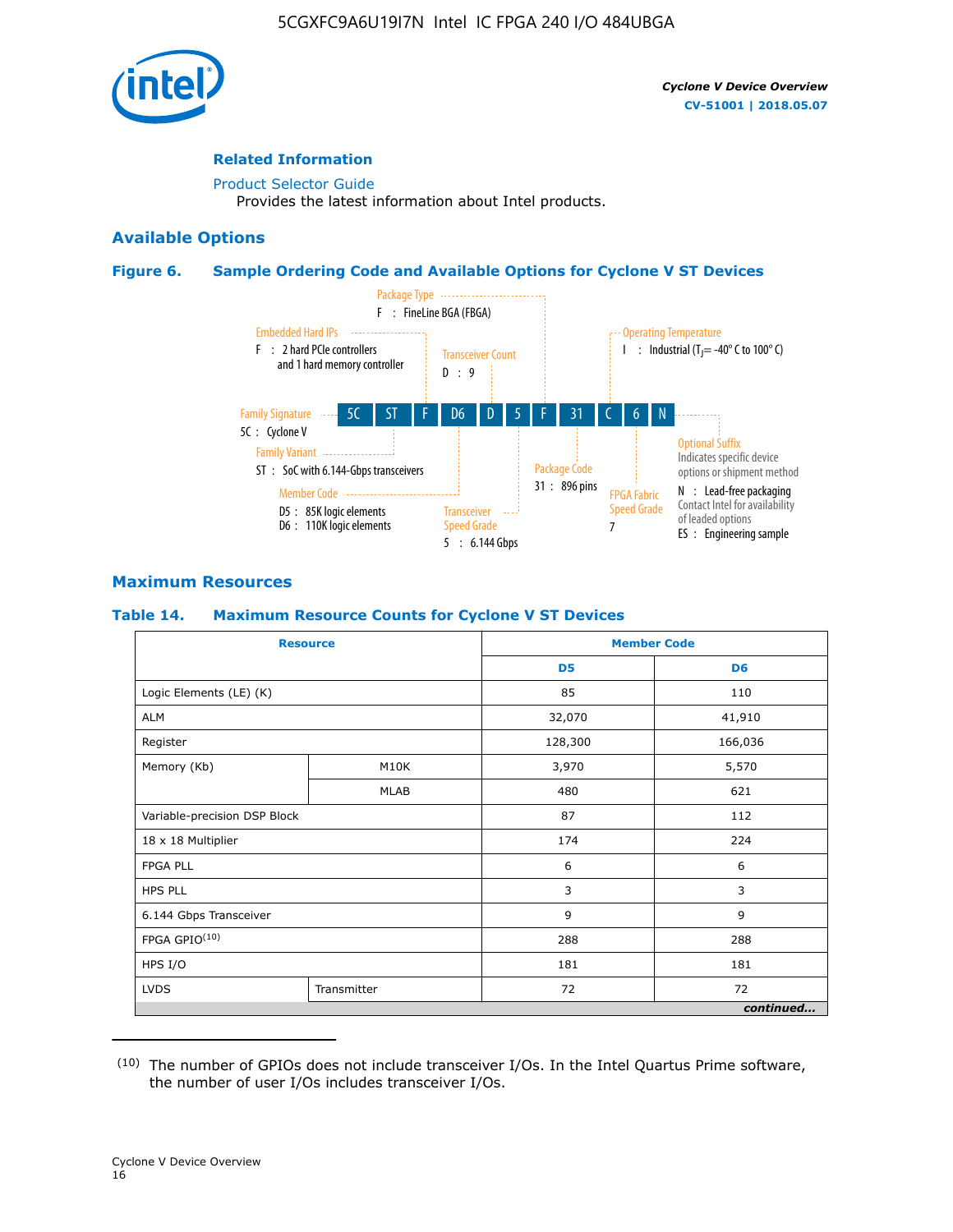

| <b>Resource</b>                |          | <b>Member Code</b> |           |  |
|--------------------------------|----------|--------------------|-----------|--|
|                                |          | D <sub>5</sub>     | D6        |  |
|                                | Receiver | 72                 | 72        |  |
| PCIe Hard IP Block             |          | ว                  |           |  |
| FPGA Hard Memory Controller    |          |                    |           |  |
| HPS Hard Memory Controller     |          |                    |           |  |
| Arm Cortex-A9 MPCore Processor |          | Dual-core          | Dual-core |  |

### **Related Information**

# [True LVDS Buffers in Devices, I/O Features in Cyclone V Devices](https://www.altera.com/documentation/sam1403481100977.html#sam1403480885395)

Provides the number of LVDS channels in each device package.

### **Package Plan**

### **Table 15. Package Plan for Cyclone V ST Devices**

- The HPS I/O counts are the number of I/Os in the HPS and does not correlate with the number of HPSspecific I/O pins in the FPGA. Each HPS-specific pin in the FPGA may be mapped to several HPS I/Os.
- Transceiver counts shown are for transceiver ≤5 Gbps . 6 Gbps transceiver channel count support depends on the package and channel usage. For more information about the 6 Gbps transceiver channel count, refer to the *Cyclone V Device Handbook Volume 2: Transceivers*.

| <b>Member Code</b> | <b>F896</b><br>$(31$ mm $)$ |           |             |  |  |
|--------------------|-----------------------------|-----------|-------------|--|--|
|                    | <b>FPGA GPIO</b>            | HPS $I/O$ | <b>XCVR</b> |  |  |
| D <sub>5</sub>     | 288                         | 181       | 9(11)       |  |  |
| D <sub>6</sub>     | 288                         | 181       | q(11)       |  |  |

### **Related Information**

[6.144-Gbps Support Capability in Cyclone V GT Devices, Cyclone V Device Handbook](https://www.altera.com/documentation/nik1409855456781.html#nik1409855410757) [Volume 2: Transceivers](https://www.altera.com/documentation/nik1409855456781.html#nik1409855410757)

Provides more information about 6 Gbps transceiver channel count.

<sup>(11)</sup> If you require CPRI (at 4.9152 Gbps) and PCIe Gen2 transmit jitter compliance, Intel recommends that you use only up to seven full-duplex transceiver channels for CPRI, and up to six full-duplex channels for PCIe Gen2. The CMU channels are not considered full-duplex channels.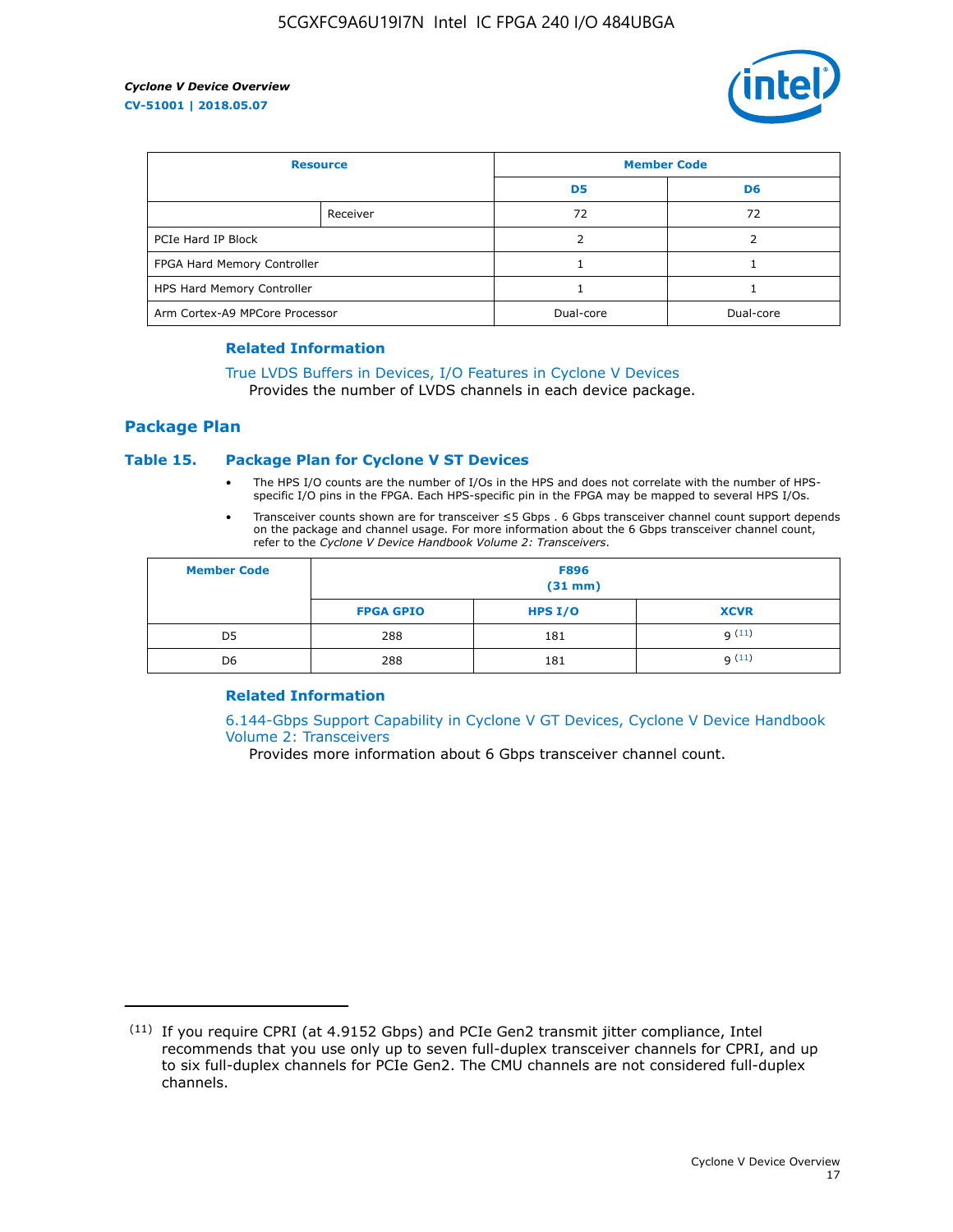

# **I/O Vertical Migration for Cyclone V Devices**

### **Figure 7. Vertical Migration Capability Across Cyclone V Device Packages and Densities**

The arrows indicate the vertical migration paths. The devices included in each vertical migration path are shaded. You can also migrate your design across device densities in the same package option if the devices have the same dedicated pins, configuration pins, and power pins.



You can achieve the vertical migration shaded in red if you use only up to 175 GPIOs for the M383 package, and 138 GPIOs for the U672 package. These migration paths are not shown in the Intel Quartus Prime software Pin Migration View.

*Note:* To verify the pin migration compatibility, use the Pin Migration View window in the Intel Quartus Prime software Pin Planner.

# **Adaptive Logic Module**

Cyclone V devices use a 28 nm ALM as the basic building block of the logic fabric.

The ALM, as shown in following figure, uses an 8-input fracturable look-up table (LUT) with four dedicated registers to help improve timing closure in register-rich designs and achieve an even higher design packing capability than previous generations.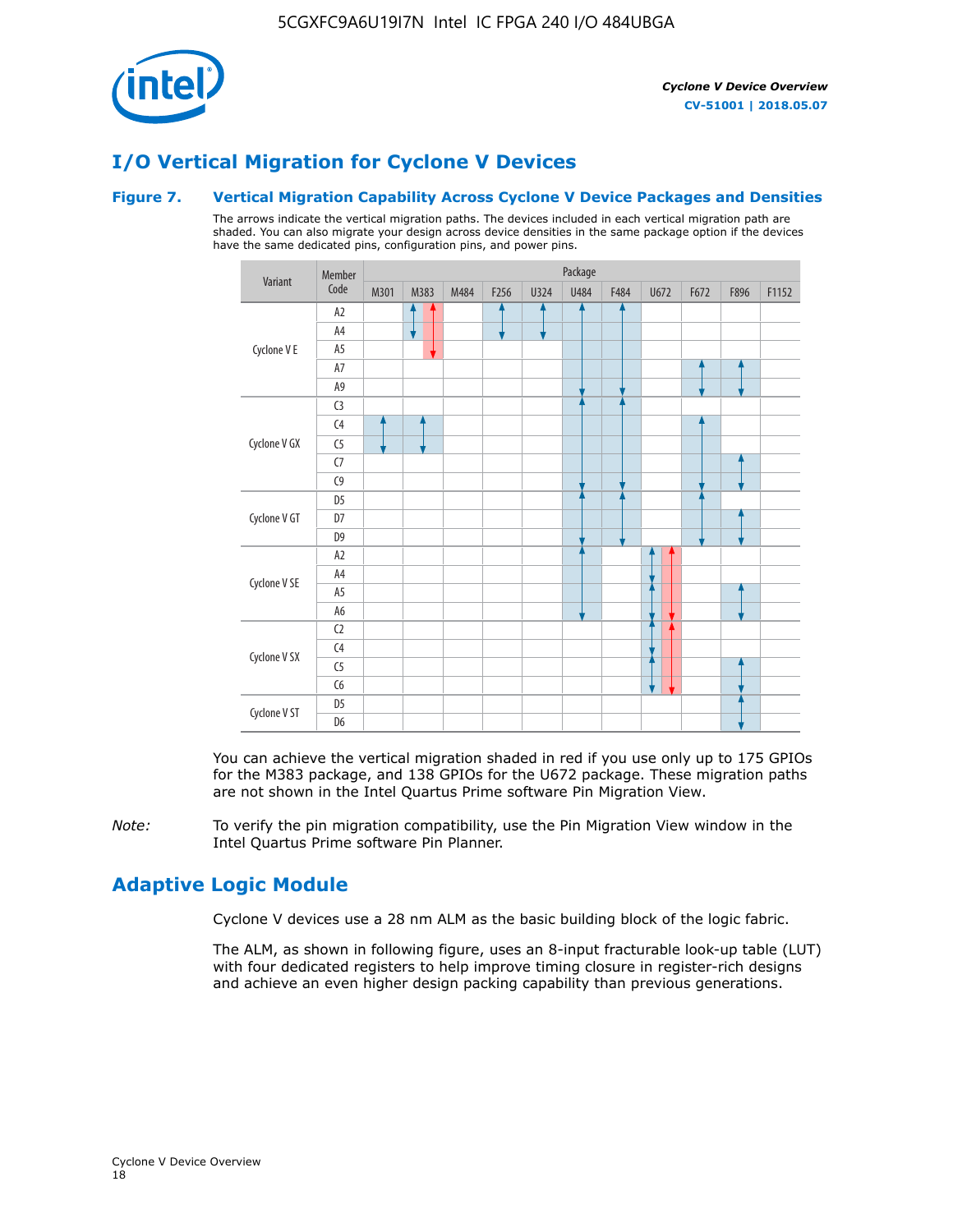

### **Figure 8. ALM for Cyclone V Devices**



You can configure up to 25% of the ALMs in the Cyclone V devices as distributed memory using MLABs.

### **Related Information**

Embedded Memory Capacity in Cyclone V Devices on page 21 Lists the embedded memory capacity for each device.

# **Variable-Precision DSP Block**

Cyclone V devices feature a variable-precision DSP block that supports these features:

- Configurable to support signal processing precisions ranging from  $9 \times 9$ ,  $18 \times 18$ and 27 x 27 bits natively
- A 64-bit accumulator
- A hard preadder that is available in both 18- and 27-bit modes
- Cascaded output adders for efficient systolic finite impulse response (FIR) filters
- Internal coefficient register banks, 8 deep, for each multiplier in 18- or 27-bit mode
- Fully independent multiplier operation
- A second accumulator feedback register to accommodate complex multiplyaccumulate functions
- Fully independent Efficient support for single-precision floating point arithmetic
- The inferability of all modes by the Intel Quartus Prime design software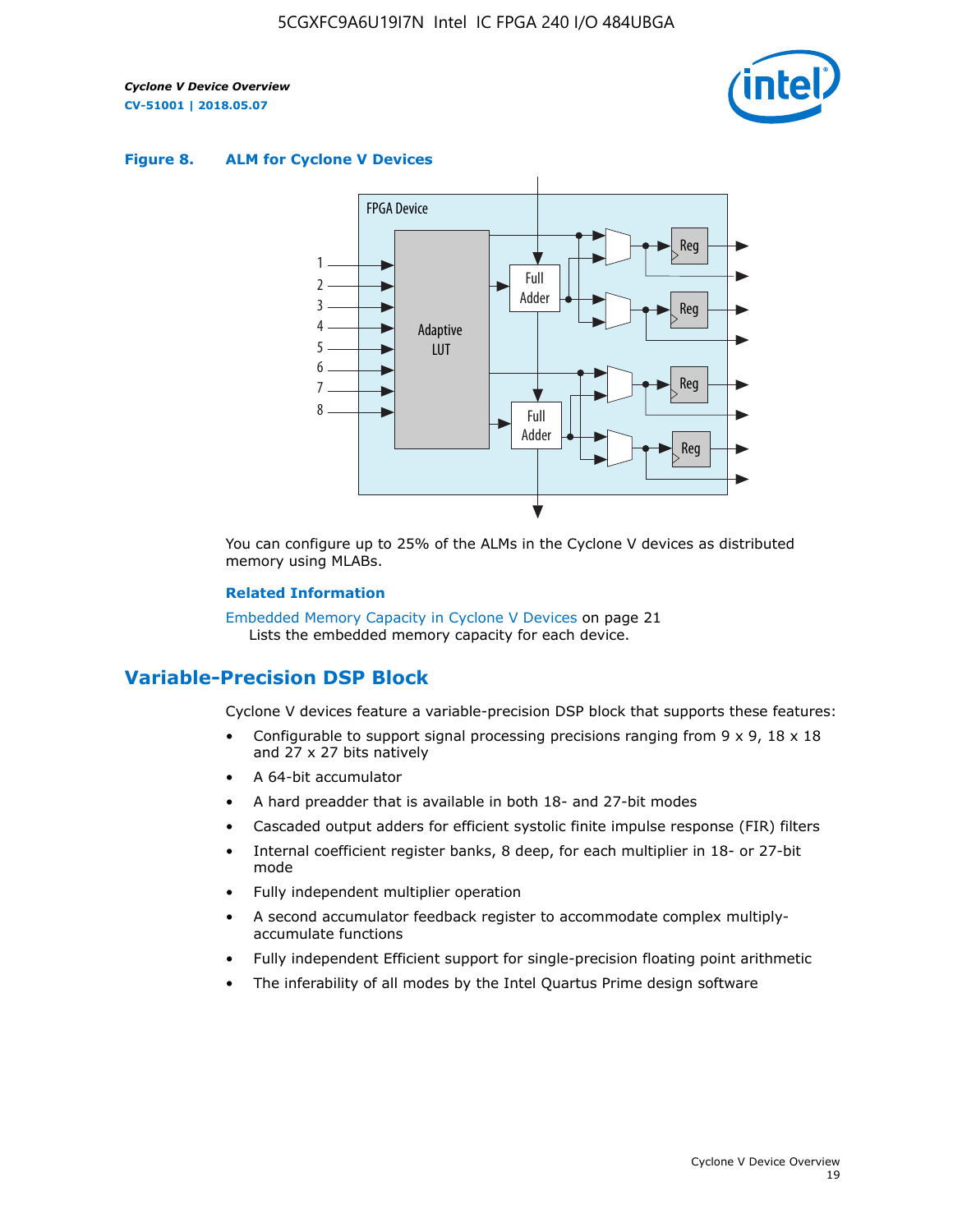

## **Table 16. Variable-Precision DSP Block Configurations for Cyclone V Devices**

| <b>Usage Example</b>                                       | <b>Multiplier Size (Bit)</b> | <b>DSP Block Resource</b> |
|------------------------------------------------------------|------------------------------|---------------------------|
| Low precision fixed point for video<br>applications        | Three $9 \times 9$           |                           |
| Medium precision fixed point in FIR<br>filters             | Two 18 x 18                  |                           |
| FIR filters and general DSP usage                          | Two 18 x 18 with accumulate  |                           |
| High precision fixed- or floating-point<br>implementations | One 27 x 27 with accumulate  |                           |

You can configure each DSP block during compilation as independent three  $9 \times 9$ , two 18 x 18, or one 27 x 27 multipliers. With a dedicated 64 bit cascade bus, you can cascade multiple variable-precision DSP blocks to implement even higher precision DSP functions efficiently.

### **Table 17. Number of Multipliers in Cyclone V Devices**

The table lists the variable-precision DSP resources by bit precision for each Cyclone V device.

| <b>Variant</b>  | <b>Member</b><br>Code | <b>Variable-</b><br>precision | <b>Independent Input and Output</b><br><b>Multiplications Operator</b> |                                     |                                     | 18 x 18<br><b>Multiplier</b> | $18 \times 18$<br><b>Multiplier</b>                          |
|-----------------|-----------------------|-------------------------------|------------------------------------------------------------------------|-------------------------------------|-------------------------------------|------------------------------|--------------------------------------------------------------|
|                 |                       | <b>DSP Block</b>              | $9 \times 9$<br><b>Multiplier</b>                                      | $18 \times 18$<br><b>Multiplier</b> | $27 \times 27$<br><b>Multiplier</b> | <b>Adder Mode</b>            | <b>Adder</b><br><b>Summed</b><br>with 36 bit<br><b>Input</b> |
| Cyclone V E     | A2                    | 25                            | 75                                                                     | 50                                  | 25                                  | 25                           | 25                                                           |
|                 | A4                    | 66                            | 198                                                                    | 132                                 | 66                                  | 66                           | 66                                                           |
|                 | A <sub>5</sub>        | 150                           | 450                                                                    | 300                                 | 150                                 | 150                          | 150                                                          |
|                 | A7                    | 156                           | 468                                                                    | 312                                 | 156                                 | 156                          | 156                                                          |
|                 | A9                    | 342                           | 1,026                                                                  | 684                                 | 342                                 | 342                          | 342                                                          |
| Cyclone V<br>GX | C <sub>3</sub>        | 57                            | 171                                                                    | 114                                 | 57                                  | 57                           | 57                                                           |
|                 | C <sub>4</sub>        | 70                            | 210                                                                    | 140                                 | 70                                  | 70                           | 70                                                           |
|                 | C <sub>5</sub>        | 150                           | 450                                                                    | 300                                 | 150                                 | 150                          | 150                                                          |
|                 | C7                    | 156                           | 468                                                                    | 312                                 | 156                                 | 156                          | 156                                                          |
|                 | C <sub>9</sub>        | 342                           | 1,026                                                                  | 684                                 | 342                                 | 342                          | 342                                                          |
| Cyclone V GT    | D <sub>5</sub>        | 150                           | 450                                                                    | 300                                 | 150                                 | 150                          | 150                                                          |
|                 | D7                    | 156                           | 468                                                                    | 312                                 | 156                                 | 156                          | 156                                                          |
|                 | D <sub>9</sub>        | 342                           | 1,026                                                                  | 684                                 | 342                                 | 342                          | 342                                                          |
| Cyclone V SE    | A <sub>2</sub>        | 36                            | 108                                                                    | 72                                  | 36                                  | 36                           | 36                                                           |
|                 | A4                    | 84                            | 252                                                                    | 168                                 | 84                                  | 84                           | 84                                                           |
|                 | A5                    | 87                            | 261                                                                    | 174                                 | 87                                  | 87                           | 87                                                           |
|                 | A <sub>6</sub>        | 112                           | 336                                                                    | 224                                 | 112                                 | 112                          | 112                                                          |
| Cyclone V SX    | C <sub>2</sub>        | 36                            | 108                                                                    | 72                                  | 36                                  | 36                           | 36                                                           |
|                 | C <sub>4</sub>        | 84                            | 252                                                                    | 168                                 | 84                                  | 84                           | 84                                                           |
|                 | C <sub>5</sub>        | 87                            | 261                                                                    | 174                                 | 87                                  | 87                           | 87                                                           |
|                 |                       |                               |                                                                        |                                     |                                     |                              | continued                                                    |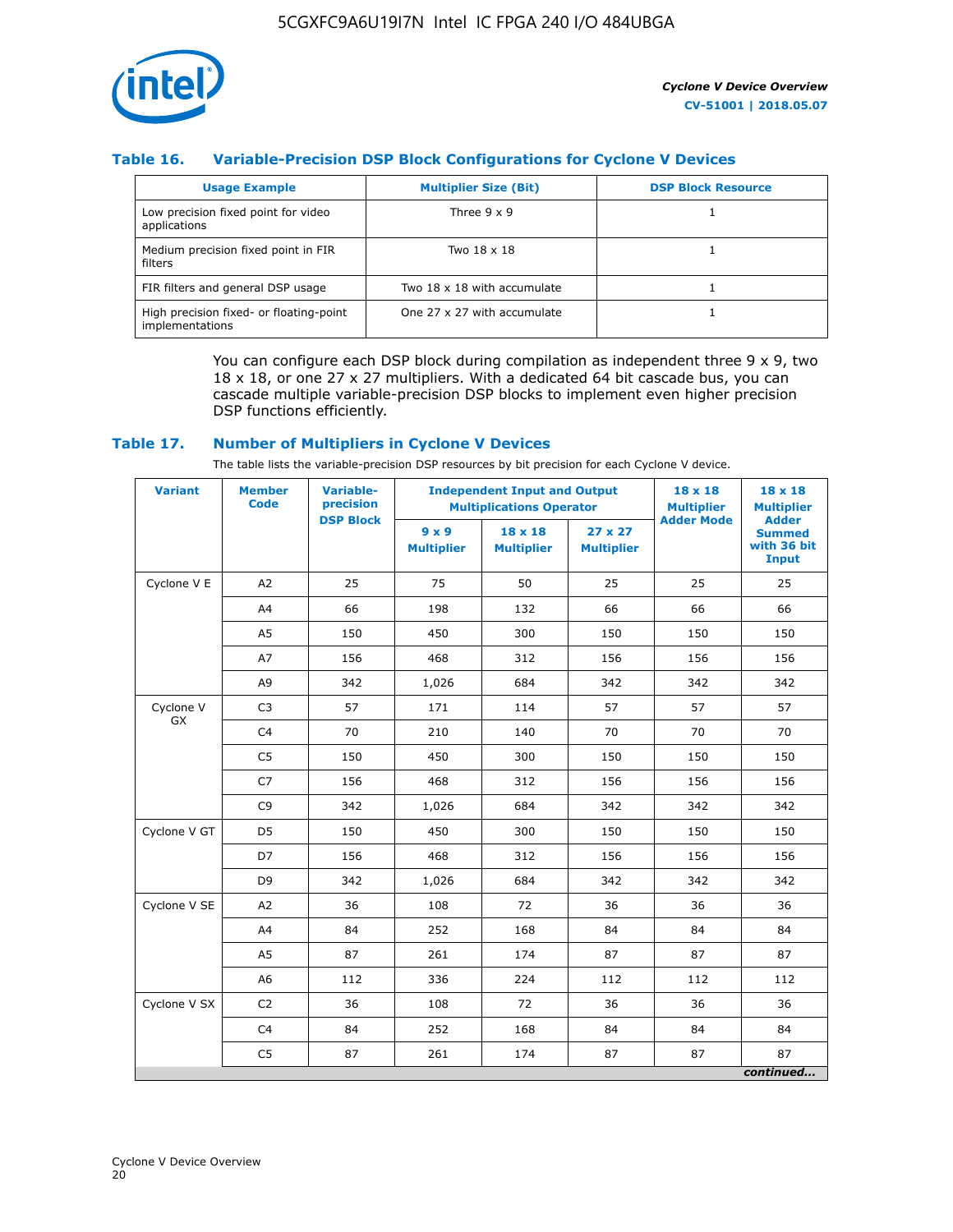

| <b>Variant</b> | <b>Member</b><br><b>Code</b> | Variable-<br>precision |                                   | <b>Independent Input and Output</b><br><b>Multiplications Operator</b> | $18 \times 18$<br><b>Multiplier</b> | $18 \times 18$<br><b>Multiplier</b><br><b>Adder</b> |                                       |
|----------------|------------------------------|------------------------|-----------------------------------|------------------------------------------------------------------------|-------------------------------------|-----------------------------------------------------|---------------------------------------|
|                |                              | <b>DSP Block</b>       | $9 \times 9$<br><b>Multiplier</b> | $18 \times 18$<br><b>Multiplier</b>                                    | $27 \times 27$<br><b>Multiplier</b> | <b>Adder Mode</b>                                   | <b>Summed</b><br>with 36 bit<br>Input |
|                | C6                           | 112                    | 336                               | 224                                                                    | 112                                 | 112                                                 | 112                                   |
| Cyclone V ST   | D <sub>5</sub>               | 87                     | 261                               | 174                                                                    | 87                                  | 87                                                  | 87                                    |
|                | D <sub>6</sub>               | 112                    | 336                               | 224                                                                    | 112                                 | 112                                                 | 112                                   |

# **Embedded Memory Blocks**

The embedded memory blocks in the devices are flexible and designed to provide an optimal amount of small- and large-sized memory arrays to fit your design requirements.

# **Types of Embedded Memory**

The Cyclone V devices contain two types of memory blocks:

- 10 Kb M10K blocks—blocks of dedicated memory resources. The M10K blocks are ideal for larger memory arrays while still providing a large number of independent ports.
- 640 bit memory logic array blocks (MLABs)—enhanced memory blocks that are configured from dual-purpose logic array blocks (LABs). The MLABs are ideal for wide and shallow memory arrays. The MLABs are optimized for implementation of shift registers for digital signal processing (DSP) applications, wide shallow FIFO buffers, and filter delay lines. Each MLAB is made up of ten adaptive logic modules (ALMs). In the Cyclone V devices, you can configure these ALMs as ten 32 x 2 blocks, giving you one 32 x 20 simple dual-port SRAM block per MLAB.

# **Embedded Memory Capacity in Cyclone V Devices**

### **Table 18. Embedded Memory Capacity and Distribution in Cyclone V Devices**

|                | <b>Member</b>  |              | <b>M10K</b>         | <b>MLAB</b>  | <b>Total RAM Bit</b> |           |
|----------------|----------------|--------------|---------------------|--------------|----------------------|-----------|
| <b>Variant</b> | <b>Code</b>    | <b>Block</b> | <b>RAM Bit (Kb)</b> | <b>Block</b> | <b>RAM Bit (Kb)</b>  | (Kb)      |
| Cyclone V E    | A2             | 176          | 1,760               | 314          | 196                  | 1,956     |
|                | A4             | 308          | 3,080               | 485          | 303                  | 3,383     |
|                | A5             | 446          | 4,460               | 679          | 424                  | 4,884     |
|                | A7             | 686          | 6,860               | 1338         | 836                  | 7,696     |
|                | A9             | 1,220        | 12,200              | 2748         | 1,717                | 13,917    |
| Cyclone V GX   | C <sub>3</sub> | 135          | 1,350               | 291          | 182                  | 1,532     |
|                | C4             | 250          | 2,500               | 678          | 424                  | 2,924     |
|                | C5             | 446          | 4,460               | 678          | 424                  | 4,884     |
|                | C7             | 686          | 6,860               | 1338         | 836                  | 7,696     |
|                | C <sub>9</sub> | 1,220        | 12,200              | 2748         | 1,717                | 13,917    |
|                |                |              |                     |              |                      | continued |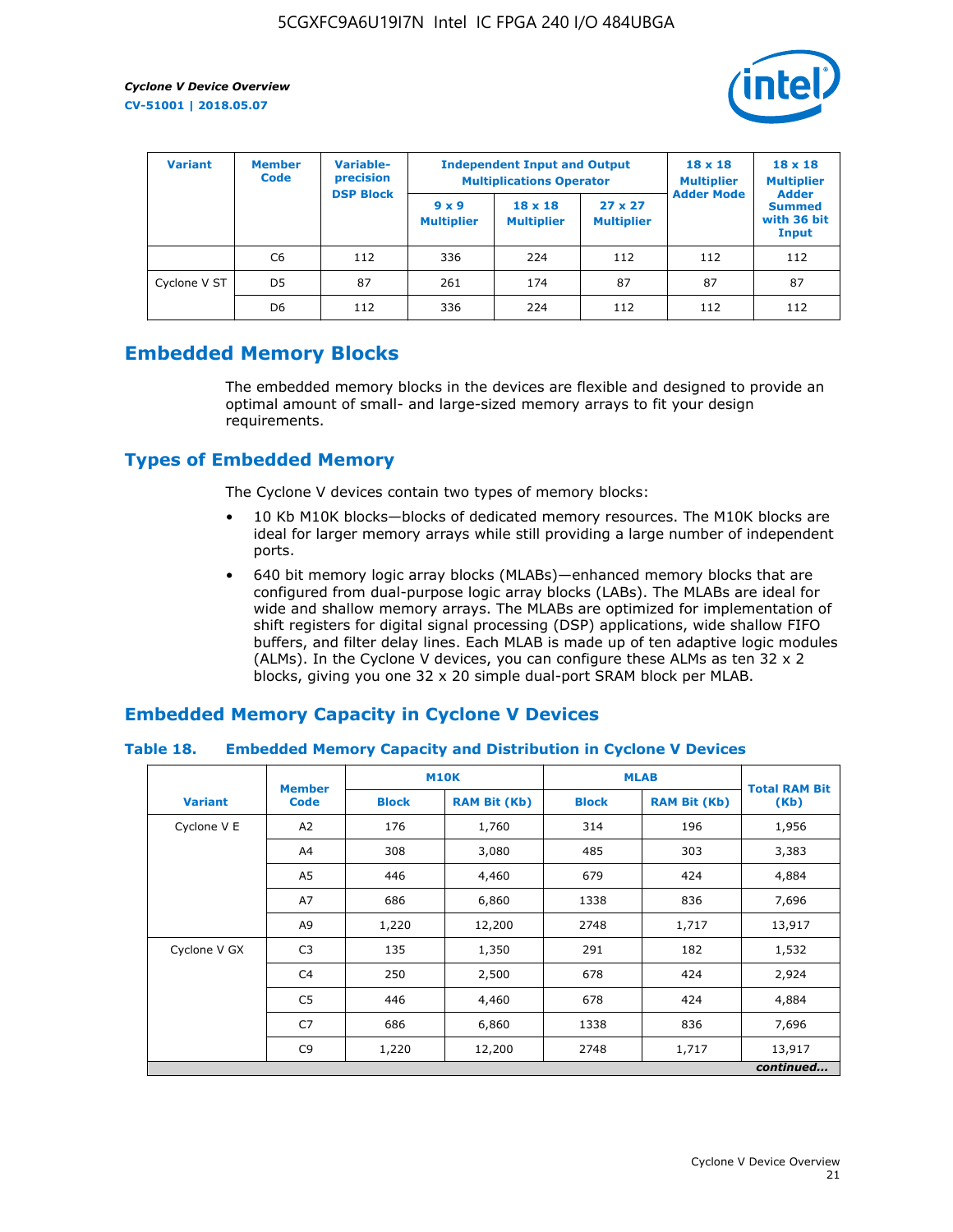

|                | <b>Member</b>  |              | <b>M10K</b>         | <b>MLAB</b>  | <b>Total RAM Bit</b> |        |  |
|----------------|----------------|--------------|---------------------|--------------|----------------------|--------|--|
| <b>Variant</b> | <b>Code</b>    | <b>Block</b> | <b>RAM Bit (Kb)</b> | <b>Block</b> | <b>RAM Bit (Kb)</b>  | (Kb)   |  |
| Cyclone V GT   | D <sub>5</sub> | 446          | 4,460               | 679          | 424                  | 4,884  |  |
|                | D7             | 686          | 6,860               | 1338         | 836                  | 7,696  |  |
|                | D <sub>9</sub> | 1,220        | 12,200              | 2748         | 1,717                | 13,917 |  |
| Cyclone V SE   | A <sub>2</sub> | 140          | 1,400               | 221          | 138                  | 1,538  |  |
|                | A4             | 270          | 2,700               | 370          | 231                  | 2,460  |  |
|                | A5             | 397          | 3,970               | 768          | 480                  | 4,450  |  |
|                | A <sub>6</sub> | 553          | 5,530               | 994          | 621                  | 6,151  |  |
| Cyclone V SX   | C <sub>2</sub> | 140          | 1,400               | 221          | 138                  | 1,538  |  |
|                | C <sub>4</sub> | 270          | 2,700               | 370          | 231                  | 2,460  |  |
|                | C <sub>5</sub> | 397          | 3,970               | 768          | 480                  | 4,450  |  |
|                | C <sub>6</sub> | 553          | 5,530               | 994          | 621                  | 6,151  |  |
| Cyclone V ST   | D <sub>5</sub> | 397          | 3,970               | 768          | 480                  | 4,450  |  |
|                | D <sub>6</sub> | 553          | 5,530               | 994          | 621                  | 6,151  |  |

# **Embedded Memory Configurations**

### **Table 19. Supported Embedded Memory Block Configurations for Cyclone V Devices**

This table lists the maximum configurations supported for the embedded memory blocks. The information is applicable only to the single-port RAM and ROM modes.

| <b>Memory Block</b> | Depth (bits) | <b>Programmable Width</b> |
|---------------------|--------------|---------------------------|
| MLAB                | 32           | x16, x18, or x20          |
| M10K                | 256          | x40 or x32                |
|                     | 512          | x20 or x16                |
|                     | 1K           | $x10$ or $x8$             |
|                     | 2K           | $x5$ or $x4$              |
|                     | 4K           | x2                        |
|                     | 8K           | x1                        |

# **Clock Networks and PLL Clock Sources**

550 MHz Cyclone V devices have 16 global clock networks capable of up to operation. The clock network architecture is based on Intel's global, quadrant, and peripheral clock structure. This clock structure is supported by dedicated clock input pins and fractional PLLs.

*Note:* To reduce power consumption, the Intel Quartus Prime software identifies all unused sections of the clock network and powers them down.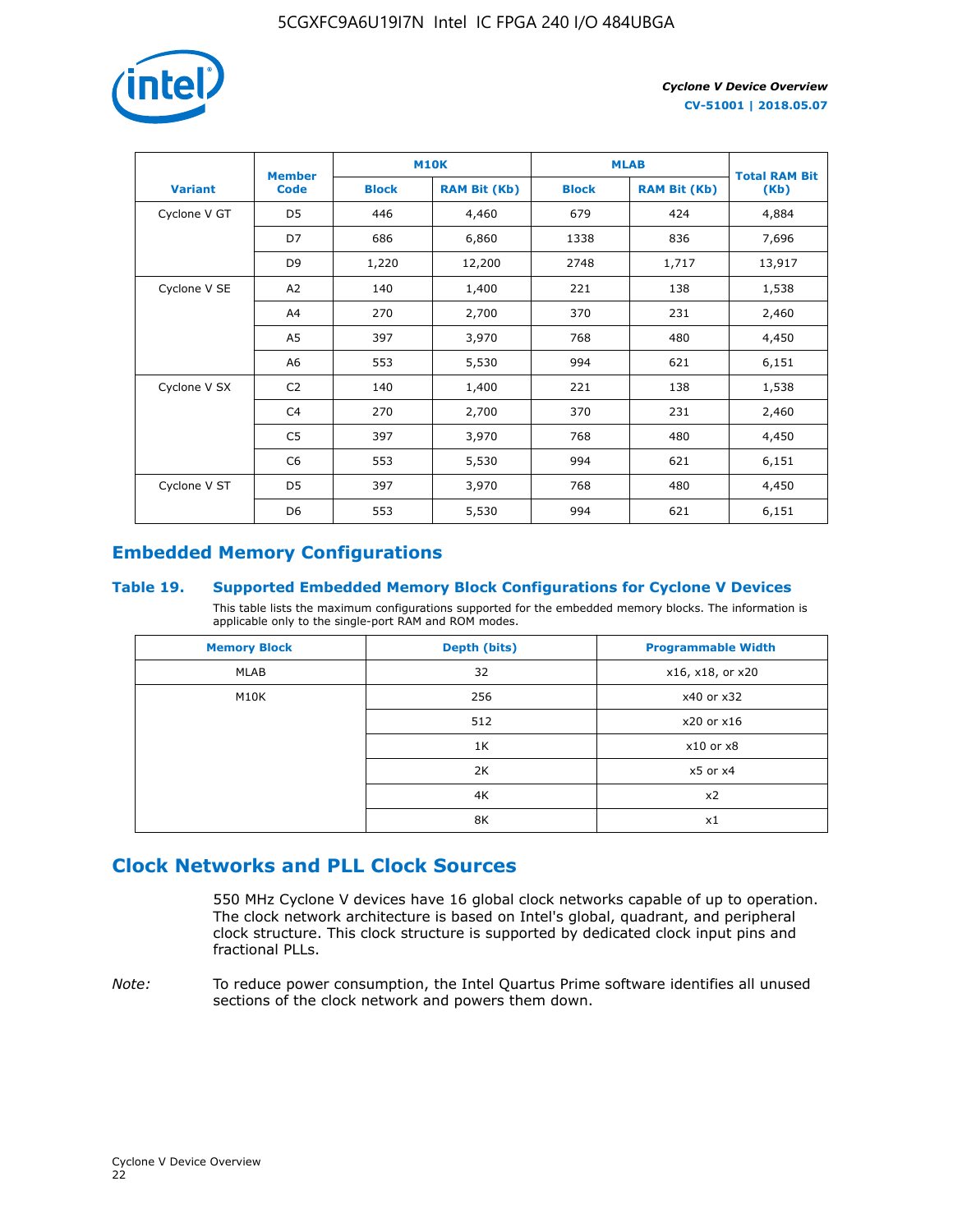

### **PLL Features**

The PLLs in the Cyclone V devices support the following features:

- Frequency synthesis
- On-chip clock deskew
- Jitter attenuation
- Programmable output clock duty cycles
- PLL cascading
- Reference clock switchover
- Programmable bandwidth
- User-mode reconfiguration of PLLs
- Low power mode for each fractional PLL
- Dynamic phase shift
- Direct, source synchronous, zero delay buffer, external feedback, and LVDS compensation modes

### **Fractional PLL**

In addition to integer PLLs, the Cyclone V devices use a fractional PLL architecture. The devices have up to eight PLLs, each with nine output counters. You can use the output counters to reduce PLL usage in two ways:

- Reduce the number of oscillators that are required on your board by using fractional PLLs
- Reduce the number of clock pins that are used in the device by synthesizing multiple clock frequencies from a single reference clock source

If you use the fractional PLL mode, you can use the PLLs for precision fractional-N frequency synthesis—removing the need for off-chip reference clock sources in your design.

The transceiver fractional PLLs that are not used by the transceiver I/Os can be used as general purpose fractional PLLs by the FPGA fabric.

# **FPGA General Purpose I/O**

Cyclone V devices offer highly configurable GPIOs. The following list describes the features of the GPIOs:

- Programmable bus hold and weak pull-up
- LVDS output buffer with programmable differential output voltage ( $V_{OD}$ ) and programmable pre-emphasis
- On-chip parallel termination ( $R<sub>T</sub>$  OCT) for all I/O banks with OCT calibration to limit the termination impedance variation
- On-chip dynamic termination that has the ability to swap between series and parallel termination, depending on whether there is read or write on a common bus for signal integrity
- Easy timing closure support using the hard read FIFO in the input register path, and delay-locked loop (DLL) delay chain with fine and coarse architecture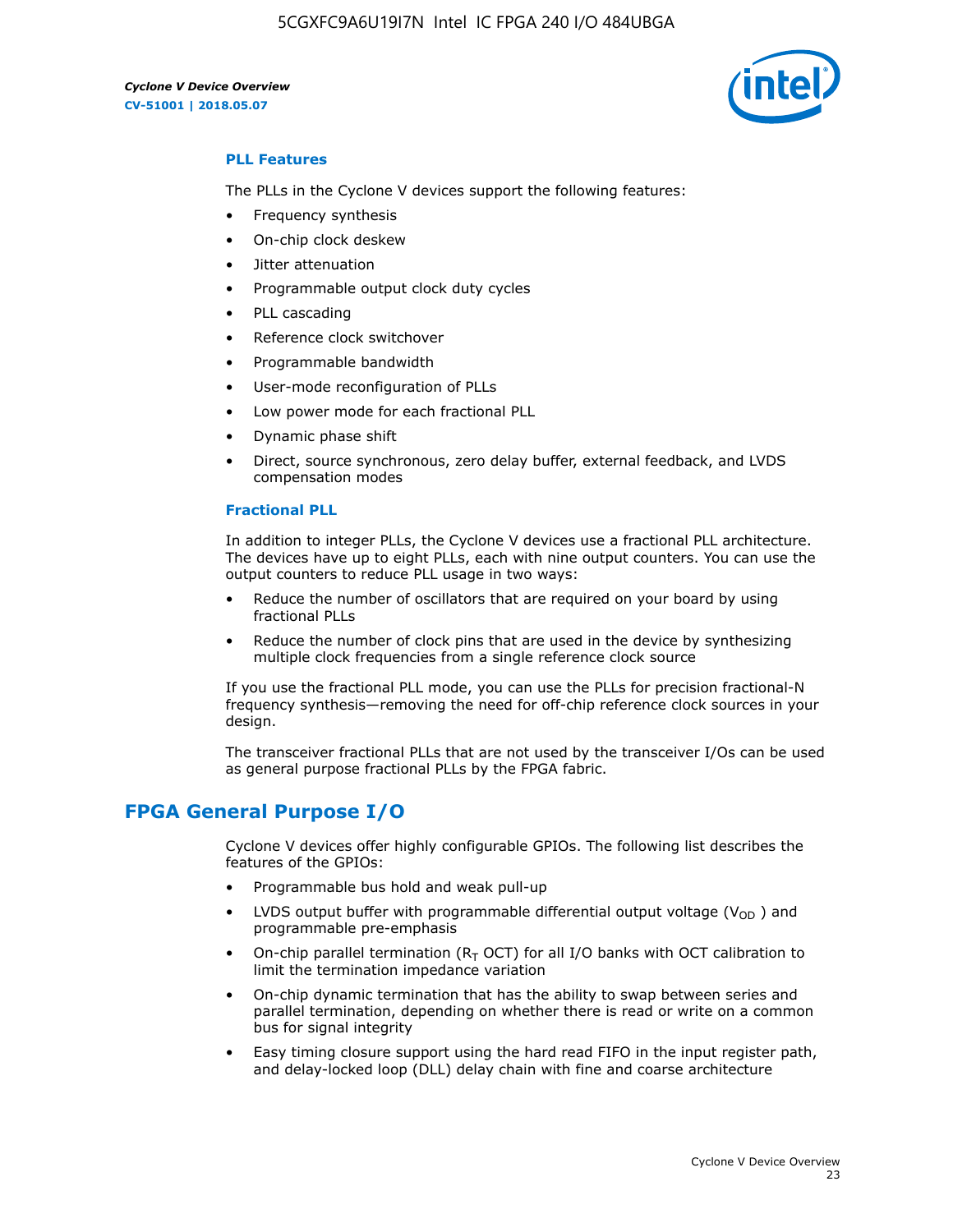

# **PCIe Gen1 and Gen2 Hard IP**

Cyclone V GX, GT, SX, and ST devices contain PCIe hard IP that is designed for performance and ease-of-use. The PCIe hard IP consists of the MAC, data link, and transaction layers.

The PCIe hard IP supports PCIe Gen2 and Gen1 end point and root port for up to x4 lane configuration. The PCIe Gen2 x4 support is PCIe-compatible.

The PCIe endpoint support includes multifunction support for up to eight functions, as shown in the following figure. The integrated multifunction support reduces the FPGA logic requirements by up to 20,000 LEs for PCIe designs that require multiple peripherals.

### **Figure 9. PCIe Multifunction for Cyclone V Devices**



The Cyclone V PCIe hard IP operates independently from the core logic. This independent operation allows the PCIe link to wake up and complete link training in less than 100 ms while the Cyclone V device completes loading the programming file for the rest of the device.

In addition, the PCIe hard IP in the Cyclone V device provides improved end-to-end datapath protection using ECC.

# **External Memory Interface**

This section provides an overview of the external memory interface in Cyclone V devices.

### **Hard and Soft Memory Controllers**

Cyclone V devices support up to two hard memory controllers for DDR3, DDR2, and LPDDR2 SDRAM devices. Each controller supports 8 to 32 bit components of up to 4 gigabits (Gb) in density with two chip selects and optional ECC. For the Cyclone V SoC devices, an additional hard memory controller in the HPS supports DDR3, DDR2, and LPDDR2 SDRAM devices.

All Cyclone V devices support soft memory controllers for DDR3, DDR2, and LPDDR2 SDRAM devices for maximum flexibility.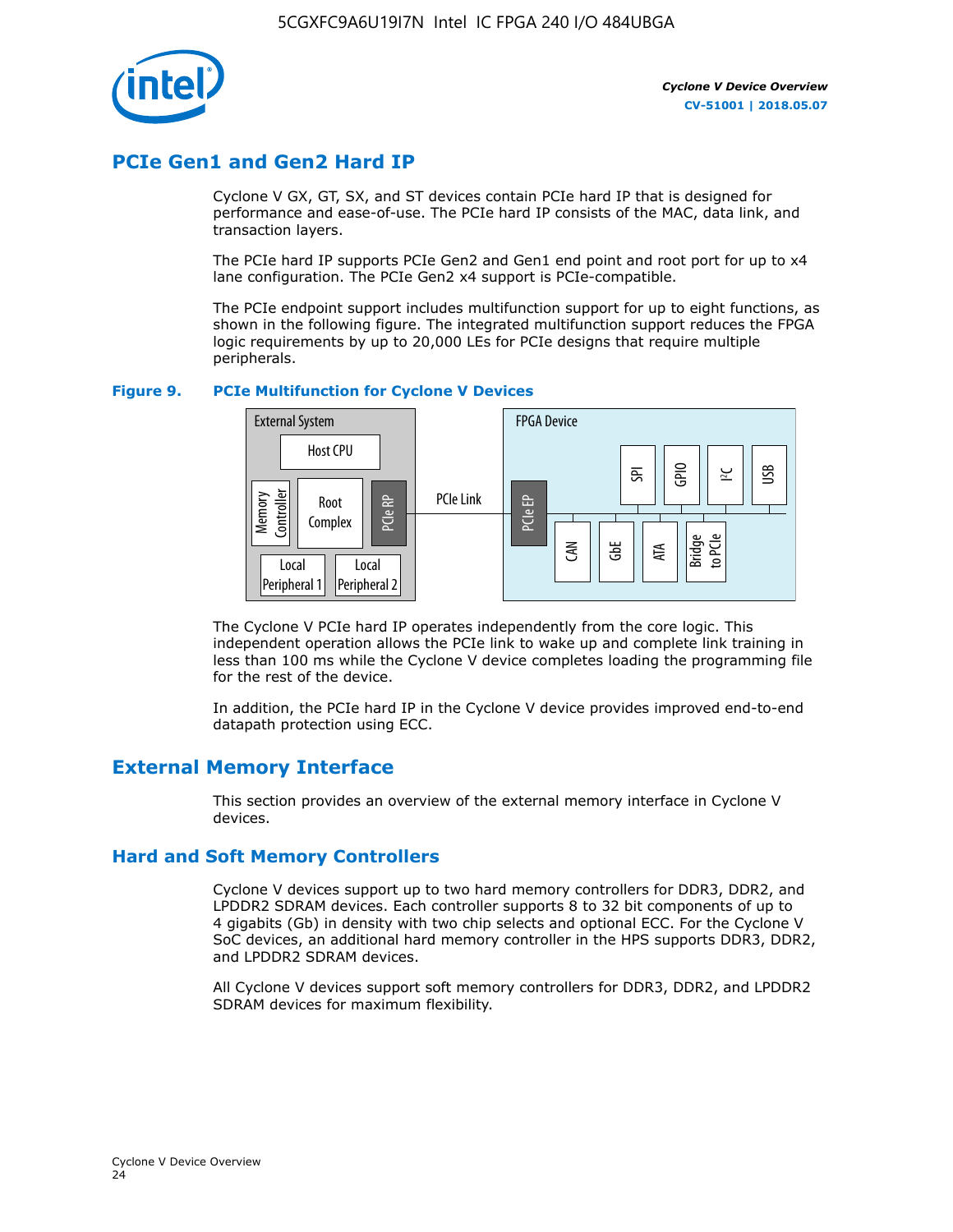

# **External Memory Performance**

### **Table 20. External Memory Interface Performance in Cyclone V Devices**

The maximum and minimum operating frequencies depend on the memory interface standards and the supported delay-locked loop (DLL) frequency listed in the device datasheet.

| <b>Interface</b>  | <b>Voltage</b> | <b>Maximum Frequency (MHz)</b> | <b>Minimum Frequency</b> |       |  |
|-------------------|----------------|--------------------------------|--------------------------|-------|--|
|                   | $(\mathsf{V})$ | <b>Hard Controller</b>         | <b>Soft Controller</b>   | (MHz) |  |
| <b>DDR3 SDRAM</b> | 1.5            | 400                            | 303                      | 303   |  |
|                   | 1.35           | 400                            | 303                      | 303   |  |
| <b>DDR2 SDRAM</b> | 1.8            | 400                            | 300                      | 167   |  |
| LPDDR2 SDRAM      | 1.2            | 333                            | 300                      | 167   |  |

### **Related Information**

[External Memory Interface Spec Estimator](https://www.altera.com/solutions/technology/external-memory/spec-estimator.html)

For the latest information and to estimate the external memory system performance specification, use Intel's External Memory Interface Spec Estimator tool.

### **HPS External Memory Performance**

### **Table 21. HPS External Memory Interface Performance**

The hard processor system (HPS) is available in Cyclone V SoC devices only.

| <b>Interface</b>  | <b>Voltage (V)</b> | <b>HPS Hard Controller (MHz)</b> |
|-------------------|--------------------|----------------------------------|
| <b>DDR3 SDRAM</b> | 1.5                | 400                              |
|                   | 1.35               | 400                              |
| <b>DDR2 SDRAM</b> | 1.8                | 400                              |
| LPDDR2 SDRAM      | 1.2                | 333                              |

### **Related Information**

#### [External Memory Interface Spec Estimator](https://www.altera.com/solutions/technology/external-memory/spec-estimator.html)

For the latest information and to estimate the external memory system performance specification, use Intel's External Memory Interface Spec Estimator tool.

# **Low-Power Serial Transceivers**

Cyclone V devices deliver the industry's lowest power 6.144 Gbps transceivers at an estimated 88 mW maximum power consumption per channel. Cyclone V transceivers are designed to be compliant with a wide range of protocols and data rates.

# **Transceiver Channels**

The transceivers are positioned on the left outer edge of the device. The transceiver channels consist of the physical medium attachment (PMA), physical coding sublayer (PCS), and clock networks.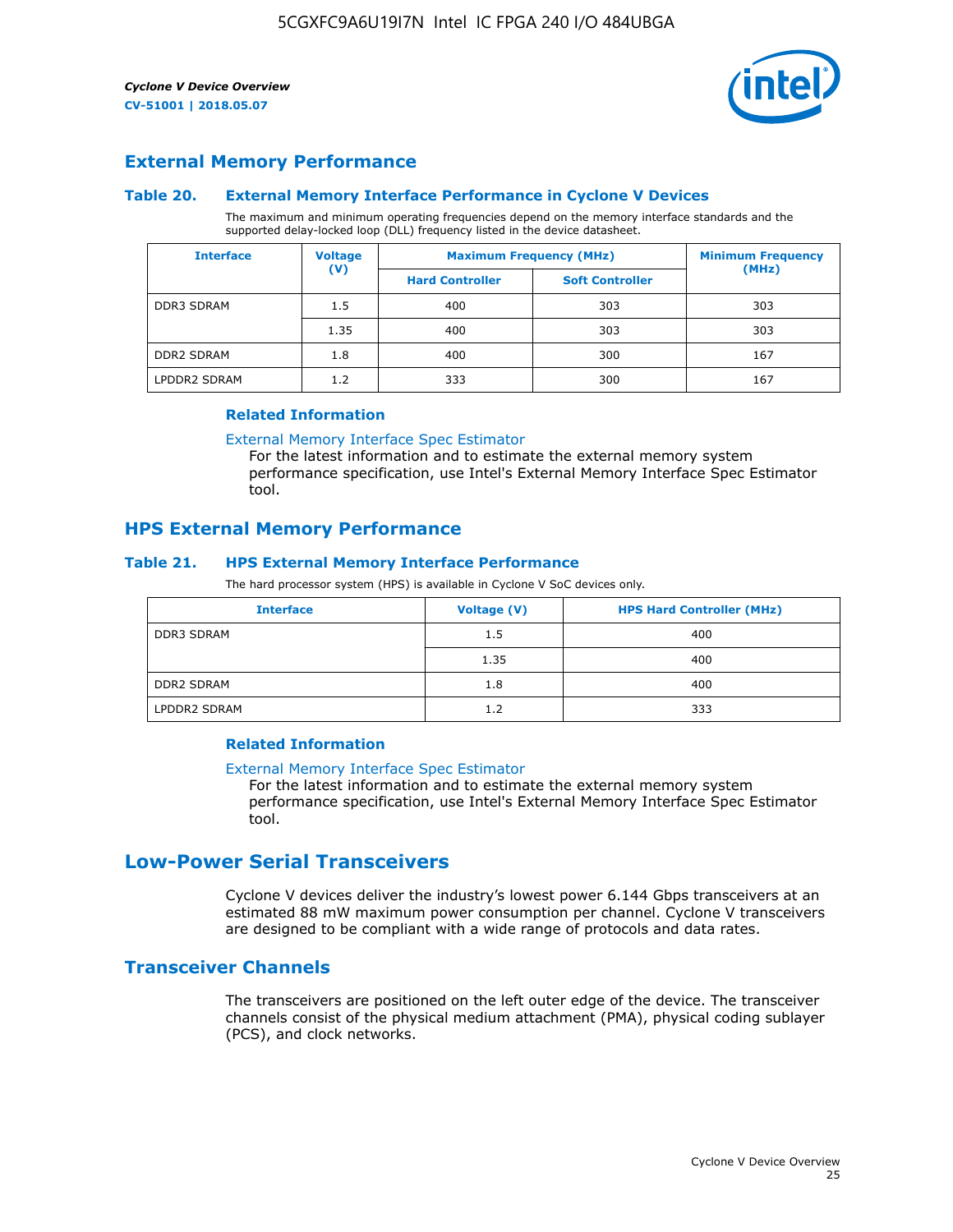

### **Figure 10. Device Chip Overview for Cyclone V GX and GT Devices**

The figure shows a Cyclone V FPGA with transceivers. Different Cyclone V devices may have a different floorplans than the one shown here.



### **PMA Features**

To prevent core and I/O noise from coupling into the transceivers, the PMA block is isolated from the rest of the chip—ensuring optimal signal integrity. For the transceivers, you can use the channel PLL of an unused receiver PMA as an additional transmit PLL.

#### **Table 22. PMA Features of the Transceivers in Cyclone V Devices**

| <b>Features</b>                                    | <b>Capability</b>                                                                                       |
|----------------------------------------------------|---------------------------------------------------------------------------------------------------------|
| Backplane support                                  | Driving capability up to 6.144 Gbps                                                                     |
| PLL-based clock recovery                           | Superior jitter tolerance                                                                               |
| Programmable deserialization and word<br>alignment | Flexible deserialization width and configurable word alignment pattern                                  |
| Equalization and pre-emphasis                      | Up to 14.37 dB of pre-emphasis and up to 4.7 dB of equalization<br>No decision feedback equalizer (DFE) |
| Ring oscillator transmit PLLs                      | 614 Mbps to 6.144 Gbps                                                                                  |
| Input reference clock range                        | 20 MHz to 400 MHz                                                                                       |
| Transceiver dynamic reconfiguration                | Allows the reconfiguration of a single channel without affecting the operation of<br>other channels     |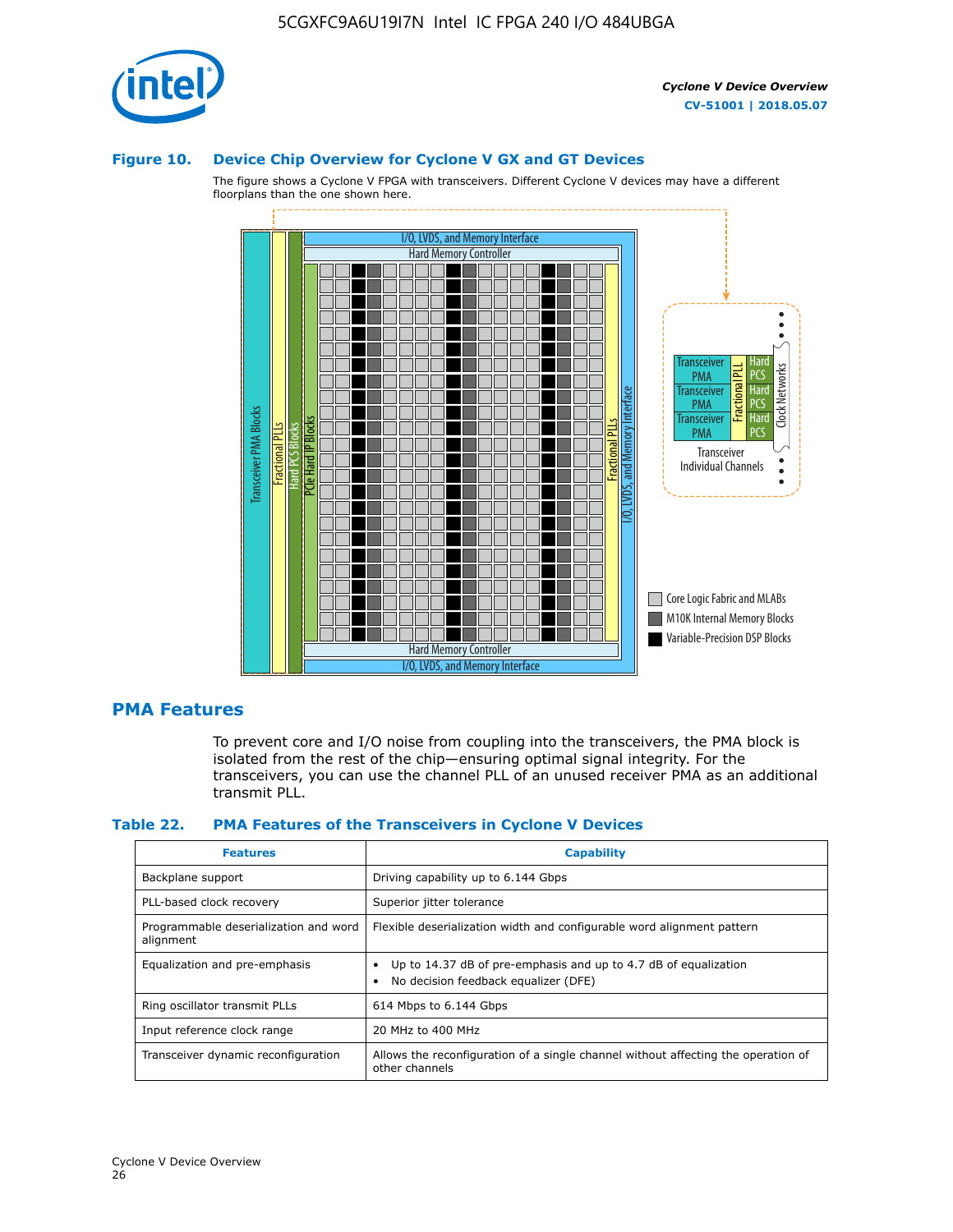

# **PCS Features**

The Cyclone V core logic connects to the PCS through an 8, 10, 16, 20, 32, or 40 bit interface, depending on the transceiver data rate and protocol. Cyclone V devices contain PCS hard IP to support PCIe Gen1 and Gen2, Gbps Ethernet (GbE), Serial RapidIO® (SRIO), and Common Public Radio Interface (CPRI).

Most of the standard and proprietary protocols from 614 Mbps to 6.144 Gbps are supported.

|  | Table 23. | <b>Transceiver PCS Features for Cyclone V Devices</b> |  |  |  |  |  |  |
|--|-----------|-------------------------------------------------------|--|--|--|--|--|--|
|--|-----------|-------------------------------------------------------|--|--|--|--|--|--|

| <b>PCS Support</b>                 | <b>Data Rates</b><br>(Gbps)        | <b>Transmitter Data Path Feature</b>                                                                         | <b>Receiver Data Path Feature</b>                                                                                                                                                                                                  |
|------------------------------------|------------------------------------|--------------------------------------------------------------------------------------------------------------|------------------------------------------------------------------------------------------------------------------------------------------------------------------------------------------------------------------------------------|
| 3-Gbps and 6-Gbps Basic            | 0.614 to 6.144                     | • Phase compensation FIFO<br>Byte serializer<br>8B/10B encoder<br>Transmitter bit-slip                       | Word aligner<br>$\bullet$<br>Deskew FIFO<br>$\bullet$<br>Rate-match FIFO<br>$\bullet$<br>8B/10B decoder<br>$\bullet$<br>Byte deserializer<br>$\bullet$<br>Byte ordering<br>$\bullet$<br>Receiver phase compensation<br><b>FIFO</b> |
| PCIe Gen1<br>(x1, x2, x4)          | $2.5$ and $5.0$                    | Dedicated PCIe PHY IP core<br>PIPE 2.0 interface to the core<br>$\bullet$<br>logic                           | Dedicated PCIe PHY IP core<br>$\bullet$<br>PIPE 2.0 interface to the core<br>$\bullet$<br>logic                                                                                                                                    |
| PCIe Gen2<br>$(x1, x2, x4)^{(12)}$ |                                    |                                                                                                              |                                                                                                                                                                                                                                    |
| GbE                                | 1.25                               | • Custom PHY IP core with preset<br>feature<br>GbE transmitter synchronization<br>$\bullet$<br>state machine | • Custom PHY IP core with preset<br>feature<br>GbE receiver synchronization<br>state machine                                                                                                                                       |
| $XAUI$ $(13)$                      | 3.125                              | Dedicated XAUI PHY IP core<br>$\bullet$                                                                      | Dedicated XAUI PHY IP core<br>$\bullet$                                                                                                                                                                                            |
| <b>HiGig</b>                       | 3.75                               | XAUI synchronization state<br>$\bullet$<br>machine for bonding four<br>channels                              | XAUI synchronization state<br>$\bullet$<br>machine for realigning four<br>channels                                                                                                                                                 |
| SRIO 1.3 and 2.1                   | 1.25 to 3.125                      | • Custom PHY IP core with preset<br>feature<br>• SRIO version 2.1-compliant x2<br>and x4 channel bonding     | • Custom PHY IP core with preset<br>feature<br>• SRIO version 2.1-compliant x2<br>and x4 deskew state machine                                                                                                                      |
| SDI, SD/HD, and 3G-SDI             | $0.27^{(14)}$ , 1.485,<br>and 2.97 | Custom PHY IP core with preset<br>feature                                                                    | Custom PHY IP core with preset<br>feature                                                                                                                                                                                          |
| JESD204A                           | $0.3125^{(15)}$ to<br>3.125        |                                                                                                              |                                                                                                                                                                                                                                    |
|                                    |                                    |                                                                                                              | continued                                                                                                                                                                                                                          |

<sup>(12)</sup> PCIe Gen2 is supported for Cyclone V GT and ST devices. The PCIe Gen2 x4 support is PCIe-compatible.

<sup>(13)</sup> XAUI is supported through the soft PCS.

<sup>(14)</sup> The 0.27-Gbps data rate is supported using oversampling user logic that you must implement in the FPGA fabric.

<sup>(15)</sup> The 0.3125-Gbps data rate is supported using oversampling user logic that you must implement in the FPGA fabric.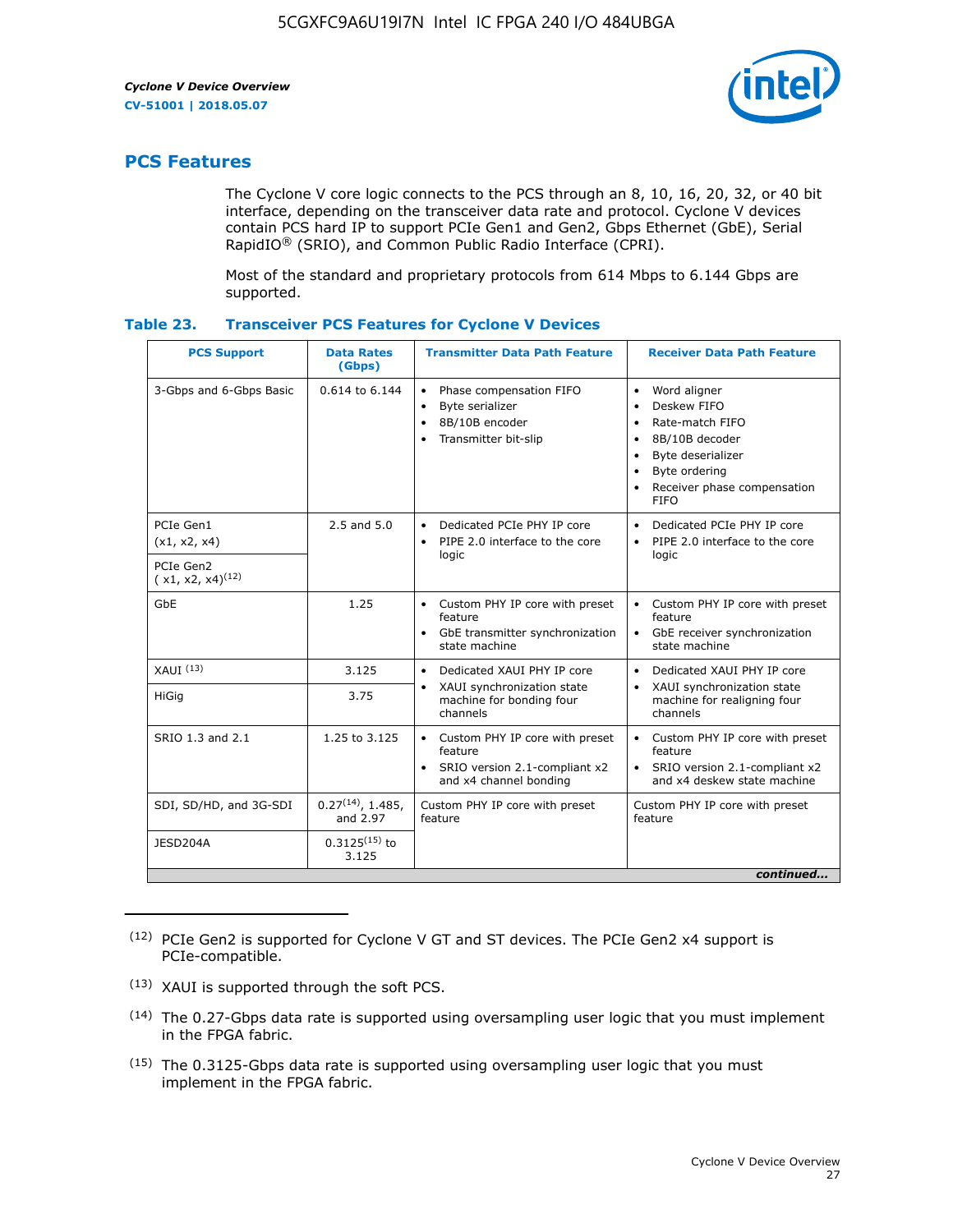

| <b>PCS Support</b>       | <b>Data Rates</b><br>(Gbps) | <b>Transmitter Data Path Feature</b>                         | <b>Receiver Data Path Feature</b>                                                                        |
|--------------------------|-----------------------------|--------------------------------------------------------------|----------------------------------------------------------------------------------------------------------|
| Serial ATA Gen1 and Gen2 | $1.5$ and $3.0$             | Custom PHY IP core with preset<br>feature<br>Electrical idle | Custom PHY IP core with preset<br>feature<br>Signal detect<br>Wider spread of asynchronous<br><b>SSC</b> |
| CPRI $4.1^{(16)}$        | $0.6144$ to 6.144           | Dedicated deterministic latency<br>٠<br>PHY IP core          | Dedicated deterministic latency<br>PHY IP core                                                           |
| OBSAI RP3                | 0.768 to 3.072              | Transmitter (TX) manual bit-slip<br>mode                     | Receiver (RX) deterministic<br>latency state machine                                                     |
| V-by-One HS              | Up to 3.75                  | Custom PHY IP core                                           | Custom PHY IP core<br>$\bullet$                                                                          |
| DisplayPort $1.2^{(17)}$ | 1.62 and $2.7$              |                                                              | Wider spread of asynchronous<br><b>SSC</b>                                                               |

# **SoC with HPS**

Each SoC combines an FPGA fabric and an HPS in a single device. This combination delivers the flexibility of programmable logic with the power and cost savings of hard IP in these ways:

- Reduces board space, system power, and bill of materials cost by eliminating a discrete embedded processor
- Allows you to differentiate the end product in both hardware and software, and to support virtually any interface standard
- Extends the product life and revenue through in-field hardware and software updates

# **HPS Features**

The HPS consists of a dual-core Arm Cortex-A9 MPCore processor, a rich set of peripherals, and a shared multiport SDRAM memory controller, as shown in the following figure.

<sup>(16)</sup> High-voltage output mode (1000-BASE-CX) is not supported.

<sup>(17)</sup> Pending characterization.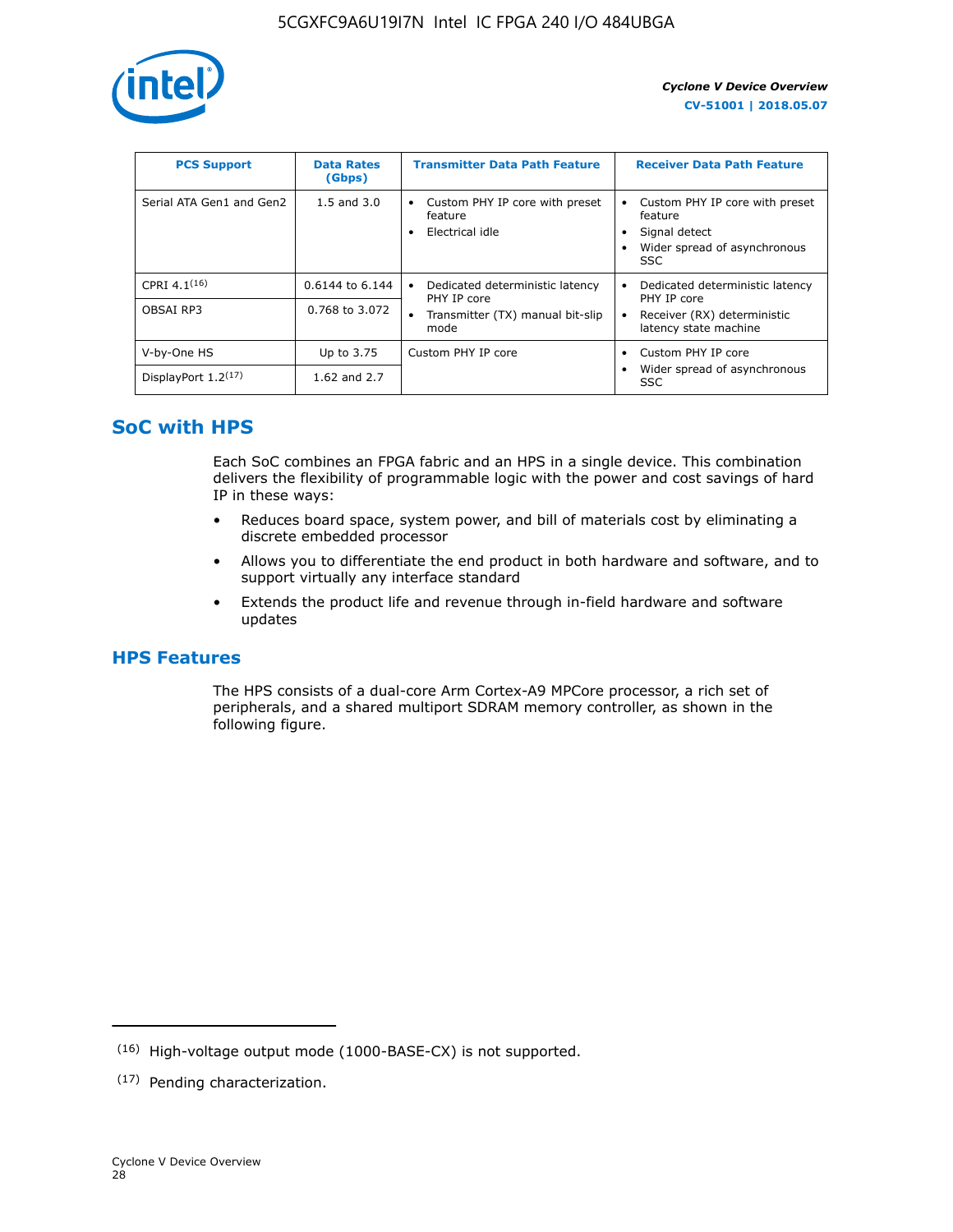



### **Figure 11. HPS with Dual-Core Arm Cortex-A9 MPCore Processor**

### **System Peripherals and Debug Access Port**

Each Ethernet MAC, USB OTG, NAND flash controller, and SD/MMC controller module has an integrated DMA controller. For modules without an integrated DMA controller, an additional DMA controller module provides up to eight channels of high-bandwidth data transfers. Peripherals that communicate off-chip are multiplexed with other peripherals at the HPS pin level. This allows you to choose which peripherals to interface with other devices on your PCB.

The debug access port provides interfaces to industry standard JTAG debug probes and supports Arm CoreSight debug and core traces to facilitate software development.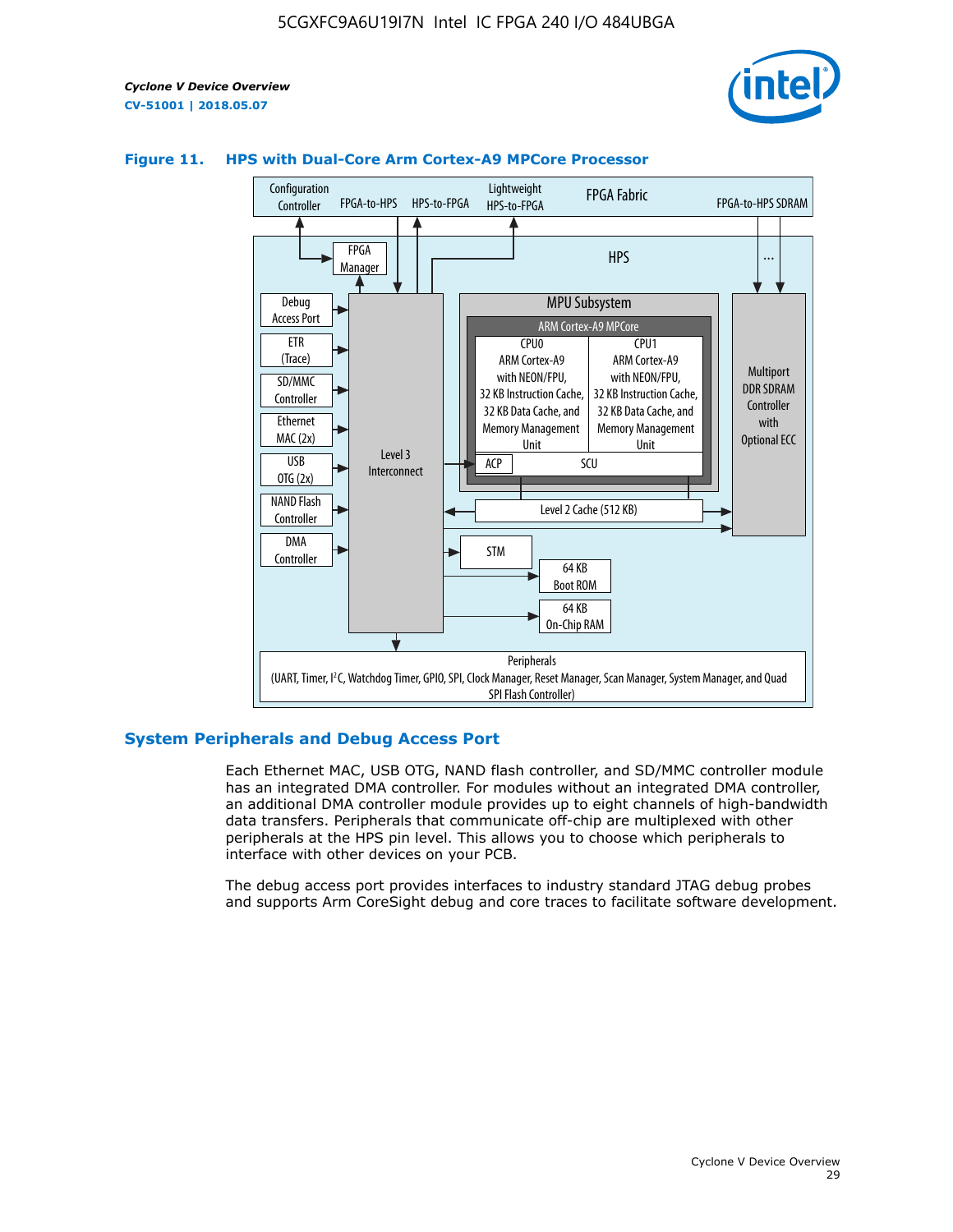

### **HPS–FPGA AXI Bridges**

The HPS–FPGA bridges, which support the Advanced Microcontroller Bus Architecture (AMBA<sup>®</sup>) Advanced eXtensible Interface (AXI<sup>™</sup>) specifications, consist of the following bridges:

- FPGA-to-HPS AXI bridge—a high-performance bus supporting 32, 64, and 128 bit data widths that allows the FPGA fabric to issue transactions to slaves in the HPS.
- HPS-to-FPGA AXI bridge—a high-performance bus supporting 32, 64, and 128 bit data widths that allows the HPS to issue transactions to slaves in the FPGA fabric.
- Lightweight HPS-to-FPGA AXI bridge—a lower latency 32 bit width bus that allows the HPS to issue transactions to slaves in the FPGA fabric. This bridge is primarily used for control and status register (CSR) accesses to peripherals in the FPGA fabric.

The HPS–FPGA AXI bridges allow masters in the FPGA fabric to communicate with slaves in the HPS logic, and vice versa. For example, the HPS-to-FPGA AXI bridge allows you to share memories instantiated in the FPGA fabric with one or both microprocessors in the HPS, while the FPGA-to-HPS AXI bridge allows logic in the FPGA fabric to access the memory and peripherals in the HPS.

Each HPS–FPGA bridge also provides asynchronous clock crossing for data transferred between the FPGA fabric and the HPS.

### **HPS SDRAM Controller Subsystem**

The HPS SDRAM controller subsystem contains a multiport SDRAM controller and DDR PHY that are shared between the FPGA fabric (through the FPGA-to-HPS SDRAM interface), the level 2 (L2) cache, and the level 3 (L3) system interconnect. The FPGA-to-HPS SDRAM interface supports AMBA AXI and Avalon® Memory-Mapped (Avalon-MM) interface standards, and provides up to six individual ports for access by masters implemented in the FPGA fabric.

To maximize memory performance, the SDRAM controller subsystem supports command and data reordering, deficit round-robin arbitration with aging, and high-priority bypass features. The SDRAM controller subsystem supports DDR2, DDR3, or LPDDR2 devices up to 4 Gb in density operating at up to 400 MHz (800 Mbps data rate).

### **FPGA Configuration and Processor Booting**

The FPGA fabric and HPS in the SoC are powered independently. You can reduce the clock frequencies or gate the clocks to reduce dynamic power, or shut down the entire FPGA fabric to reduce total system power.

You can configure the FPGA fabric and boot the HPS independently, in any order, providing you with more design flexibility:

- You can boot the HPS independently. After the HPS is running, the HPS can fully or partially reconfigure the FPGA fabric at any time under software control. The HPS can also configure other FPGAs on the board through the FPGA configuration controller.
- You can power up both the HPS and the FPGA fabric together, configure the FPGA fabric first, and then boot the HPS from memory accessible to the FPGA fabric.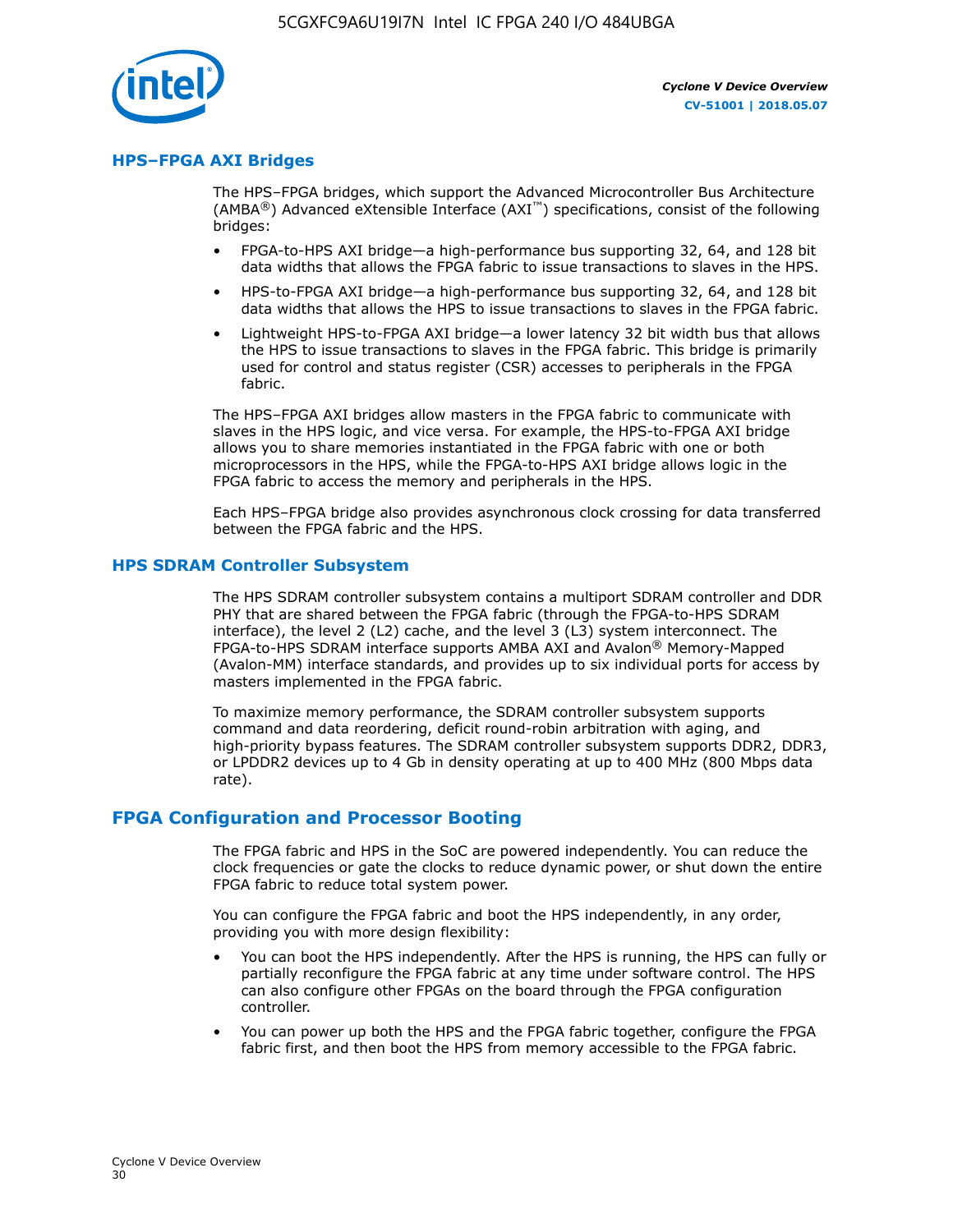

*Note:* Although the FPGA fabric and HPS are on separate power domains, the HPS must remain powered up during operation while the FPGA fabric can be powered up or down as required.

### **Related Information**

[Cyclone V Device Family Pin Connection Guidelines](https://www.altera.com/content/dam/altera-www/global/en_US/pdfs/literature/dp/cyclone-v/pcg-01014.pdf)

Provides detailed information about power supply pin connection guidelines and power regulator sharing.

### **Hardware and Software Development**

For hardware development, you can configure the HPS and connect your soft logic in the FPGA fabric to the HPS interfaces using the Platform Designer (Standard) system integration tool in the Intel Quartus Prime software.

For software development, the Arm-based SoC devices inherit the rich software development ecosystem available for the Arm Cortex-A9 MPCore processor. The software development process for Intel SoCs follows the same steps as those for other SoC devices from other manufacturers. Support for Linux, VxWorks®, and other operating systems is available for the SoCs. For more information on the operating systems support availability, contact the Intel sales team.

You can begin device-specific firmware and software development on the Intel SoC Virtual Target. The Virtual Target is a fast PC-based functional simulation of a target development system—a model of a complete development board that runs on a PC. The Virtual Target enables the development of device-specific production software that can run unmodified on actual hardware.

#### **Related Information**

[International Altera Sales Support Offices](https://www.altera.com/about/contact/contact/international-altera-sales-offices.html)

# **Dynamic and Partial Reconfiguration**

The Cyclone V devices support dynamic reconfiguration and partial reconfiguration.

### **Dynamic Reconfiguration**

The dynamic reconfiguration feature allows you to dynamically change the transceiver data rates, PMA settings, or protocols of a channel, without affecting data transfer on adjacent channels. This feature is ideal for applications that require on-the-fly multiprotocol or multirate support. You can reconfigure the PMA and PCS blocks with dynamic reconfiguration.

# **Partial Reconfiguration**

*Note:* The partial reconfiguration feature is available for Cyclone V E, GX, SE, and SX devices with the "SC" suffix in the part number. For device availability and ordering, contact your local Intel sales representatives.

> Partial reconfiguration allows you to reconfigure part of the device while other sections of the device remain operational. This capability is important in systems with critical uptime requirements because it allows you to make updates or adjust functionality without disrupting services.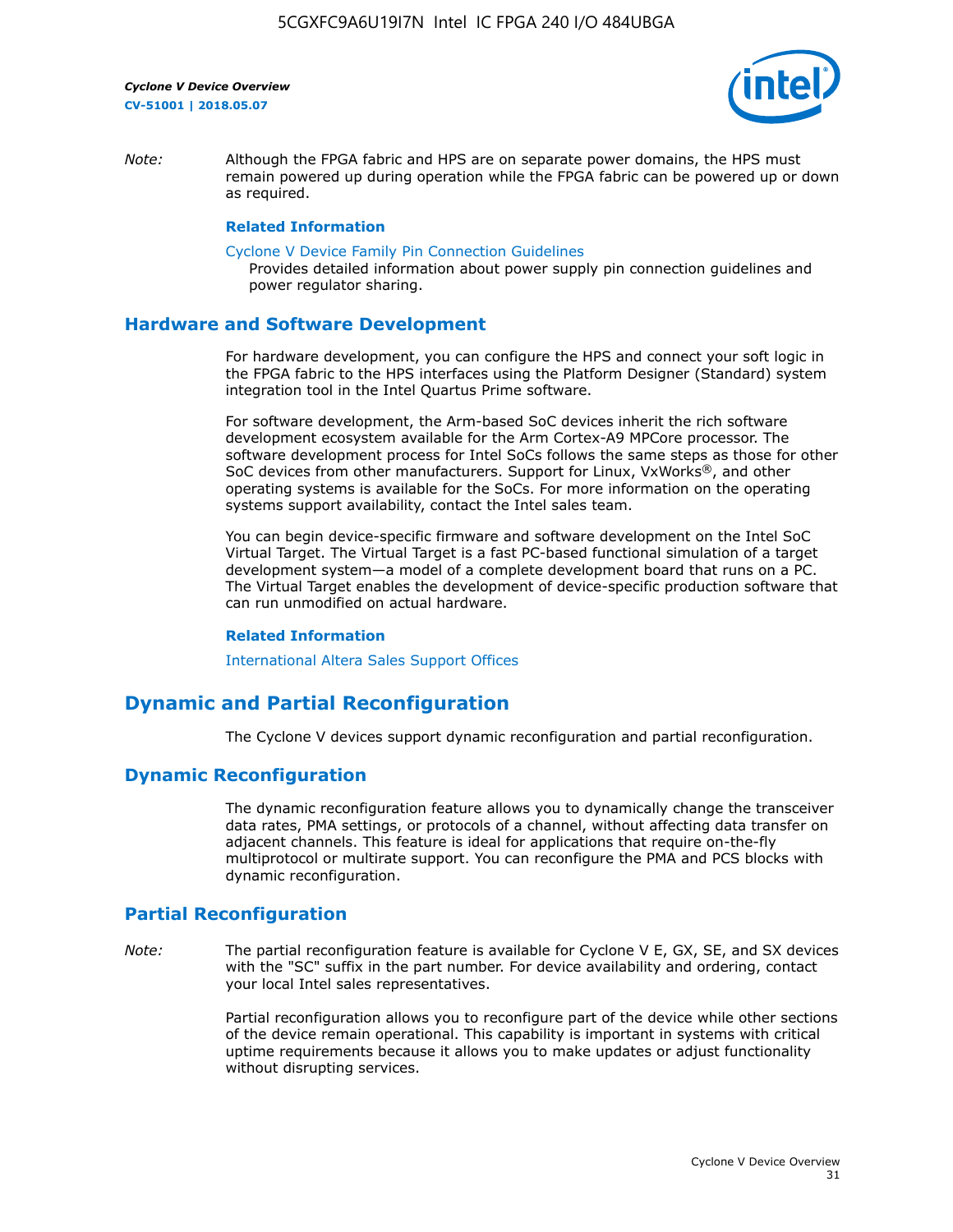

Apart from lowering cost and power consumption, partial reconfiguration increases the effective logic density of the device because placing device functions that do not operate simultaneously is not necessary. Instead, you can store these functions in external memory and load them whenever the functions are required. This capability reduces the size of the device because it allows multiple applications on a single device—saving the board space and reducing the power consumption.

Intel simplifies the time-intensive task of partial reconfiguration by building this capability on top of the proven incremental compile and design flow in the Intel Quartus Prime design software. With the Intel solution, you do not need to know all the intricate device architecture details to perform a partial reconfiguration.

Partial reconfiguration is supported through the FPP x16 configuration interface. You can seamlessly use partial reconfiguration in tandem with dynamic reconfiguration to enable simultaneous partial reconfiguration of both the device core and transceivers.

# **Enhanced Configuration and Configuration via Protocol**

Cyclone V devices support 1.8 V, 2.5 V, 3.0 V, and 3.3 V programming voltages and several configuration schemes.

| <b>Mode</b>                                                    | <b>Data</b><br>Width         | Max Clock  <br>Rate<br>(MHz) | <b>Max Data</b><br>Rate<br>(Mbps) | <b>Decompressi</b><br>on | <b>Design</b><br><b>Security</b> | <b>Partial</b><br>Reconfigurat<br>ion <sup>(18)</sup> | <b>Remote</b><br><b>System</b><br><b>Update</b> |
|----------------------------------------------------------------|------------------------------|------------------------------|-----------------------------------|--------------------------|----------------------------------|-------------------------------------------------------|-------------------------------------------------|
| AS through the EPCS<br>and EPCQ serial<br>configuration device | 1 bit, 4<br>bits             | 100                          |                                   | Yes                      | <b>Yes</b>                       |                                                       | Yes                                             |
| PS through CPLD or<br>external<br>microcontroller              | 1 bit                        | 125                          | 125                               | Yes                      | Yes                              |                                                       |                                                 |
| <b>FPP</b>                                                     | 8 bits                       | 125                          |                                   | Yes                      | <b>Yes</b>                       |                                                       | Parallel flash                                  |
|                                                                | 16 bits                      | 125                          |                                   | Yes                      | <b>Yes</b>                       | Yes                                                   | loader                                          |
| CvP (PCIe)                                                     | x1, x2,<br>and $x4$<br>lanes |                              |                                   | Yes                      | <b>Yes</b>                       | Yes                                                   |                                                 |
| <b>JTAG</b>                                                    | 1 bit                        | 33                           | 33                                |                          |                                  |                                                       |                                                 |

**Table 24. Configuration Schemes and Features Supported by Cyclone V Devices**

Instead of using an external flash or ROM, you can configure the Cyclone V devices through PCIe using CvP. The CvP mode offers the fastest configuration rate and flexibility with the easy-to-use PCIe hard IP block interface. The Cyclone V CvP implementation conforms to the PCIe 100 ms power-up-to-active time requirement.

### **Related Information**

[Configuration via Protocol \(CvP\) Implementation in Intel FPGAs User Guide](https://www.altera.com/documentation/nik1412546950394.html#nik1412546833714) Provides more information about CvP.

 $(18)$  The partial reconfiguration feature is available for Cyclone V E, GX, SE, and SX devices with the "SC" suffix in the part number. For device availability and ordering, contact your local Intel sales representatives.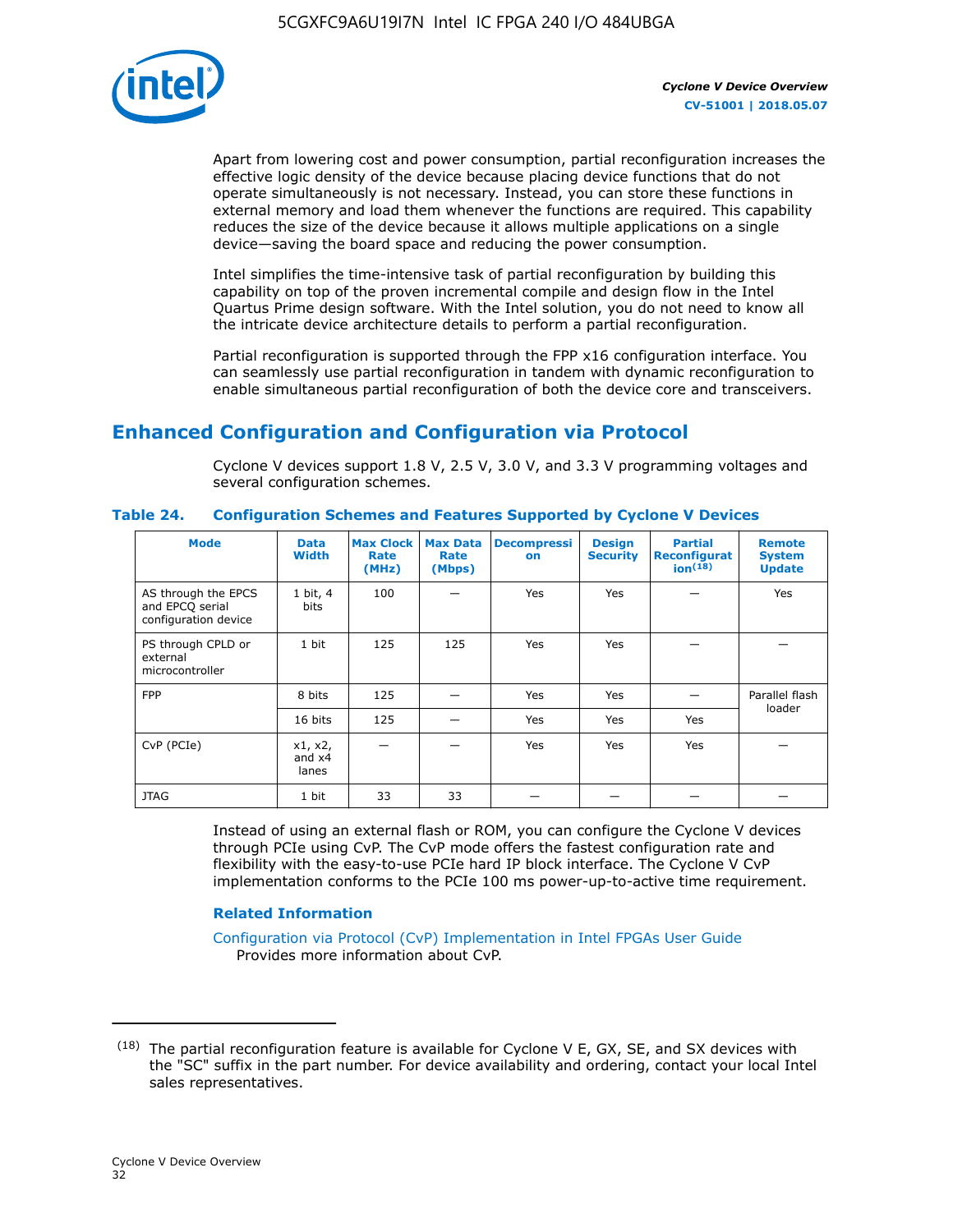

# **Power Management**

Leveraging the FPGA architectural features, process technology advancements, and transceivers that are designed for power efficiency, the Cyclone V devices consume less power than previous generation Cyclone FPGAs:

- Total device core power consumption—less by up to 40%.
- Transceiver channel power consumption—less by up to 50%.

Additionally, Cyclone V devices contain several hard IP blocks that reduce logic resources and deliver substantial power savings of up to 25% less power than equivalent soft implementations.

# **Document Revision History for Cyclone V Device Overview**

| <b>Document</b><br><b>Version</b> | <b>Changes</b>                                                                                                                                                          |
|-----------------------------------|-------------------------------------------------------------------------------------------------------------------------------------------------------------------------|
| 2018.05.07                        | Added the low power option ("L" suffix) for Cyclone V SE and Cyclone V SX devices in the Sample<br>Ordering Code and Available Options diagrams.<br>Rebranded as Intel. |

| <b>Date</b>   | <b>Version</b> | <b>Changes</b>                                                                                                                                                                                                                                                                                                                                                                                                                                                                                                                                                                                                                                                                                                                                                                                                                                                                                                    |
|---------------|----------------|-------------------------------------------------------------------------------------------------------------------------------------------------------------------------------------------------------------------------------------------------------------------------------------------------------------------------------------------------------------------------------------------------------------------------------------------------------------------------------------------------------------------------------------------------------------------------------------------------------------------------------------------------------------------------------------------------------------------------------------------------------------------------------------------------------------------------------------------------------------------------------------------------------------------|
| December 2017 | 2017.12.18     | Updated ALM resources for Cyclone V E, Cyclone V SE, Cyclone V SX, and<br>Cyclone V ST devices.                                                                                                                                                                                                                                                                                                                                                                                                                                                                                                                                                                                                                                                                                                                                                                                                                   |
| June 2016     | 2016.06.10     | Updated Cyclone V GT speed grade to -7 in Sample Ordering Code and<br>Available Options for Cyclone V GT Devices diagram.                                                                                                                                                                                                                                                                                                                                                                                                                                                                                                                                                                                                                                                                                                                                                                                         |
| December 2015 | 2015.12.21     | Added descriptions to package plan tables for Cyclone V GT and ST<br>devices.<br>Changed instances of Quartus II to Quartus Prime.<br>$\bullet$                                                                                                                                                                                                                                                                                                                                                                                                                                                                                                                                                                                                                                                                                                                                                                   |
| June 2015     | 2015.06.12     | Replaced a note to partial reconfiguration feature. Note: The partial<br>reconfiguration feature is available for Cyclone V E, GX, SE, and SX<br>devices with the "SC" suffix in the part number. For device availability and<br>ordering, contact your local Altera sales representatives.<br>Updated logic elements (LE) (K) for the following devices:<br>$\bullet$<br>$-$ Cyclone V E A7: Updated from 149.5 to 150<br>- Cyclone V GX C3: Updated from 35.5 to 36<br>- Cyclone V GX C7: Updated from 149.7 to 150<br>- Cyclone V GT D7: Updated from 149.5 to 150<br>Updated MLAB (Kb) in Maximum Resource Counts for Cyclone V GX<br>Devices table as follows:<br>- Cyclone V GX C3: Updated from 291 to 182<br>- Cyclone V GX C4: Updated from 678 to 424<br>- Cyclone V GX C5: Updated from 678 to 424<br>- Cyclone V GX C7: Updated from 1,338 to 836<br>$-$ Cyclone V GX C9: Updated from 2,748 to 1,717 |
|               |                | continued                                                                                                                                                                                                                                                                                                                                                                                                                                                                                                                                                                                                                                                                                                                                                                                                                                                                                                         |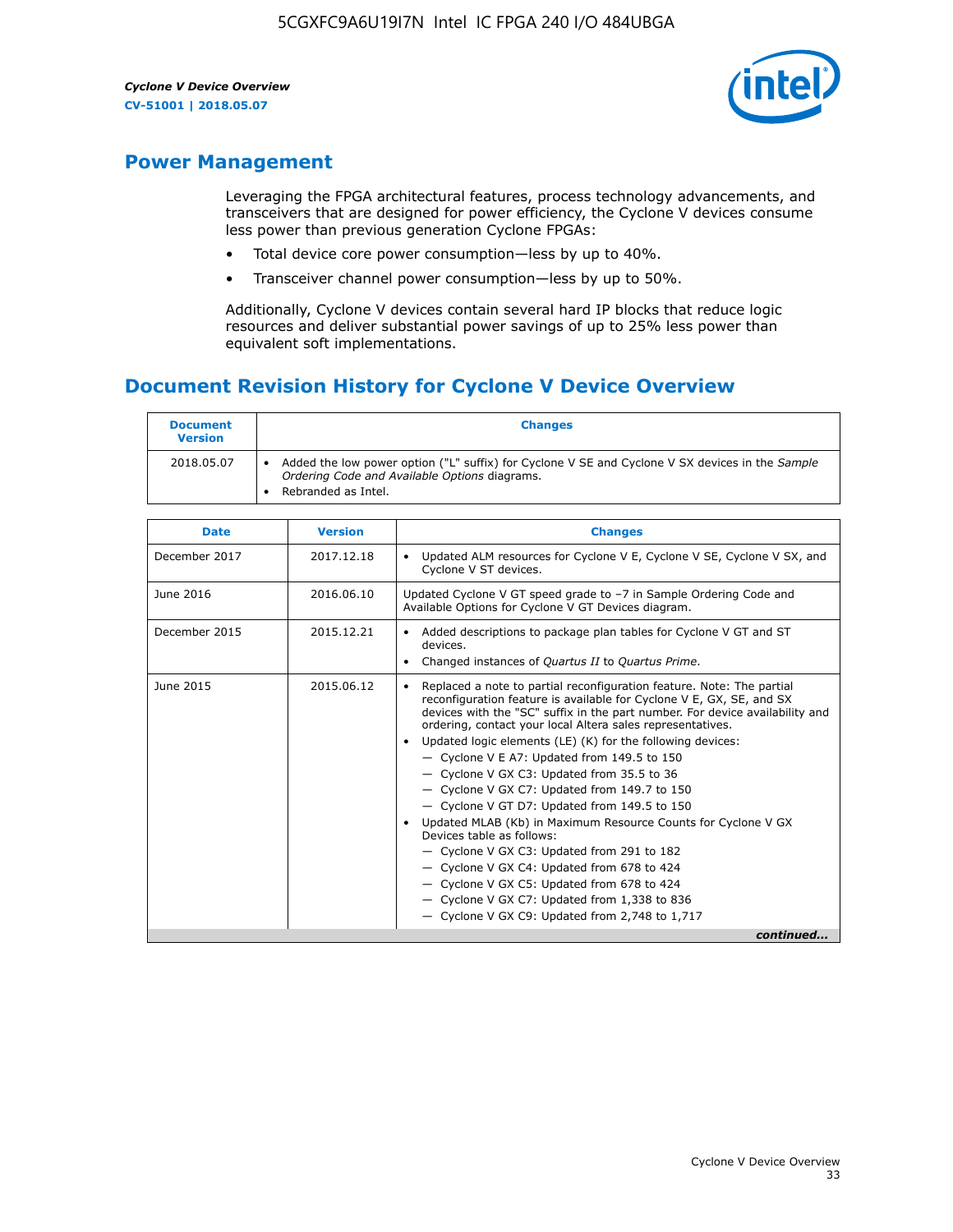

| <b>Date</b>  | <b>Version</b> | <b>Changes</b>                                                                                                                                                                                                                                                                                                                                                                                                                                                                                                                                                                                                                                                                                                                                                                                                                                                                                                                                                                                                                                                                                                                                                                                                                                                                                                                                                                                                                                                                                                                                                                                                                                                                                                  |
|--------------|----------------|-----------------------------------------------------------------------------------------------------------------------------------------------------------------------------------------------------------------------------------------------------------------------------------------------------------------------------------------------------------------------------------------------------------------------------------------------------------------------------------------------------------------------------------------------------------------------------------------------------------------------------------------------------------------------------------------------------------------------------------------------------------------------------------------------------------------------------------------------------------------------------------------------------------------------------------------------------------------------------------------------------------------------------------------------------------------------------------------------------------------------------------------------------------------------------------------------------------------------------------------------------------------------------------------------------------------------------------------------------------------------------------------------------------------------------------------------------------------------------------------------------------------------------------------------------------------------------------------------------------------------------------------------------------------------------------------------------------------|
|              |                | Updated MLAB RAM Bit (Kb) in Embedded Memory Capacity and<br>Distribution in Cyclone V Devices table as follows:<br>- Cyclone V GX C3: Updated from 181 to 182<br>- Cyclone V GX C4: Updated from 295 to 424<br>Updated Total RAM Bit (Kb) in Embedded Memory Capacity and<br>Distribution in Cyclone V Devices table as follows:<br>- Cyclone V GX C3: Updated from $1,531$ to $1,532$<br>- Cyclone V GX C4: Updated from 2,795 to 2,924<br>Updated MLAB Block count in Embedded Memory Capacity and<br>Distribution in Cyclone V Devices table as follows:<br>- Cyclone V GX C4: Updated from 472 to 678<br>- Cyclone V GX C5: Updated from 679 to 678                                                                                                                                                                                                                                                                                                                                                                                                                                                                                                                                                                                                                                                                                                                                                                                                                                                                                                                                                                                                                                                        |
| March 2015   | 2015.03.31     | Added internal scrubbing feature under configuration in Summary of<br>$\bullet$<br>Features for Cyclone V Devices table.<br>Added optional suffix "SC: Internal scrubbing support" to the following<br>diagrams:<br>- Sample Ordering Code and Available Options for Cyclone V E Devices<br>- Sample Ordering Code and Available Options for Cyclone V GX Devices<br>- Sample Ordering Code and Available Options for Cyclone V SE Devices<br>- Sample Ordering Code and Available Options for Cyclone V SX Devices                                                                                                                                                                                                                                                                                                                                                                                                                                                                                                                                                                                                                                                                                                                                                                                                                                                                                                                                                                                                                                                                                                                                                                                             |
| January 2015 | 2015.01.23     | Updated Sample Ordering Code and Available Options for Cyclone V ST<br>Devices figure because Cyclone V ST devices are only available in I<br>temperature grade and -7 speed grade.<br>- Operating Temperature: Removed C and A temperature grades<br>- FPGA Fabric Speed Grade: Removed -6 and -8 speed grades<br>Updated the transceiver specification for Cyclone V ST from 5 Gbps to<br>6.144 Gbps:<br>- Device Variants for the Cyclone V Device Family table<br>- Sample Ordering Code and Available Options for Cyclone V ST Devices<br>figure<br>- Maximum Resource Counts for Cyclone V ST Devices<br>Updated Maximum Resource Counts for Cyclone V GX Devices table for<br>Cyclone V GX G3 devices.<br>$-$ Logic elements (LE) (K): Updated from 35.7 to 35.5<br>- Variable-precision DSP block: Updated from 51 to 57<br>$-18 \times 18$ multiplier: Updated from 102 to 114<br>Updated Number of Multipliers in Cyclone V Devices table for Cyclone V<br>GX G3 devices.<br>- Variableprecision DSP Block: Updated from 51 to 57<br>$-9x9$ Multiplier: Updated from 153 to 171<br>$-18 \times 18$ Multiplier: Updated from 102 to 114<br>- 27 x 27 Multiplier: Updated from 51 to 57<br>- 18 x 18 Multiplier Adder Mode: Updated from 51 to 57<br>$-18 \times 18$ Multiplier Adder Summed with 36 bit Input: Updated from 51<br>to 57<br>Updated Embedded Memory Capacity and Distribution in Cyclone V<br>Devices table for Cyclone V GX G3 devices.<br>- M10K block: Updated from 119 to 135<br>$-$ M10K RAM bit (Kb): Updated from 1,190 to 1,350<br>- MLAB block: Updated from 255 to 291<br>- MLAB RAM bit (Kb): Updated from 159 to 181<br>$-$ Total RAM bit (Kb): Updated from 1,349 to 1,531 |
| October 2014 | 2014.10.06     | Added a footnote to the "Transceiver PCS Features for Cyclone V Devices"<br>table to show that PCIe Gen2 is supported for Cyclone V GT and ST devices.                                                                                                                                                                                                                                                                                                                                                                                                                                                                                                                                                                                                                                                                                                                                                                                                                                                                                                                                                                                                                                                                                                                                                                                                                                                                                                                                                                                                                                                                                                                                                          |
|              |                | continued                                                                                                                                                                                                                                                                                                                                                                                                                                                                                                                                                                                                                                                                                                                                                                                                                                                                                                                                                                                                                                                                                                                                                                                                                                                                                                                                                                                                                                                                                                                                                                                                                                                                                                       |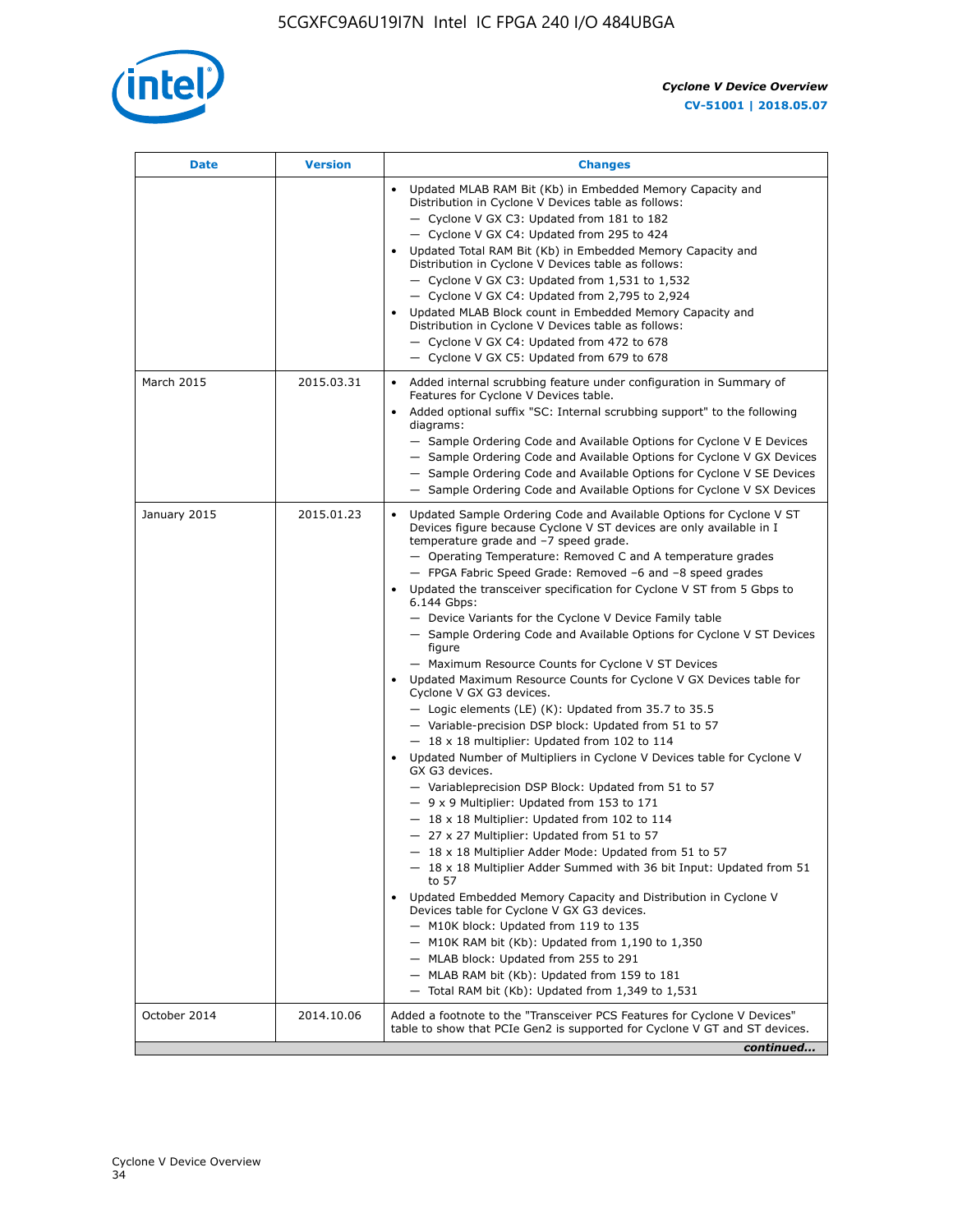$\overline{\mathbf{r}}$ 

 $\mathsf{r}$ 



| <b>Date</b>   | <b>Version</b> | <b>Changes</b>                                                                                                                                                                                                                                                                                                                                                                                                                                                                                                                                                                                                                                                                                                                                                                                                                                                                                                                                                                                                                                                                                                                       |
|---------------|----------------|--------------------------------------------------------------------------------------------------------------------------------------------------------------------------------------------------------------------------------------------------------------------------------------------------------------------------------------------------------------------------------------------------------------------------------------------------------------------------------------------------------------------------------------------------------------------------------------------------------------------------------------------------------------------------------------------------------------------------------------------------------------------------------------------------------------------------------------------------------------------------------------------------------------------------------------------------------------------------------------------------------------------------------------------------------------------------------------------------------------------------------------|
| July 2014     | 2014.07.07     | Updated the I/O vertical migration figure to clarify the migration capability of<br>Cyclone V SE and SX devices.                                                                                                                                                                                                                                                                                                                                                                                                                                                                                                                                                                                                                                                                                                                                                                                                                                                                                                                                                                                                                     |
| December 2013 | 2013.12.26     | Corrected single or dual-core ARM Cortex-A9 MPCore processor-up to 925<br>MHz from 800 MHz.<br>Removed "Preliminary" texts from Ordering Code figures, Maximum<br>$\bullet$<br>Resources, Package Plan and I/O Vertical Migration tables.<br>Removed the note "The number of GPIOs does not include transceiver<br>I/Os. In the Quartus II software, the number of user I/Os includes<br>transceiver I/Os." for GPIOs in the Maximum Resource Counts table for<br>Cyclone V E and SE.<br>Added link to Altera Product Selector for each device variant.<br>Updated Embedded Hard IPs for Cyclone V GT devices to indicate<br>Maximum 2 hard PCIe and 2 hard memory controllers.<br>• Added leaded package options.<br>Removed the note "The number of PLLs includes general-purpose<br>fractional PLLs and transceiver fractional PLLs." for all PLLs in the<br>Maximum Resource Counts table.<br>• Corrected max LVDS counts for transmitter and receiver for Cyclone V E<br>A5 device from 84 to 60.<br>• Corrected max LVDS counts for transmitter and receiver for Cyclone V E<br>A9 device from 140 to 120.                     |
|               |                | Corrected variable-precision DSP block, 27 x 27 multiplier, 18 x 18<br>multiplier adder mode and $18 \times 18$ multiplier adder summed with 36 bit<br>input for Cyclone V SE devices from 58 to 84.<br>Corrected 18 x 18 multiplier for Cyclone V SE devices from 116 to 168.<br>$\bullet$<br>Corrected 9 x 9 multiplier for Cyclone V SE devices from 174 to 252.<br>Corrected LVDS transmitter for Cyclone V SE A2 and A4 as well as SX C2<br>and C4 devices from 31 to 32.<br>Corrected LVDS receiver for Cyclone V SE A2 and A4 as well as SX C2 and<br>C4 devices from 35 to 37.<br>Corrected transceiver speed grade for Cyclone V ST devices ordering code<br>from $4$ to $5$ .<br>• Updated the DDR3 SDRAM for the maximum frequency's soft controller<br>and the minimum frequency from 300 to 303 for voltage 1.35V.<br>Added links to Altera's External Memory Spec Estimator tool to the topics<br>listing the external memory interface performance.<br>Corrected XAUI is supported through the soft PCS in the PCS features for<br>Cyclone V.<br>Added decompression support for the CvP configuration mode.          |
| May 2013      | 2013.05.06     | Added link to the known document issues in the Knowledge Base.<br>$\bullet$<br>Moved all links to the Related Information section of respective topics for<br>easy reference.<br>Corrected the title to the PCIe hard IP topic. Cyclone V devices support<br>only PCIe Gen1 and Gen2.<br>Updated Supporting Feature in Table 1 of Increased bandwidth capacity to<br>'6.144 Gbps'.<br>Updated Description in Table 2 of Low-power high-speed serial interface to<br>'6.144 Gbps'.<br>Updated Description in Table 3 of Cyclone V GT to '6.144 Gbps'.<br>Updated the M386 package to M383 for Figure 1, Figure 2 and Figure 3.<br>Updated Figure 2 and Figure 3 for Transceiver Count by adding 'F : 4'.<br>Updated LVDS in the Maximum Resource Counts tables to include<br>Transmitter and Receiver values.<br>Updated the package plan with M383 for the Cyclone V E device.<br>Removed the M301 and M383 packages from the Cyclone V GX C4 device.<br>Updated the GPIO count to '129' for the M301 package of the Cyclone V<br>$\bullet$<br>GX C5 device.<br>Updated 5 Gbps to '6.144 Gbps' for Cyclone V GT device.<br>continued |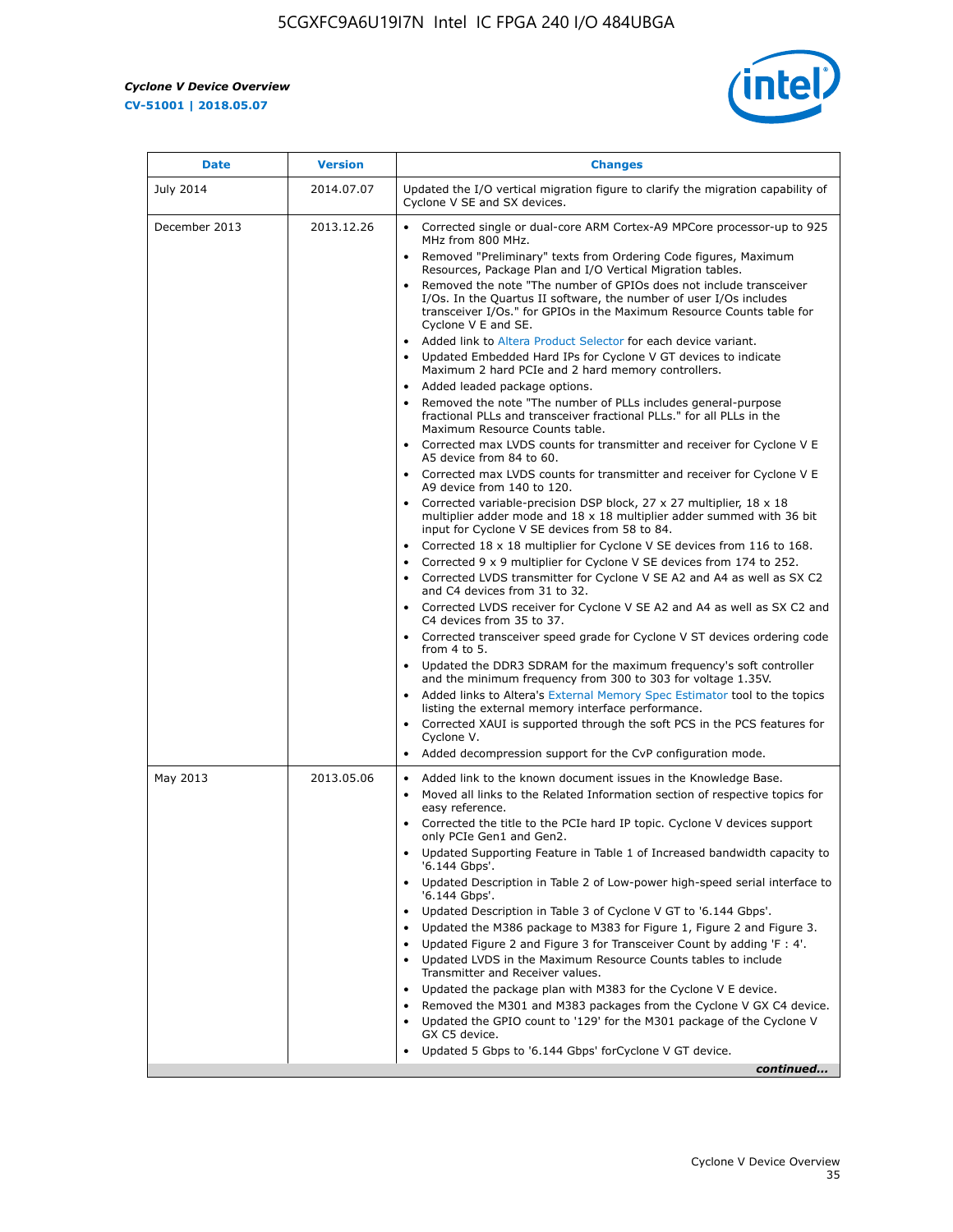

| <b>Date</b>   | <b>Version</b> | <b>Changes</b>                                                                                                                                                                                                                                                                                                                                                                                                                                                                                                                                                                                                                  |
|---------------|----------------|---------------------------------------------------------------------------------------------------------------------------------------------------------------------------------------------------------------------------------------------------------------------------------------------------------------------------------------------------------------------------------------------------------------------------------------------------------------------------------------------------------------------------------------------------------------------------------------------------------------------------------|
|               |                | Updated HPS I/O for U484 (19 mm) in Table 11 with '151' for A2, A4, A5<br>and A6.                                                                                                                                                                                                                                                                                                                                                                                                                                                                                                                                               |
|               |                | Updated Memory (Kb) for Maximum Resource Counts for Cyclone V SE A4<br>and A6, SX C4 and C6, ST D6 devices.                                                                                                                                                                                                                                                                                                                                                                                                                                                                                                                     |
|               |                | Updated FPGA PLL for Maximum Resource Counts for Cyclone V SE A2, SX<br>C2, devices.                                                                                                                                                                                                                                                                                                                                                                                                                                                                                                                                            |
|               |                | Removed '36 x 36' from the Variable-Precision DSP Block.<br>Updated Variable-precision DSP Blocks and $18 \times 18$ Multiplier for<br>Maximum Resource Counts for Cyclone V SX C4 device.                                                                                                                                                                                                                                                                                                                                                                                                                                      |
|               |                | Updated the HPS I/O counts for Cyclone V SE, SX, and ST devices.<br>Updated Figure 7 which shows the I/O vertical migration table.<br>Updated Table 17 for Cyclone V SX C4 device.<br>$\bullet$                                                                                                                                                                                                                                                                                                                                                                                                                                 |
|               |                | • Updated Embedded Memory Capacity and Distribution table for Cyclone V<br>SE A4 and A6, SX C4 and C6, ST D6 devices.                                                                                                                                                                                                                                                                                                                                                                                                                                                                                                           |
|               |                | Removed 'Counter reconfiguration' from the PLL Features.<br>$\bullet$<br>Updated Low-Power Serial Transceivers by replacing 5 Gbps with<br>6.144 Gbps.                                                                                                                                                                                                                                                                                                                                                                                                                                                                          |
|               |                | Removed 'Distributed Memory' symbol.<br>Updated the Capability in Table 22 of Backplane support to '6.144 Gbps'.<br>Updated Capability in Table 22 of Ring oscillator transmit PLLs with                                                                                                                                                                                                                                                                                                                                                                                                                                        |
|               |                | 6.144 Gbps.<br>Updated the PCS Support in Table 23 from 5 Gbps to '6 Gbps'.<br>Updated the Data Rates (Gbps) in Table 23 of 3 Gbps and 6 Gbps Basic to<br>$\bullet$<br>'6.144 Gbps'.                                                                                                                                                                                                                                                                                                                                                                                                                                            |
|               |                | Updated the Data Rates (Gbps) in Table 23 of CPRI 4.1 to '6.144 Gbps'.<br>Clarified that partial reconfiguration is an advanced feature. Contact Altera<br>for support of the feature.                                                                                                                                                                                                                                                                                                                                                                                                                                          |
| December 2012 | 2012.12.28     | Updated the pin counts for the MBGA packages.<br>$\bullet$<br>Updated the GPIO and transceiver counts for the MBGA packages.<br>$\bullet$<br>Updated the GPIO counts for the U484 package of the Cyclone V E A9, GX<br>C9, and GT D9 devices.<br>Updated the vertical migration table for vertical migration of the U484                                                                                                                                                                                                                                                                                                        |
|               |                | packages.<br>Updated the MLAB supported programmable widths at 32 bits depth.                                                                                                                                                                                                                                                                                                                                                                                                                                                                                                                                                   |
| November 2012 | 2012.11.19     | • Added new MBGA packages and additional U484 packages for Cyclone V E,<br>GX, and GT.<br>Added ordering code for five-transceiver devices for Cyclone V GT and ST.<br>$\bullet$<br>Updated the vertical migration table to add MBGA packages.<br>٠<br>Added performance information for HPS memory controller.<br>٠<br>Removed DDR3U support.<br>$\bullet$<br>Updated Cyclone V ST speed grade information.<br>Added information on maximum transceiver channel usage restrictions for<br>PCI Gen2 and CPRI at 4.9152 Gbps transmit jitter compliance.<br>Added note on the differences between GPIO reported in Overview with |
|               |                | User I/O numbers shown in the Quartus II software.<br>Updated template.                                                                                                                                                                                                                                                                                                                                                                                                                                                                                                                                                         |
| July 2012     | 2.1            | Added support for PCIe Gen2 x4 lane configuration (PCIe-compatible)                                                                                                                                                                                                                                                                                                                                                                                                                                                                                                                                                             |
| June 2012     | 2.0            | Restructured the document.<br>Added the "Embedded Memory Capacity" and "Embedded Memory<br>Configurations" sections.<br>Added Table 1, Table 3, Table 16, Table 19, and Table 20.<br>$\bullet$<br>Updated Table 2, Table 4, Table 5, Table 6, Table 7, Table 8, Table 9, Table                                                                                                                                                                                                                                                                                                                                                  |
|               |                | 10, Table 11, Table 12, Table 13, Table 14, Table 17, and Table 18.<br>continued                                                                                                                                                                                                                                                                                                                                                                                                                                                                                                                                                |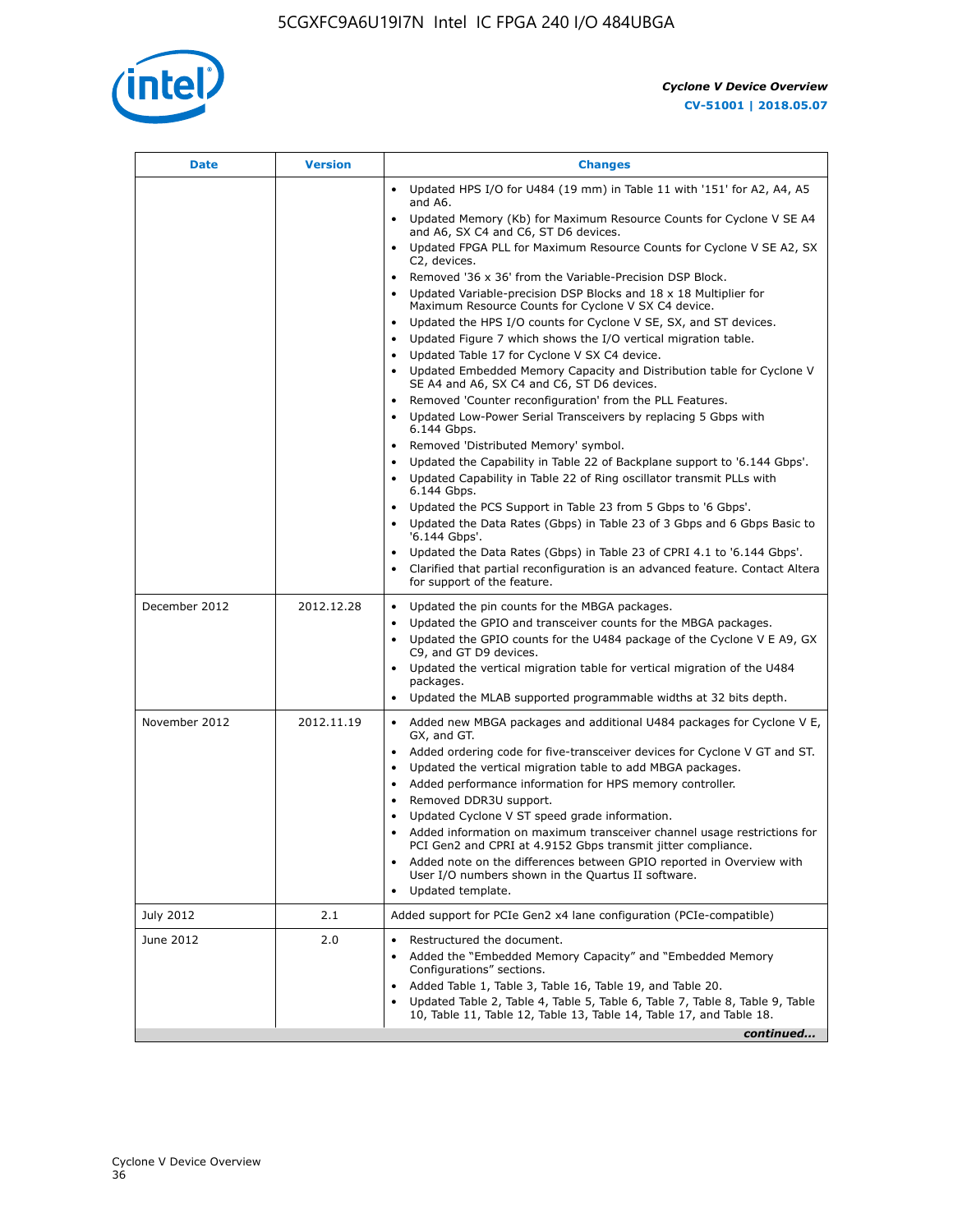

| <b>Date</b>   | <b>Version</b> | <b>Changes</b>                                                                                                                                                                                                                                                                                                                                                                                                                                                |
|---------------|----------------|---------------------------------------------------------------------------------------------------------------------------------------------------------------------------------------------------------------------------------------------------------------------------------------------------------------------------------------------------------------------------------------------------------------------------------------------------------------|
|               |                | Updated Figure 1, Figure 2, Figure 3, Figure 4, Figure 5, Figure 6, and<br>Figure 10.<br>Updated the "FPGA Configuration and Processor Booting" and "Hardware"<br>and Software Development" sections.<br>Text edits throughout the document.                                                                                                                                                                                                                  |
| February 2012 | 1.2            | • Updated Table 1-2, Table 1-3, and Table 1-6.<br>Updated "Cyclone V Family Plan" on page 1-4 and "Clock Networks and<br>PLL Clock Sources" on page 1-15.<br>Updated Figure 1-1 and Figure 1-6.                                                                                                                                                                                                                                                               |
| November 2011 | 1.1            | Updated Table $1-1$ , Table $1-2$ , Table $1-3$ , Table $1-4$ , Table $1-5$ , and Table<br>$1 - 6.$<br>Updated Figure 1–4, Figure 1–5, Figure 1–6, Figure 1–7, and Figure 1–8.<br>Updated "System Peripherals" on page 1-18, "HPS-FPGA AXI Bridges" on<br>page 1-19, "HPS SDRAM Controller Subsystem" on page 1-19, "FPGA<br>Configuration and Processor Booting" on page 1-19, and "Hardware and<br>Software Development" on page 1-20.<br>Minor text edits. |
| October 2011  | 1.0            | Initial release.                                                                                                                                                                                                                                                                                                                                                                                                                                              |